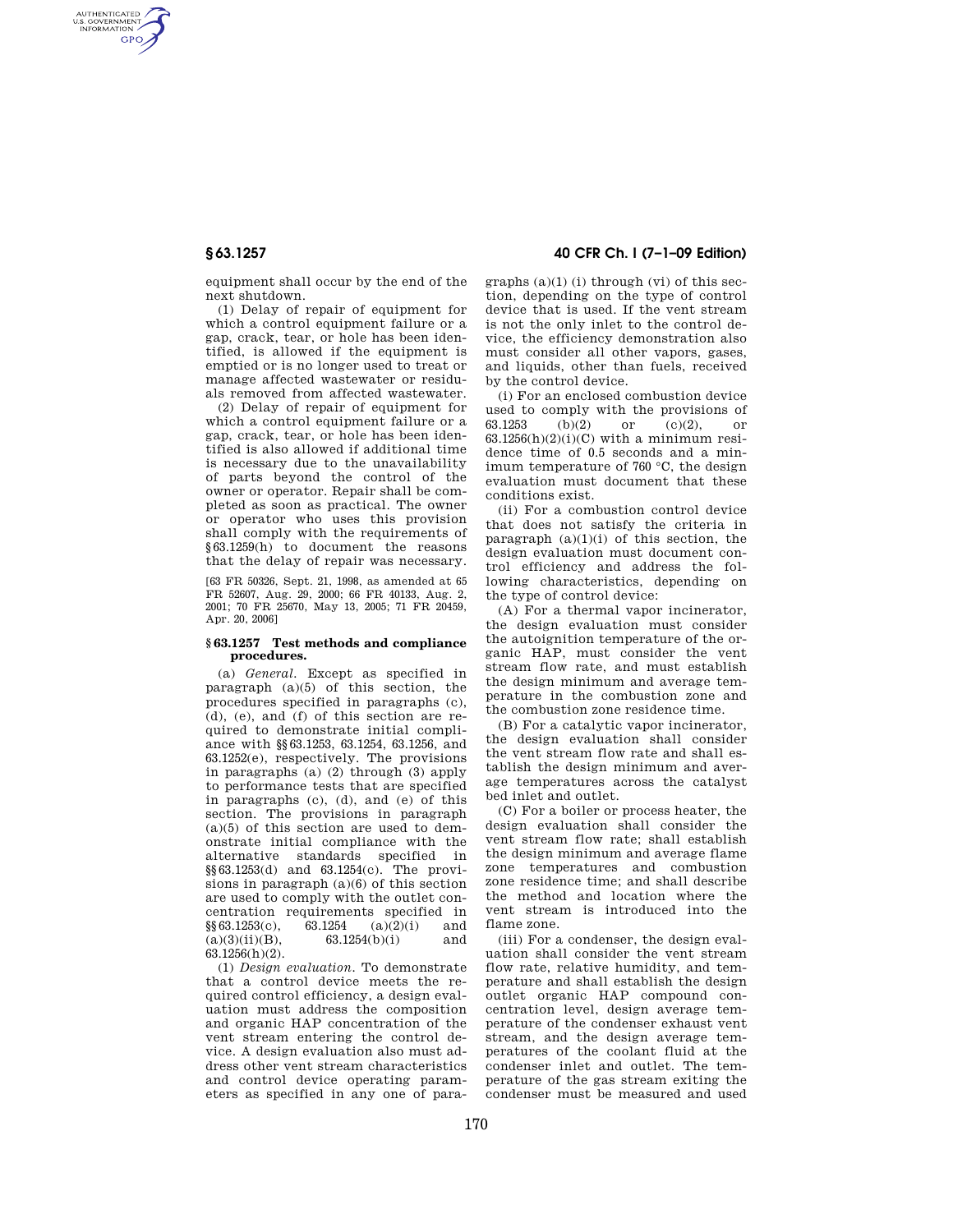to establish the outlet organic HAP concentration.

(iv) For a carbon adsorption system that regenerates the carbon bed directly onsite in the control device such as a fixed-bed adsorber, the design evaluation shall consider the vent stream flow rate, relative humidity, and temperature and shall establish the design exhaust vent stream organic compound concentration level, adsorption cycle time, number and capacity of carbon beds, type and working capacity of activated carbon used for car-.<br>bon beds, design total regeneration stream mass or volumetric flow over the period of each complete carbon bed regeneration cycle, design carbon bed temperature after regeneration, design carbon bed regeneration time, and design service life of carbon. For vacuum desorption, the pressure drop shall be included.

(v) For a carbon adsorption system that does not regenerate the carbon bed directly onsite in the control device such as a carbon canister, the design evaluation shall consider the vent stream mass or volumetric flow rate, relative humidity, and temperature and shall establish the design exhaust vent stream organic compound concentration level, capacity of carbon bed, type and working capacity of activated carbon used for carbon bed, and design carbon replacement interval based on the total carbon working capacity of the control device and source operating schedule.

(vi) For a scrubber, the design evaluation shall consider the vent stream composition; constituent concentrations; liquid-to-vapor ratio; scrubbing liquid flow rate and concentration; temperature; and the reaction kinetics of the constituents with the scrubbing liquid. The design evaluation shall establish the design exhaust vent stream organic compound concentration level and will include the additional information in paragraphs  $(a)(1)(vi)(A)$  and (B) of this section for trays and a packed column scrubber.

(A) Type and total number of theoretical and actual trays;

(B) Type and total surface area of packing for entire column, and for individual packed sections if column contains more than one packed section.

(2) *Calculation of TOC or total organic HAP concentration.* The TOC concentration or total organic HAP concentration is the sum of the concentrations of the individual components. If compliance is being determined based on TOC, the owner or operator shall compute TOC for each run using Equation 6 of this subpart. If compliance with the wastewater provisions is being determined based on total organic HAP, the owner or operator shall compute total organic HAP using Equation 6 of this subpart, except that only the organic HAP compounds shall be summed; when determining compliance with paragraph (e)(3)(i) of this section, only the soluble and partially soluble HAP compounds shall be summed.

$$
CG_T = \frac{1}{m} \sum_{j=1}^{m} \left( \sum_{i=1}^{n} CGS_{i,j} \right)
$$
 (Eq. 6)

where:

- $CG_T$ =total concentration of TOC in vented gas stream, average of samples, dry basis, ppmy
- $CGS_i$ ;=concentration of sample components in vented gas stream for sample j, dry basis, ppmv
- i=identifier for a compound

n=number of components in the sample

j=identifier for a sample

m=number of samples in the sample run

(3) *Outlet concentration correction for supplemental gases*—(i) *Combustion devices.* Except as provided in  $§63.1258(b)(5)(ii)(A)$ , for a combustion device used to comply with an outlet concentration standard, the actual TOC, organic HAP, and hydrogen halide and halogen must be corrected to 3 percent oxygen if supplemental gases, as defined in §63.1251, are added to the vent stream or manifold. The integrated sampling and analysis procedures of Method 3B of 40 CFR part 60, appendix A, shall be used to determine the actual oxygen concentration  $(\%O_{2d})$ . The samples shall be taken during the same time that the TOC or total organic HAP or hydrogen halides and halogen samples are taken. The concentration corrected to 3 percent oxygen  $(C_d)$  shall be computed using Equation 7A of this subpart: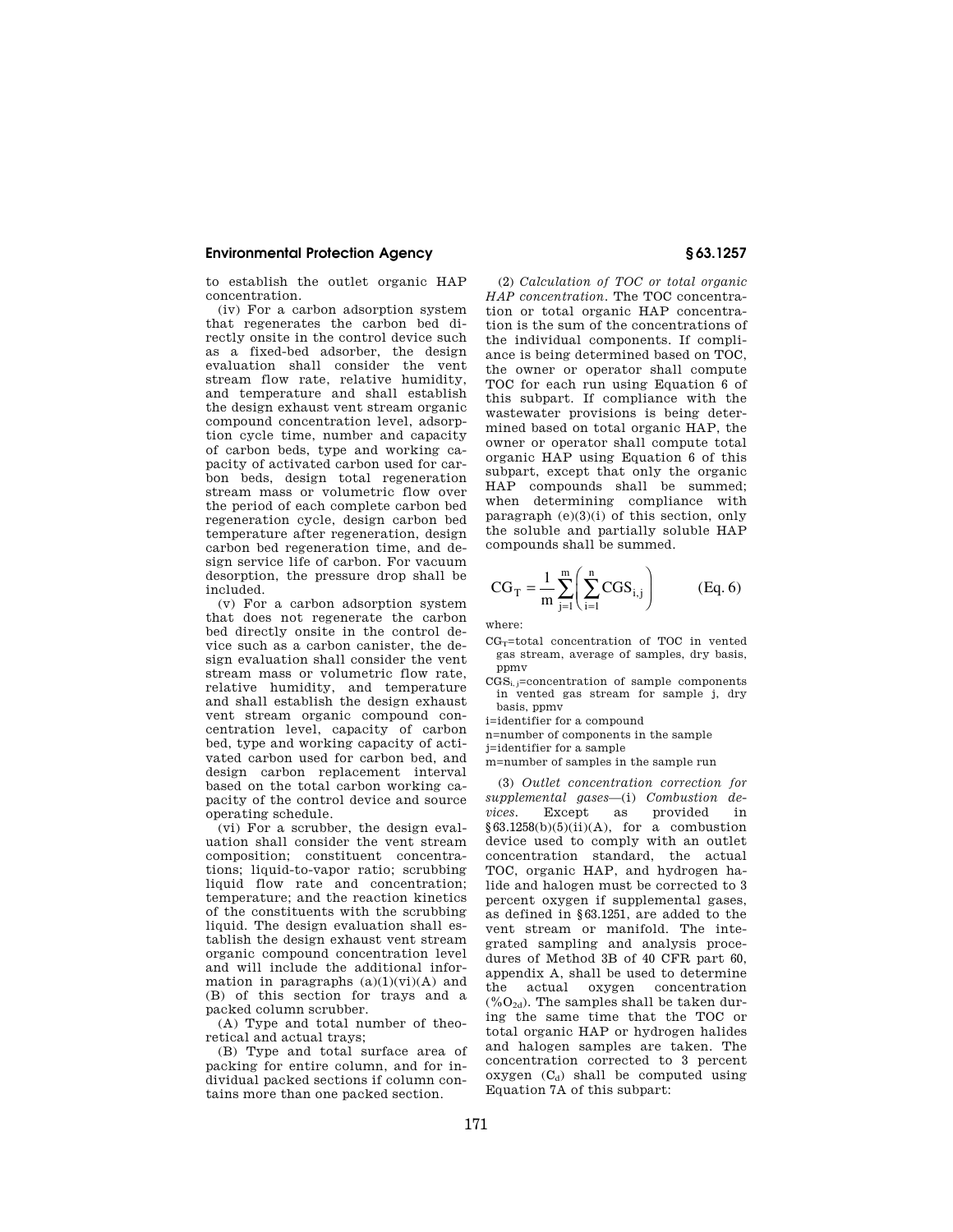$$
C_c = C_m \left( \frac{17.9}{20.9 - \%O_{2d}} \right)
$$
 (Eq. 7A)

Where:

- $C_c$  = concentration of TOC or total organic HAP or hydrogen halide and halogen corrected to 3 percent oxygen, dry basis, ppmv
- $\mathrm{C}_\mathrm{m}$  = total concentration of TOC or total organic HAP or hydrogen halide and halogen in vented gas stream, average of samples, dry basis, ppmv
- $\%$ O<sub>2d</sub> = concentration of oxygen measured in vented gas stream, dry basis, percent by volume

(ii) *Noncombustion devices.* Except as provided in  $$63.1258(b)(5)(ii)(B)$ , if a control device other than a combustion device is used to comply with a TOC, organic HAP, or hydrogen halide outlet concentration standard, the owner or operator must correct the actual concentration for supplemental gases using Equation 7B of this subpart; process knowledge and representative operating data may be used to determine the fraction of the total flow due to supplemental gas.

$$
C_a = C_m \left( \frac{V_s + V_a}{V_a} \right) \qquad (Eq. 7B)
$$

Where:

- $C_a$  = corrected outlet TOC, organic HAP, and hydrogen halides and halogens concentration, dry basis, ppmv
- $C_m$  = actual TOC, organic HAP, and hydrogen halides and halogens concentration measured at control device outlet, dry basis, ppmv
- $V_a$  = total volumetric flow rate of all gas streams vented to the control device, except supplemental gases
- $V_s$  = total volumetric flow rate of supplemental gases

(4) *Exemptions from compliance demonstrations.* An owner or operator using any control device specified in paragraphs  $(a)(4)(i)$  through  $(iv)$  of this section is exempt from the initial compliance provisions in paragraphs (c), (d), and (e) of this section.

(i) A boiler or process heater with a design heat input capacity of 44 megawatts or greater.

(ii) A boiler or process heater into which the emission stream is introduced with the primary fuel.

# **§ 63.1257 40 CFR Ch. I (7–1–09 Edition)**

(iii) A boiler or process heater burning hazardous waste for which the owner or operator:

(A) Has been issued a final permit under 40 CFR part 270 and complies with the requirements of 40 CFR part 266, subpart H, or

(B) Has certified compliance with the interim status requirements of 40 CFR part 266, subpart H.

(iv) A hazardous waste incinerator for which the owner or operator has been issued a final permit under 40 CFR part 270 and complies with the requirements of 40 CFR part 264, subpart O, or has certified compliance with the interim status requirements of 40 CFR part 265, subpart O.

(5) *Initial compliance with alternative standard.* Initial compliance with the alternative standards in §§63.1253(d) and 63.1254(c) for combustion devices is demonstrated when the outlet TOC concentration is 20 ppmv or less, and the outlet hydrogen halide and halogen concentration is 20 ppmv or less. Initial compliance with the alternative standards in §§63.1253(d) and 63.1254(c) for noncombustion devices is demonstrated when the outlet TOC concentration is 50 ppmv or less, and the outlet hydrogen halide and hydrogen concentration is 50 ppmv or less. To demonstrate initial compliance, the owner or operator shall be in compliance with the monitoring provisions in §63.1258(b)(5) on the initial compliance date. The owner or operator shall use Method 18 to determine the predominant organic HAP in the emission stream if the TOC monitor is calibrated on the predominant HAP.

(6) *Initial compliance with the 20 ppmv outlet limit.* Initial compliance with the 20 ppmv TOC and hydrogen halide and halogen concentration is demonstrated when the outlet TOC concentration is 20 ppmv or less, and the outlet hydrogen halide and halogen concentration is 20 ppmv or less. To demonstrate initial compliance, the operator shall use test methods described in paragraph (b) of this section. The owner or operator shall comply with the monitoring provisions in  $§63.1258(b)(1)$  through  $(4)$  on the initial compliance date.

(b) *Test methods.* When testing is conducted to measure emissions from an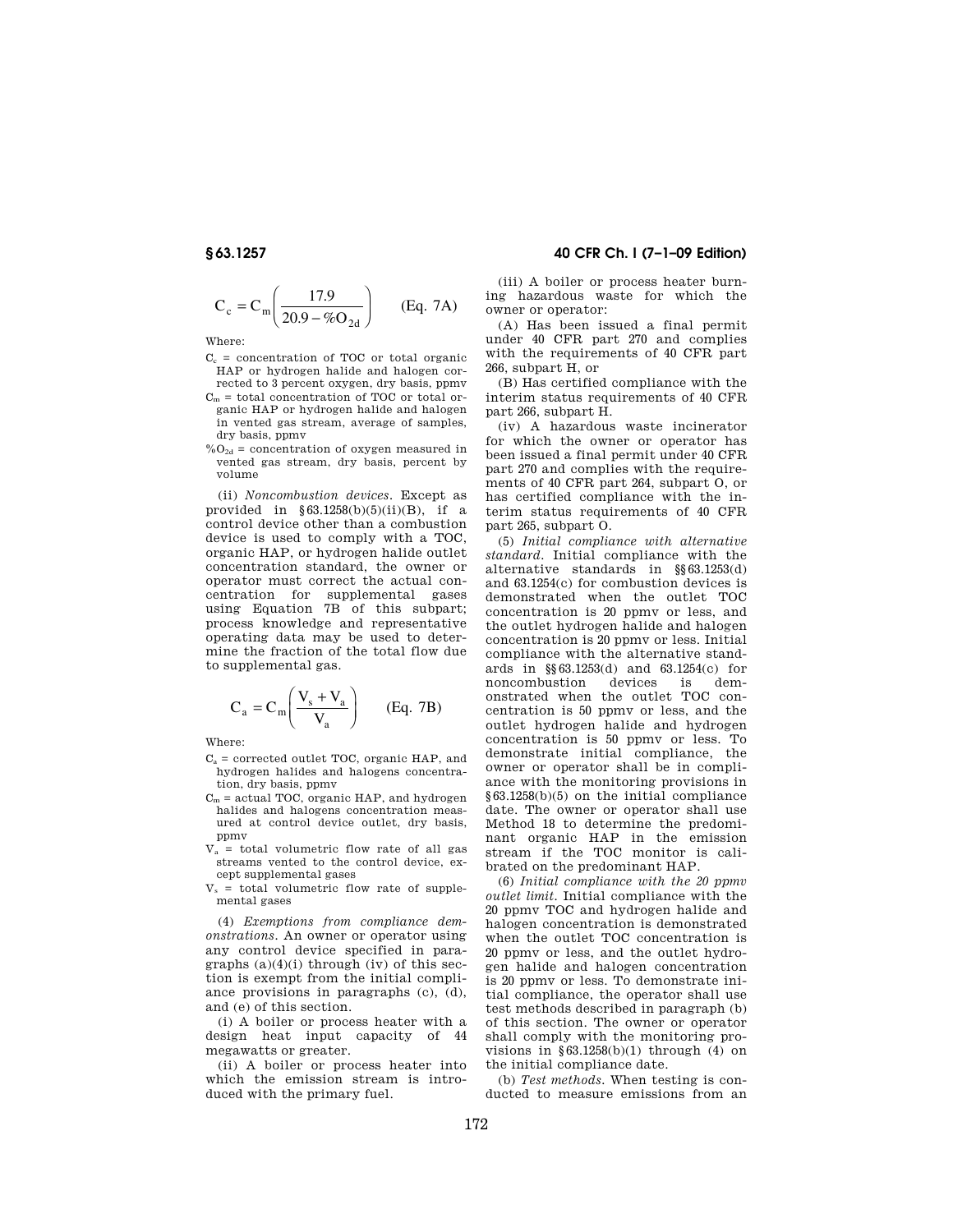affected source, the test methods specified in paragraphs  $(b)(1)$  through  $(10)$  of this section shall be used.

(1) EPA Method 1 or 1A of appendix A of part 60 is used for sample and velocity traverses.

(2) EPA Method 2, 2A, 2C, or 2D of appendix A of part 60 is used for velocity and volumetric flow rates.

(3) EPA Method 3 of appendix A of part 60 is used for gas analysis.

(4) EPA Method 4 of appendix A of part 60 is used for stack gas moisture. (5) [Reserved]

(6) The following methods are specified for concentration measurements:

(i) Method 18 may be used to determine HAP concentration in any control device efficiency determination.

(ii) Method 25 of appendix A of part 60 may be used to determine total gaseous nonmethane organic concentration for control efficiency determinations in combustion devices.

(iii) Method 26 or 26A of appendix A of part 60 shall be used to determine hydrogen chloride, hydrogen halide and halogen concentrations in control device efficiency determinations or in the 20 ppmv outlet hydrogen halide concentration standard.

(iv) Method 25A of appendix A of part 60 may be used to determine the HAP or TOC concentration for control device efficiency determinations under the conditions specified in Method 25 of appendix A for direct measurement of an effluent with a flame ionization detector, or in demonstrating compliance with the 20 ppmv TOC outlet standard. If Method 25A is used to determine the concentration of TOC for the 20 ppmv standard, the instrument shall be calibrated on methane or the predominant HAP. If calibrating on the predominant HAP, the use of Method 25A shall comply with paragraphs  $(b)(6)(iv)(A)$ through (C) of this section.

(A) The organic HAP used as the calibration gas for Method 25A, 40 CFR part 60, appendix A, shall be the single organic HAP representing the largest percent by volume.

(B) The use of Method 25A, 40 CFR part 60, appendix A, is acceptable if the response from the high level calibration gas is at least 20 times the standard deviation of the response from the zero calibration gas when the instrument is zeroed on the most sensitive scale.

(C) The span value of the analyzer must be less than 100 ppmv.

(7) *Testing conditions for continuous processes.* Testing of emissions on equipment operating as part of a continuous process will consist of three lhour runs. Gas stream volumetric flow rates shall be measured every 15 minutes during each 1-hour run. The HAP concentration shall be determined from samples collected in an integrated sample over the duration of each l-hour test run, or from grab samples collected simultaneously with the flow rate measurements (every 15 minutes). If an integrated sample is collected for laboratory analysis, the sampling rate shall be adjusted proportionally to reflect variations in flow rate. For continuous gas streams, the emission rate used to determine compliance shall be the average emission rate of the three test runs.

(8) *Testing and compliance determination conditions for batch processes.* Testing of emissions on equipment where the flow of gaseous emissions is intermittent (batch operations) shall be conducted as specified in paragraphs  $(b)(8)(i)$  through  $(iii)$  of this section.

(i) Except as provided in paragraph (b)(9) of this section for condensers, testing shall be conducted at absolute worst-case conditions or hypothetical worst-case conditions. Gas stream volumetric flow rates shall be measured at 15-minute intervals. The HAP or TOC concentration shall be determined from samples collected in an integrated sample over the duration of the test, or from grab samples collected simultaneously with the flow rate measurements (every 15 minutes). If an integrated sample is collected for laboratory analysis, the sampling rate shall be adjusted proportionally to reflect variations in flow rate. The absolute worst-case or hypothetical worst-case conditions shall be characterized by the criteria presented in paragraphs  $(b)(8)(i)(A)$  and  $(B)$ of this section. In all cases, a site-specific plan shall be submitted to the Administrator for approval prior to testing in accordance with §63.7(c) and §63.1260(l). The test plan shall include the emission profile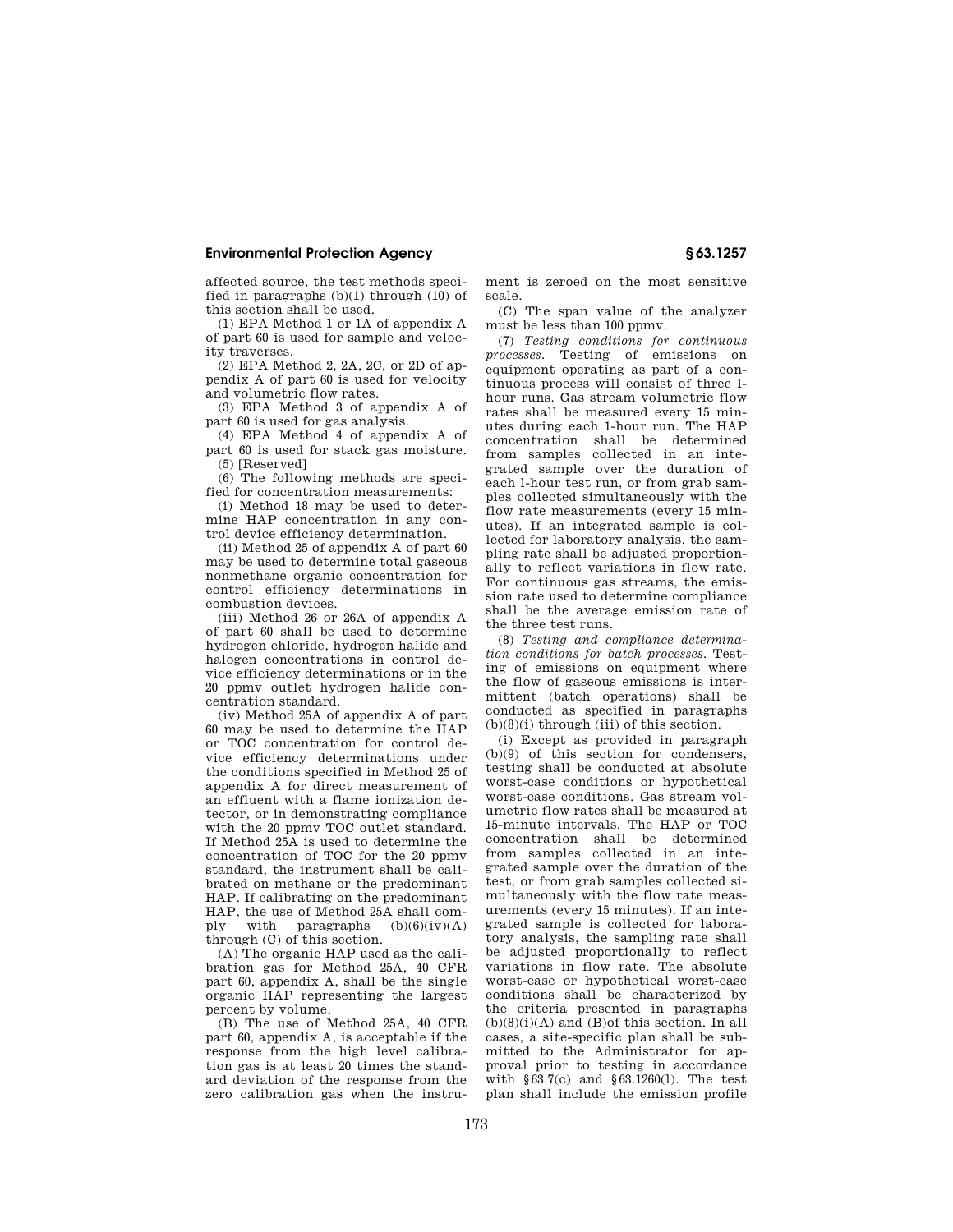described in paragraph  $(b)(8)(ii)$  of this section.

(A) Absolute worst-case conditions are defined by the criteria presented in paragraph  $(b)(8)(i)(A)(1)$  or  $(2)$  of this section if the maximum load is the most challenging condition for the control device. Otherwise, absolute worstcase conditions are defined by the conditions in paragraph  $(b)(8)(i)(A)(3)$  of this section. The owner or operator must consider all relevant factors, including load and compound-specific characteristics in defining absolute worst-case conditions.

(*1*) The period in which the inlet to the control device will contain at least 50 percent of the maximum HAP load (in lb) capable of being vented to the control device over any 8 hour period. An emission profile as described in paragraph  $(b)(8)(ii)(A)$  of this section shall be used to identify the 8-hour period that includes the maximum projected HAP load.

(*2*) A 1-hour period of time in which the inlet to the control device will contain the highest HAP mass loading rate, in lb/hr, capable of being vented to the control device. An emission profile as described in paragraph  $(b)(8)(ii)(A)$  of this section shall be used to identify the 1-hour period of maximum HAP loading.

(*3*) The period of time when the HAP loading or stream composition (including non-HAP) is most challenging for the control device. These conditions include, but are not limited to the following:

(*i*) Periods when the stream contains the highest combined VOC and HAP load, in lb/hr, described by the emission profiles in paragraph  $(b)(8)(ii)$  of this section;

(*ii*) Periods when the streams contain HAP constituents that approach limits of solubility for scrubbing media;

(*iii*) Periods when the streams contain HAP constituents that approach limits of adsorptivity for carbon adsorption systems.

(B) Hypothetical worst-case conditions are simulated test conditions that, at a minimum, contain the highest hourly HAP load of emissions that would be predicted to be vented to the control device from the emissions pro-

**§ 63.1257 40 CFR Ch. I (7–1–09 Edition)** 

file described in paragraph  $(b)(8)(ii)(B)$ or (C) of this section.

(ii) *Emissions profile.* The owner or operator may choose to perform tests only during those periods of the worstcase conditions that the owner or operator selects to control as part of achieving the required emission reduction. The owner or operator must develop an emission profile for the vent to the control device that describes the characteristics of the vent stream at the inlet to the control device under worst case conditions. The emission profile shall be developed based on any one of the procedures described in  $(b)(8)(ii)(A)$  through  $(C)$  of this section. as required by paragraph  $(b)(8)(i)$ .

(A) *Emission profile by process.* The emission profile must consider all emission episodes that could contribute to the vent stack for a period of time that is sufficient to include all processes venting to the stack and shall consider production scheduling. The profile shall describe the HAP load to the device that equals the highest sum of emissions from the episodes that can vent to the control device in any given hour. Emissions per episode shall be calculated using the procedures specified in paragraph (d)(2) of this section. Emissions per episode shall be divided by the duration of the episode only if the duration of the episode is longer than 1 hour.

(B) *Emission profile by equipment.* The emission profile must consist of emissions that meet or exceed the highest emissions, in lb/hr, that would be expected under actual processing conditions. The profile shall describe equipment configurations used to generate the emission events, volatility of materials processed in the equipment, and the rationale used to identify and characterize the emission events. The emissions may be based on using a compound more volatile than compounds actually used in the process(es), and the emissions may be generated from all equipment in the process(es) or only selected equipment.

(C) *Emission profile by capture and control device limitation.* The emission profile shall consider the capture and control system limitations and the highest emissions, in lb/hr, that can be routed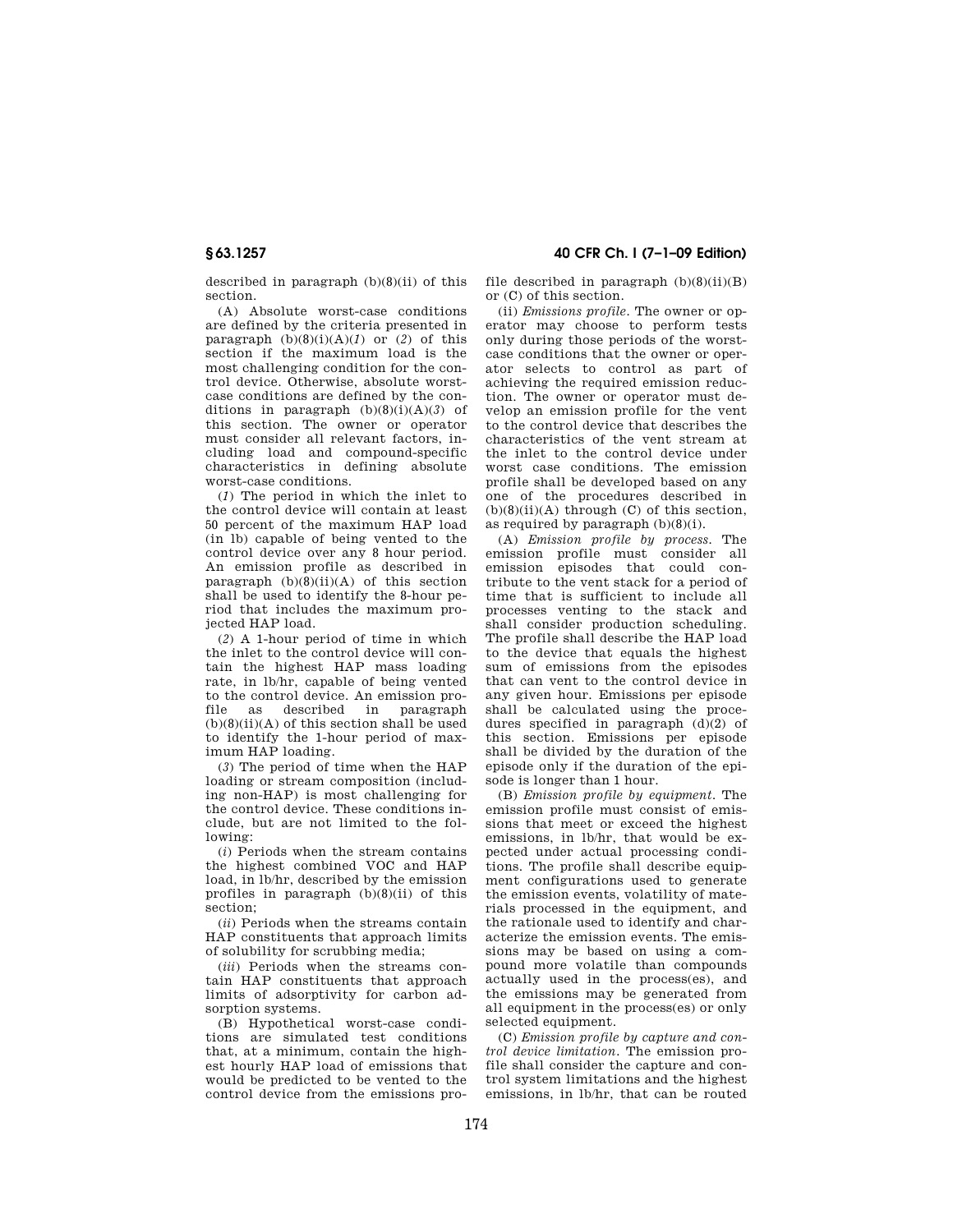to the control device, based on maximum flowrate and concentrations possible because of limitations on conveyance and control equipment (e.g., fans, LEL alarms and safety bypasses).

(iii) Three runs, at a minimum of 1 hour each and a maximum of 8 hours each, are required for performance testing. Each run must occur over the same worst-case conditions, as defined in paragraph (b)(8)(i) of this section.

(9) *Testing requirements for condensers.*  For emission streams controlled using condensers, continuous direct measurement of condenser outlet gas temperature to be used in determining concentrations per the design evaluation described in  $\S 63.1257(a)(1)(iii)$  is required.

(10) *Wastewater testing.* Wastewater analysis shall be conducted in accordance with paragraph  $(b)(10)(i)$ ,  $(ii)$ ,  $(iii)$ , (iv), or (v) of this section.

(i) *Method 305.* Use procedures specified in Method 305 of 40 CFR part 63, appendix A, and comply with requirements specified in paragraph  $(b)(10)(vi)$ of this section.

(ii) *EPA Method 624, 625, 1624, 1625, 1666, or 1671.* Use procedures specified in EPA Method 624, 625, 1624, 1625, 1666, or 1671 of 40 CFR part 136, appendix A, and comply with requirements in para $graph (b)(10)(vi)$  of this section.

(iii) *Method 8260 or 8270.* Use procedures specified in Method 8260 or 8270 in ''Test Methods for Evaluating Solid Waste, Physical/Chemical Methods,'' EPA Publication No. SW–846, Third Edition, September 1986, as amended by Update I, November 15, 1992. As an alternative, an owner or operator may use any more recent, updated version of Method 8260 or 8270 approved by the EPA. For the purpose of using Method 8260 or 8270 to comply with this subpart, the owner or operator must maintain a formal quality assurance program consistent with either Section 8 of Method 8260 or Method 8270, and this program must include the following elements related to measuring the concentrations of volatile compounds:

(A) Documentation of site-specific procedures to minimize the loss of compounds due to volatilization, biodegradation, reaction, or sorption during the sample collection, storage, and preparation steps.

(B) Documentation of specific quality assurance procedures followed during sampling, sample preparation, sample introduction, and analysis.

(C) Measurement of the average accuracy and precision of the specific procedures, including field duplicates and field spiking of the material source before or during sampling with compounds having similar chemical characteristics to the target analytes.

(iv) *Other EPA methods.* Use procedures specified in the method, validate the method using the procedures in paragraph  $(b)(10)(iv)(A)$  or  $(B)$  of this section, and comply with the procedures in paragraph  $(b)(10)(vi)$  of this section.

(A) Validate the method according to section 5.1 or 5.3 of Method 301 of 40 CFR part 63, appendix A.

(B) Follow the procedure as specified in ''Alternative Validation Procedure for EPA Waste Methods'' 40 CFR part 63, appendix D.

(v) *Methods other than an EPA method.*  Use procedures specified in the method, validate the method using the procedures in paragraph  $(b)(10)(iv)(A)$  of this section, and comply with the requirements in paragraph  $(b)(10)(vi)$  of this section.

(vi) *Sampling plan.* The owner or operator shall prepare a sampling plan. Wastewater samples shall be collected using sampling procedures which minimize loss of organic compounds during sample collection and analysis and maintain sample integrity. The sample plan shall include procedures for determining recovery efficiency of the relevant partially soluble and soluble HAP compounds. An example of an acceptable sampling plan would be one that incorporates similar sampling and sample handling requirements to those of Method 25D of 40 CFR part 60, appendix A. The sampling plan shall be maintained at the facility.

(c) *Initial compliance with storage tank provisions.* The owner or operator of an affected storage tank shall demonstrate initial compliance with §63.1253(b) or (c), as applicable, by fulfilling the requirements of paragraph  $(c)(1)$ , or  $(c)(2)$ , or  $(c)(3)$  of this section.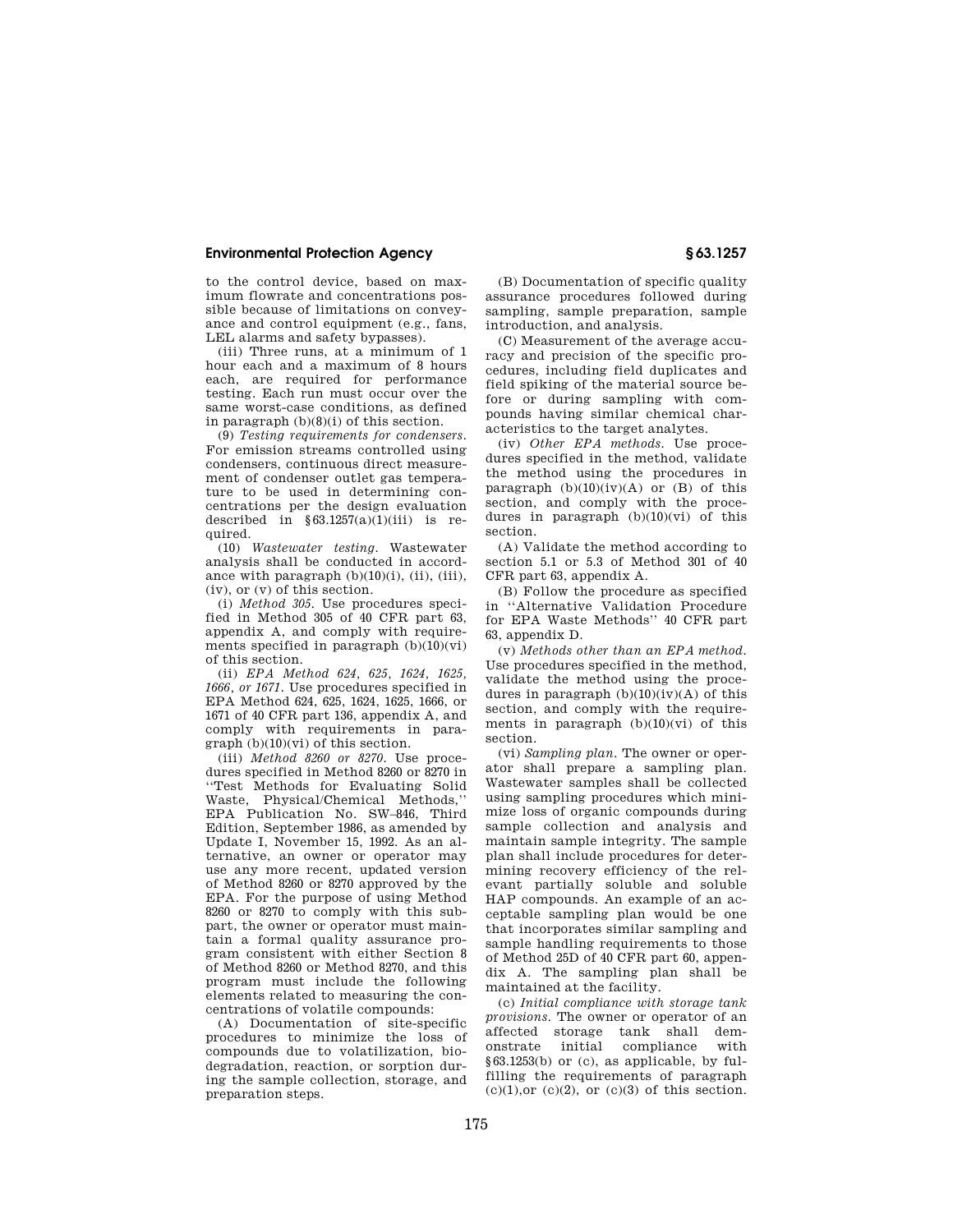(1) *Performance test.* If this option is chosen to demonstrate initial compliance with the percent reduction requirement of  $\S 63.1253(b)(1)$  or (c)(1)(i), the efficiency of the control device shall be calculated using performance test data as specified in paragraphs  $(c)(1)(i)$  through (iii) of this section. To demonstrate initial compliance with the outlet concentration requirements in §63.1253(b)(2) and (c)(2), the owner or operator must conduct a performance test and fulfill the requirements of paragraph (a)(6) of this section.

(i) Equations 8 and 9 of this subpart shall be used to calculate the mass rate of total HAP reasonably expected maximum filling rate at the inlet and outlet of the control device for standard conditions of 20 °C: where:

$$
E_i = K_2 \left( \sum_{j=1}^n C_{ij} M_{ij} \right) Q_i \qquad (Eq. 8)
$$

$$
E_o = K_2 \left( \sum_{j=1}^{n} C_{oj} M_{oj} \right) Q_o
$$
 (Eq. 9)

where:

- $C_{ij}$ ,  $C_{oj}$  = concentration of sample component j of the gas stream at the inlet and outlet of the control device, respectively, dry basis, ppmv
- $E_i$ ,  $E_o$  = mass rate of total HAP at the inlet and outlet of the control device, respectively, dry basis, kg/hr
- $M_{ij}$ ,  $M_{oj}$  = molecular weight of sample component j of the gas stream at the inlet and outlet of the control device, respectively, gram/gram-mole
- $Q_i$ ,  $Q_o$  = flow rate of gas stream at the inlet and outlet of the control device, respectively, dry standard cubic meter per minute
- $K_2$  = constant, 2.494  $\times$  10<sup>-6</sup> (parts per mil $l$ ion)<sup> $-1$ </sup> (gram-mole per standard cubic meter) (kilogram/gram) (minute/hour), where standard temperature is 20 °C
- n = number of sample components in the gas stream

(ii) The percent reduction in total HAP shall be calculated using Equation 10 of this subpart:

$$
R = \frac{E_i - E_o}{E_i} (100) \qquad (Eq. 10)
$$

where:

# **§ 63.1257 40 CFR Ch. I (7–1–09 Edition)**

- $R =$  control efficiency of control device, percent
- $E_i$  = mass rate of total HAP at the inlet to the control device as calculated under paragraph  $(c)(1)(i)$  of this section, kilograms organic HAP per hour
- $E_0$  = mass rate of total HAP at the outlet of the control device, as calculated under paragraph  $(c)(1)(i)$  of this section, kilograms organic HAP per hour

(iii) A performance test is not required to be conducted if the control device used to comply with §63.1253 (storage tank provisions) is also used to comply with §63.1254 (process vent provisions), and compliance with §63.1254 has been demonstrated in accordance with paragraph (d) of this section.

(2) *Design evaluation.* If this option is chosen to demonstrate initial compliance with the percent reduction requirement of §63.1253(b) or (c), a design evaluation shall be prepared in accordance with the provisions in paragraph  $(a)(1)$  of this section. The design evaluation shall include documentation demonstrating that the control device being used achieves the required control efficiency during reasonably expected maximum filling rate.

(3) *Floating roof.* If the owner or operator of an affected source chooses to comply with the provisions of §63.1253(b) or (c) by installing a floating roof, the owner or operator shall comply with the procedures described in §§63.119(b), (c), (d), and 63.120(a), (b), and (c), with the differences noted in paragraphs  $(c)(3)(i)$  through  $(v)$  of this section for the purposes of this subpart.

(i) When the term ''storage vessel'' is used in §§63.119 and 63.120, the definition of ''storage tank'' in §63.1251 shall apply for the purposes of this subpart.

(ii) When December 31, 1992 is referred to in §63.119, April 2, 1997 shall apply instead for the purposes of this subpart.

(iii) When April 22, 1994 is referred to in §63.119, September 21, 1998 shall apply instead for the purposes of this subpart.

(iv) When the phrase ''the compliance date specified in §63.100 of subpart F of this part'' is referred to in §63.120, the phrase ''the compliance date specified in §63.1250'' shall apply for the purposes of this subpart.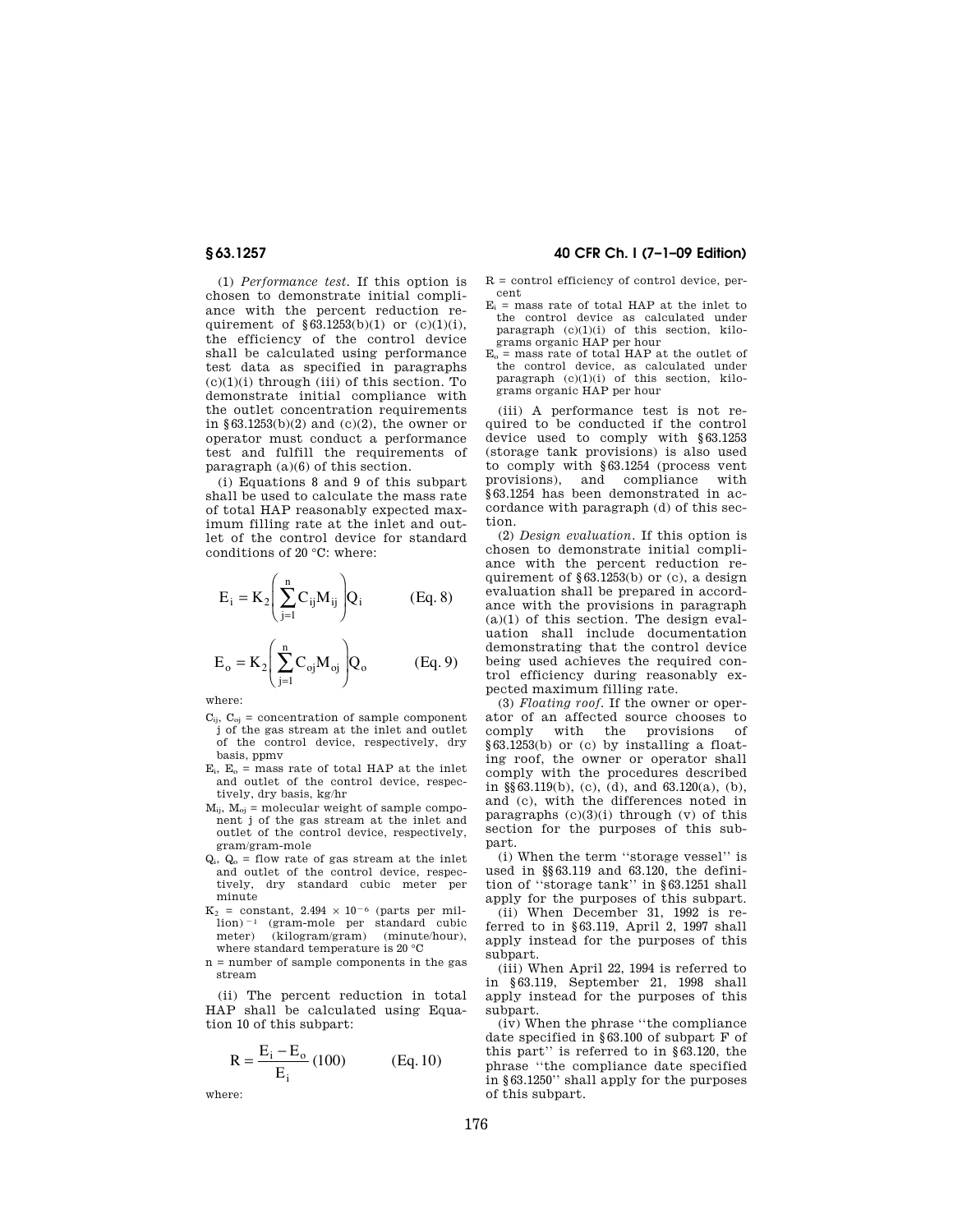(v) When the phrase ''the maximum true vapor pressure of the total organic HAP's in the stored liquid falls below the values defining Group 1 storage vessels specified in table 5 or table 6 of this subpart'' is referred to in  $\frac{63.120(b)(1)(iv)}{2}$ , the phrase "the maximum true vapor pressure of the total organic HAP in the stored liquid falls below 13.1 kPa'' shall apply for the purposes of this subpart.

(4) *Initial compliance with alternative standard.* Initial compliance with §63.1253(d) is demonstrated by fulfilling the requirements of paragraph (a)(5) of this section.

(5) *Planned maintenance.* The owner or operator shall demonstrate compliance with the requirements of  $\S 63.1253(e)$  by including the periods of planned routine maintenance specified by date and time in each Periodic Report required by §63.1260.

(d) *Initial compliance with process vent provisions.* An owner or operator of an affected source complying with the process vent standards in §63.1254 shall demonstrate compliance using the procedures described in paragraphs  $(d)(1)$ through (4) of this section.

(1) Except as provided in paragraph (a)(4) of this section, initial compliance with the process vent standards in §63.1254 shall be demonstrated using the procedures specified in paragraphs  $(d)(1)(i)$  through  $(iv)$ , as applicable.

(i) Initial compliance with  $§63.1254(a)(2)(i)$  is demonstrated when the actual emissions of HAP from the sum of all process vents within a process is less than or equal to 900 kg/yr. compliance  $§63.1254(a)(2)(ii)$  is demonstrated when the actual emissions of HAP from the sum of all process vents in compliance with  $§63.1254(a)(2)(i)$  is less than or equal to 1,800 kg/yr. Uncontrolled HAP emissions and controlled HAP emissions shall be determined using the procedures described in paragraphs  $(d)(2)$  and  $(3)$  of this section. Controlled emissions during periods of planned routine maintenance of a CCCD as specified in §63.1252(h), must be calculated assuming the HAP emissions are reduced by 93 percent.

(ii) Initial compliance with the per-<br>cent reduction requirements in requirements

§63.1254(a)(1)(i), (a)(3), and (b) is demonstrated by:

(A) Determining controlled HAP emissions using the procedures described in paragraph  $(d)(3)$  of this section, and uncontrolled HAP emissions determined using the procedures described in paragraph  $(d)(2)$  of this section, and demonstrating that the reductions required by  $\S 63.1254(a)(1)(i)$ ,  $(a)(3)$ , and  $(b)$  are met; or

(B) Controlling the process vents using a device meeting the criteria specified in paragraph (a)(4) of this section.

(iii) Initial compliance with the outlet concentration requirements in  $§ 63.1254(a)(1)(ii)(A), (a)(3), and (b)(1)$  is demonstrated when the outlet TOC concentration is 20 ppmv or less and the outlet hydrogen halide and halogen concentration is 20 ppmv or less. The owner or operator shall demonstrate compliance by fulfilling the requirements in paragraph (a)(6) of this section.

(iv) Initial compliance with §63.1254(c) is demonstrated by fulfilling the requirements of paragraph  $(a)(5)$  of this section.

(2) *Uncontrolled emissions.* An owner or operator of an affected source complying with the emission limitation required by  $§63.1254(a)(1)$ , or emissions reductions specified in §63.1254(a)(2),  $(a)(3)$ , or  $(b)$ , for each process vent within a process, shall calculate uncontrolled emissions from all equipment in the process according to the procedures described in paragraph (d)(2)(i) or (ii) of this section, as appropriate.

(i) *Emission estimation procedures.*  Owners or operators shall determine uncontrolled emissions of HAP using measurements and/or calculations for each batch emission episode within each unit operation according to the engineering evaluation methodology in paragraphs  $(d)(2)(i)(A)$  through  $(H)$  of this section. Except where variations are noted, individual HAP partial pressures in multicomponent systems shall be determined by the following methods: If the components are miscible in one another, use Raoult's law to calculate the partial pressures; if the solution is a dilute aqueous mixture, use Henry's law to calculate partial pressures; if Raoult's law or Henry's law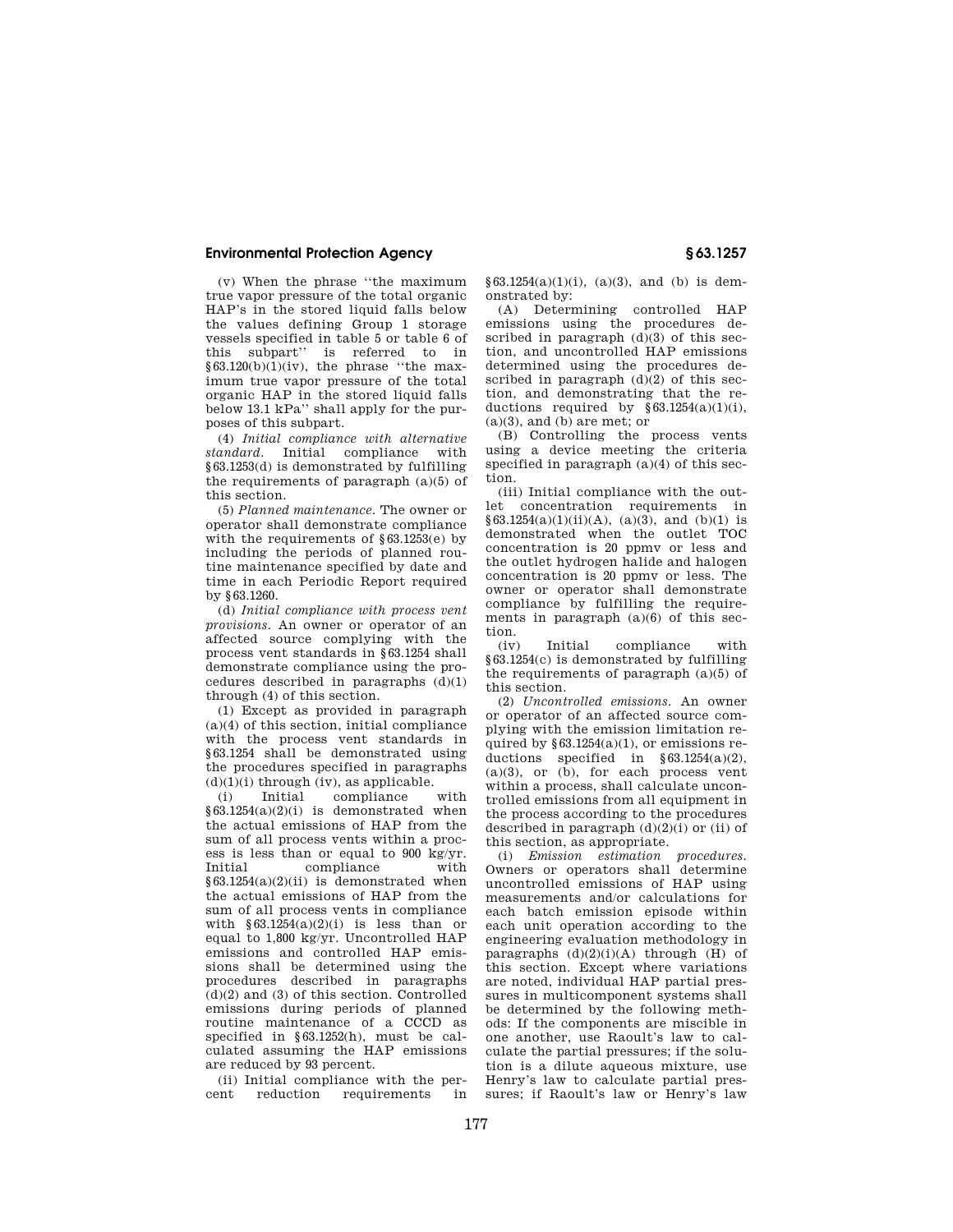are not appropriate or available, use experimentally obtained activity coefficients or models such as the groupcontribution models, to predict activity coefficients, or assume the components of the system behave independently and use the summation of all vapor pressures from the HAP as the total HAP partial pressure. Chemical property data can be obtained from standard reference texts.

(A) *Vapor displacement.* Emissions from vapor displacement due to transfer of material shall be calculated using Equation 11 of this subpart. The individual HAP partial pressures may be calculated using Raoult's law.

$$
E=\frac{(V)}{(R)(T)}\times \sum_{i=1}^n \big(P_i\big)\big(MW_i\big) \qquad (Eq.~11)
$$

where:

### **§ 63.1257 40 CFR Ch. I (7–1–09 Edition)**

 $E =$  mass of HAP emitted

- $V =$  volume of gas displaced from the vessel  $R = id$ eal gas law constant
- T = temperature of the vessel vapor space; absolute
- $P_i$  = partial pressure of the individual HAP
- $MW_i$  = molecular weight of the individual HAP
- n = number of HAP compounds in the emission stream i = identifier for a HAP compound

(B) *Purging.* Emissions from purging shall be calculated using Equation 12 of this subpart. The partial pressures of individual condensable compounds may be calculated using Raoult's law, the pressure of the vessel vapor space may be set equal to 760 mmHg, and the partial pressure of HAP shall be assumed to be 25 percent of the saturated value if the purge flow rate is greater than 100 standard cubic feet per minute (scfm).

$$
E = \sum_{i=1}^{n} P_i MW_i \times \frac{(V)(t)}{(R)(T)} \times \frac{P_T}{P_T - \sum_{j=1}^{m} (P_j)}
$$
(Eq. 12)

Where:

- $E =$  mass of HAP emitted
- V = purge flow rate at the temperature and pressure of the vessel vapor space
- $R = ideal$  gas law constant
- $T =$  temperature of the vessel vapor space: absolute
- $P_i$  = partial pressure of the individual HAP
- $P_i$  = partial pressure of individual condensable VOC compounds (including HAP)
- $P_T$  = pressure of the vessel vapor space
- $\overline{MW_i}$  = molecular weight of the individual HAP
- $t =$  time of purge
- n = number of HAP compounds in the emission stream
- i = identifier for a HAP compound
- $i =$  identifier for a condensable compound
- $m =$  number of condensable compounds (including HAP) in the emission stream

(C) *Heating.* Emissions caused by the heating of a vessel to a temperature equal to or lower than 10 K below the boiling point shall be calculated using the procedures in either paragraph  $(d)(2)(i)(C)(1)$  or  $(3)$  of this section. Emissions caused by heating a vessel to a temperature that is higher than 10 K below the boiling point and less than

the boiling point, must be calculated using the procedures in either paragraph  $(d)(2)(i)(C)$  (2) or (3) of this section. If the contents of a vessel are heated to the boiling point, emissions must be calculated using the procedures in paragraph (d)(2)(i)(C)(*4*) of this section.

(*1*) This paragraph describes procedures to calculate emissions if the final temperature to which the vessel contents are heated is 10 K below the boiling point of the HAP in the vessel, or lower. The owner or operator shall calculate the mass of HAP emitted per episode using either Equation 13 or 14 of this subpart. The moles of noncondensable gas displaced are calculated using Equation 15 of this subpart. The initial and final pressure of the noncondensable gas in the vessel shall be calculated using Equation 16 of this subpart. The average molecular weight of HAP in the displaced gas shall be calculated using Equation 17 of this subpart.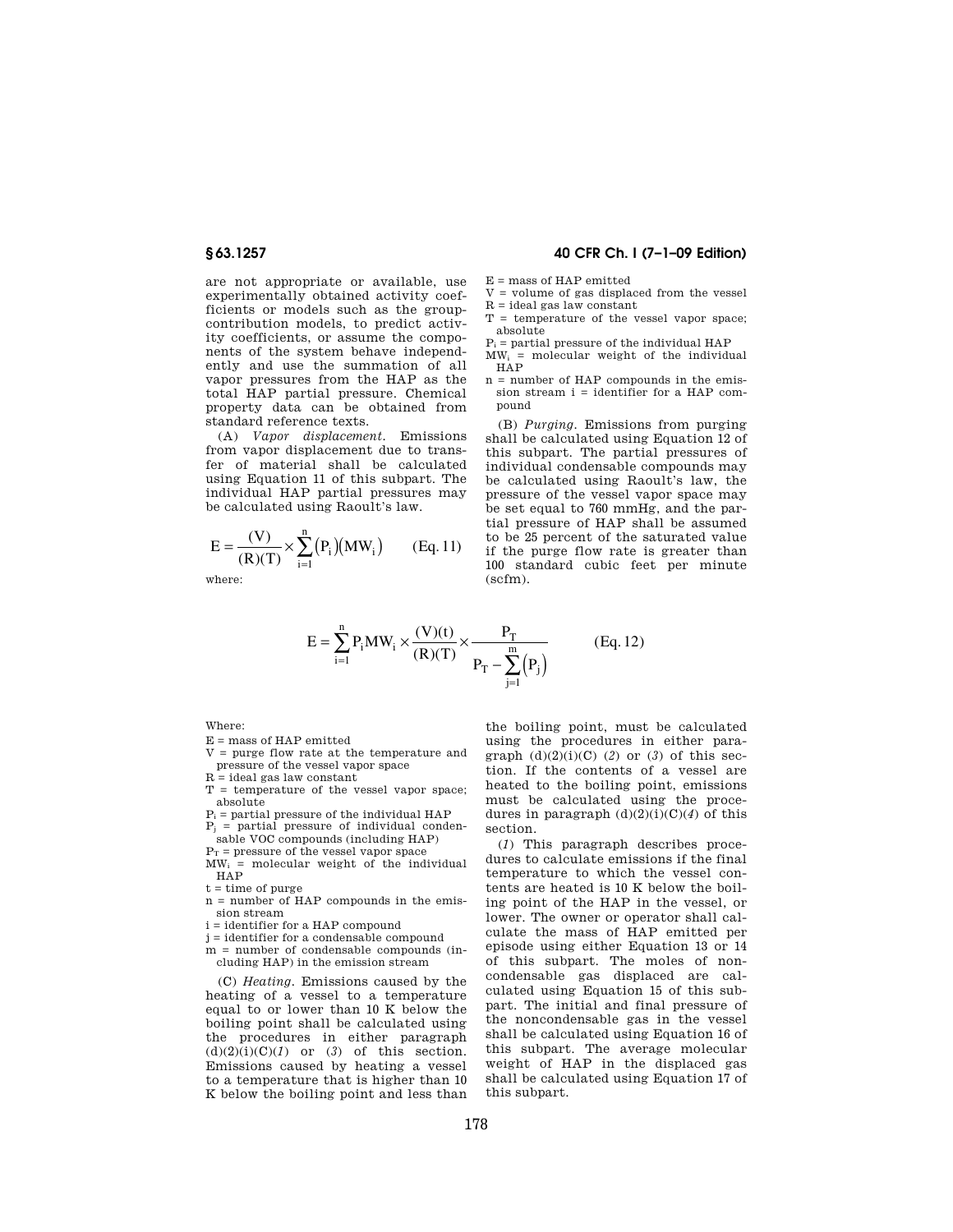n

$$
E = \frac{\sum_{i=1}^{n} ((P_i*) (x_i)(MW_i))}{760 - \sum_{j=1}^{m} ((P_j*) (x_j))} \times \Delta \eta
$$
 (Eq. 13)  

$$
\sum_{i=1}^{n} (P_i)_{T1} \sum_{i=1}^{n} (P_i)_{T2}
$$
  

$$
E = \frac{Pa_1}{2} + \frac{\sum_{i=1}^{n} (P_i)_{T2}}{2} \times \Delta \eta \times MW_{HAP}
$$
 (Eq. 14)  

$$
\Delta \eta = \frac{V}{R} \left[ \left( \frac{Pa_1}{T_1} \right) - \left( \frac{Pa_2}{T_2} \right) \right]
$$
 (Eq. 15)  

$$
Pa_n = P_{atm} - \sum_{j=1}^{m} (P_j)_{Tn}
$$
 (Eq. 16)

MW<sub>MAP</sub> = 
$$
\sum_{i=1}^{n} \frac{\left( (P_i)_{T_1} + (P_i)_{T_2} \right) MW_i}{\sum_{i=1}^{n} \left( (P_i)_{T_1} + (P_i)_{T_2} \right)}
$$
(Eq. 17)

Where:

- $E =$  mass of HAP vapor displaced from the vessel being heated
- $x_i$  = mole fraction of each HAP in the liquid phase
- $x_j$  = mole fraction of each condensable VOC (including HAP) in the liquid phase
- $P_i^*$  = vapor pressure of each HAP in the vessel headspace at any temperature between the initial and final heatup temperatures, mmHg.
- $\mathbf{P}_{\mathbf{j}^{\star}}$  = vapor pressure of each condensable VOC (including HAP) in the vessel headspace at any temperature between the initial and final heatup temperatures, mmHg.
- $760 =$  atmospheric pressure,  $\rm mmHg$
- MWHAP = the average molecular weight of HAP present in the displaced gas
- $\Delta \eta$  = number of moles of noncondensable gas displaced
- ${\tt V}$  = volume of free space in the vessel
- $R =$  ideal gas law constant
- $T_1$  = initial temperature of vessel contents, absolute
- $T_2$  = final temperature of vessel contents, absolute
- $Pa_n$  = partial pressure of noncondensable gas in the vessel headspace at initial (n=1) and final (n=2) temperature
- $P_{\text{atm}}$  = atmospheric pressure (when  $\Delta \eta$  is used in Equation 13 of this subpart, P<sub>atm</sub> may be set equal to 760 mmHg for any vessel)
- $(P_j)_{Tn}$  = partial pressure of each condensable compound (including HAP) in the vessel headspace at the initial temperature (n=1) and final (n=2) temperature
- m = number of condensable compounds (including HAP) in the displaced vapor
- j = identifier for a condensable compound
- $(P_i)_{Tn}$  = partial pressure of each HAP in the vessel headspace at initial  $\left(T_{1}\right)$  and final  $(T_2)$  temperature
- $MW_i$  = molecular weight of the individual HAP
- n = number of HAP compounds in the emission stream
- i = identifier for a HAP compound

(*2*) If the vessel contents are heated to a temperature that is higher than 10 K below the boiling point and less than the boiling point, emissions must be calculated using the procedures in paragraph  $(d)(2)(i)(C)(2)(i)$ , or  $(ii)$ , or  $(iii)$ of this section.

(*i*) Use Equation 13 of this subpart. In Equation 13 of this subpart, the HAP vapor pressures must be determined at the temperature 10 K below the boiling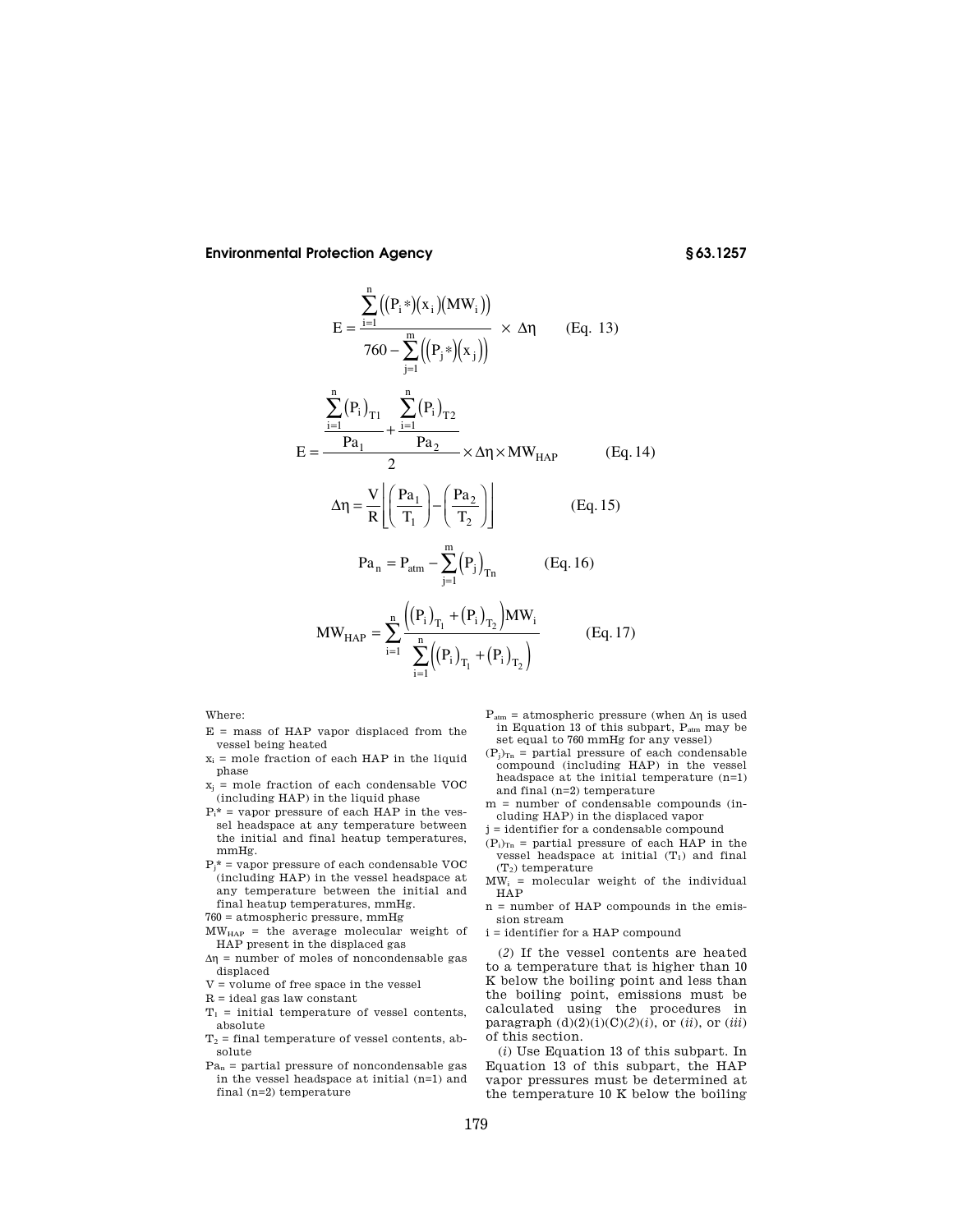point. In the calculation of  $\Delta \eta$  for Equation 13 of this subpart,  $T_2$  must be the temperature 10 K below the boiling point, and Pa<sup>2</sup> must be determined at the temperature 10 K below the boiling point.

(*ii*) Use Equation 14 of this subpart. In Equation 14 of this subpart, the HAP partial pressures must be deter mined at the temperature 10 K below the boiling point. In the calculation of  $\Delta \eta$  for Equation 14 of this subpart,  $T_2$  must be the temperature 10 K below the boiling point, and  $Pa<sub>2</sub>$  must be determined at the temperature 10 K below the boiling point. In the calculation of  $\texttt{MW}_{\texttt{HAP}},$  the HAP partial pressures must be determined at the temperature 10 K below the boiling point.

(*iii*) Use Equation 14 of this subpart over specific temperature increments.

## **§ 63.1257 40 CFR Ch. I (7–1–09 Edition)**

If the initial temperature is lower than 10 K below the boiling point, emissions must be calculated as the sum over two increments; one increment is from the initial temperature to 10 K below the boiling point, and the second is from 10 K below the boiling point to the lower of either the final temperature or the temperature 5 K below the boiling point. If the initial temperature is higher than 10 K below the boiling point, emissions are calculated over one increment from the initial temperature to the lower of either the final temperature or the temperature 5 K below the boiling point.

 $(3)(i)$  Emissions caused by heating a vessel are calculated using Equation 18 of this subpart.

$$
E = MW_{\text{HAP}} \times \left( N_{\text{avg}} \times \ln \left( \frac{P_{\text{T}} - \sum_{i=1}^{n} (P_{i,1})}{P_{\text{T}} - \sum_{i=1}^{n} (P_{i,2})} \right) - (n_{i,2} - n_{i,1}) \right)
$$
(Eq. 18)

Where:

E = mass of HAP vapor displaced from the vessel being heated

 $N_{avg}$  = average gas space molar volume during the heating process

 $P_T$ = total pressure in the vessel

 $P_{i, 1}$  = partial pressure of the individual HAP compounds at  $\mathcal{T}_1$ 

 $P_{i, 2}$  = partial pressure of the individual HAP compounds at  $T_2$ 

 $MW<sub>MAP</sub>$  = average molecular weight of the HAP compounds

 $n_{i, 1}$  = number of moles of condensable in the vessel headspace at T<sup>1</sup>

- $n_{i, 2}$  = number of moles of condensable in the vessel headspace at T<sub>2</sub>
- n = number of HAP compounds in the emission stream

(*ii*) The average gas space molar volume during the heating process is calculated using Equation 19 of this subpart.

$$
N_{avg} = \frac{VP_T}{2R} \left( \frac{1}{T_1} + \frac{1}{T_2} \right)
$$
 (Eq. 19)

Where:

 $N_{\text{avg}}$  = average gas space molar volume during the heating process

V = volume of free space in vessel

 $\mathrm{P_{T}}$  = total pressure in the vessel

 $R =$  ideal gas law constant

 $T_1$  = initial temperature of the vessel

 $T_2$  = final temperature of the vessel

(*iii*) The difference in the number of moles of condensable in the vessel headspace between the initial and final temperatures is calculated using Equation 20 of this subpart.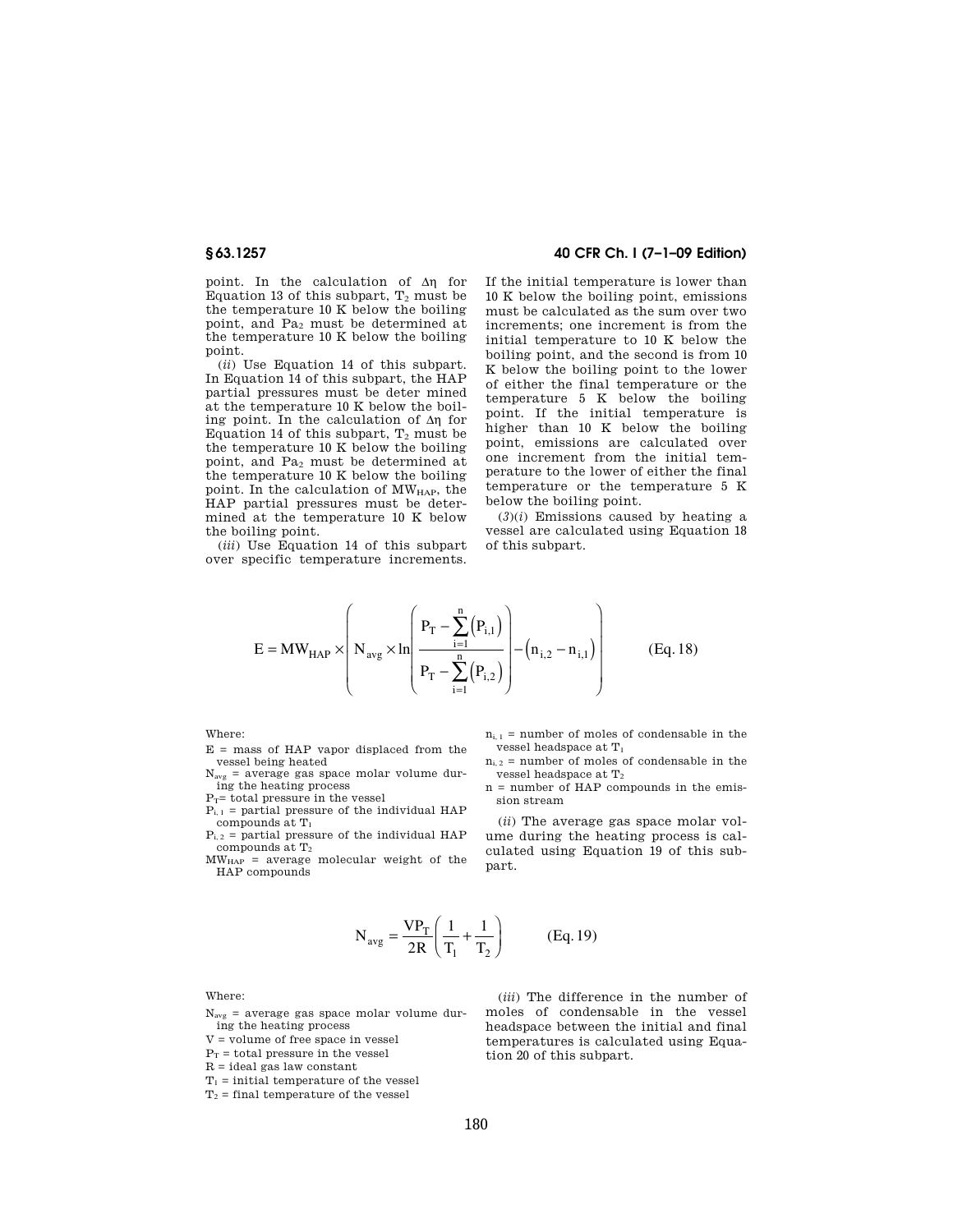$$
(n_{i,2} - n_{i,1}) = \frac{V}{(R)(T_2)} \sum_{i=1}^{n} P_{i,2} - \frac{V}{(R)(T_1)} \sum_{i=1}^{n} P_{i,1}
$$
 (Eq. 20)

Where:

$$
V =
$$
 volume of free space in vessel

 $R =$  ideal gas law constant

$$
T_1
$$
 = initial temperature in the vessel

 $\rm T_2$  = final temperature in the vessel

 $P_{i, 1}$  = partial pressure of the individual HAP compounds at  $\mathcal{T}_1$ 

 $P_{i, 2}$  = partial pressure of the individual HAP compounds at T<sup>2</sup>

n = number of HAP compounds in the emission stream

(*4*) If the vessel contents are heated to the boiling point, emissions must be calculated using the procedure in paragraphs  $(d)(2)(i)(C)(4)(i)$  and  $(ii)$  of this section.

(*i*) Use either of the procedures in paragraph  $(d)(3)(i)(B)(3)$  of this section to calculate the emissions from heating to the boiling point (note that Pa<sub>2</sub>=0 in the calculation of  $\Delta \eta$ ); and

(*ii*) While boiling, the vessel must be operated with a properly operated process condenser. An initial demonstration that a process condenser is properly operated is required for some process condensers, as described in para $graph$  (d)(3)(iii) of this section.

(D) *Depressurization.* Emissions from depressurization shall be calculated using the procedures in either paragraphs (d)(2)(i)(D)(*1*) through (*4*), paragraphs (d)(2)(i)(D)(*5*) through (*9*), or paragraph  $(d)(2)(i)(D)(10)$  of this section.

(*1*) Equations 21 and 22 of this subpart are used to calculate the initial and final volumes of noncondensable gas present in the vessel, adjusted to atmospheric pressure. The HAP partial pressures may be calculated using Raoult's law.

$$
V_{nc1} = \frac{VP_{nc_1}}{760}
$$
 (Eq. 21)

$$
V_{nc2} = \frac{VP_{nc_2}}{760}
$$
 (Eq. 22)

Where:

- $V_{nc1}$  = initial volume of noncondensable gas in the vessel
- $V_{\text{nc2}}$  = final volume of noncondensable gas in the vessel
- $V =$  free volume in the vessel being depressurized
- $P_{nc1}$  = initial partial pressure of the noncondensable gas, as calculated using Equation 23 of this subpart, mmHg
- $P_{nc2}$  = final partial pressure of the noncondensable gas, as calculated using Equation 24 of this subpart, mmHg

760 = atmospheric pressure, mmHg

(*2*) The initial and final partial pressures of the noncondensable gas in the vessel are determined using Equations 23 and 24 of this subpart:

$$
P_{nc1} = P_1 - \sum_{j=1}^{m} (P_j *)(x_j)
$$
 (Eq. 23)

$$
P_{nc2} = P_2 - \sum_{j=1}^{m} (P_j*) (x_j)
$$
 (Eq. 24)

Where:

- $P_{nc1}$  = initial partial pressure of the noncondensable gas
- $P_{nc2}$  = final partial pressure of the noncondensable gas
- $\mathbf{P}_1$  = initial vessel pressure
- $P_2$  = final vessel pressure
- $P_i^*$  = vapor pressure of each condensable (including HAP) in the emission stream
- $x_i$  = mole fraction of each condensable (including HAP) in the liquid phase

m = number of condensable compounds (including HAP) in the emission stream

j = identifier for a condensable compound

(*3*) The average ratio of moles of noncondensable to moles of an individual HAP in the emission stream is calculated using Equation 25 of this subpart; this calculation must be repeated for each HAP in the emission stream: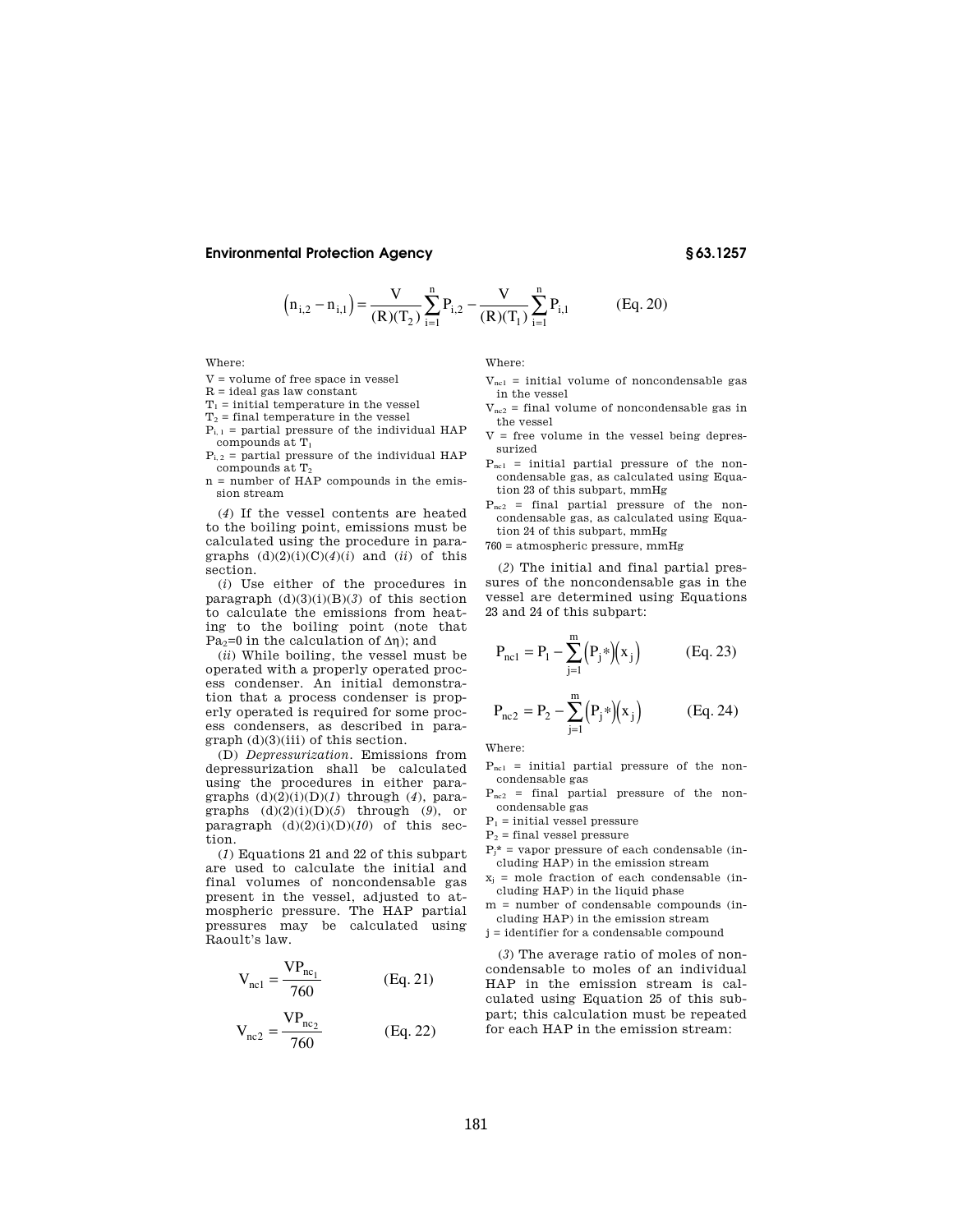# **§ 63.1257 40 CFR Ch. I (7–1–09 Edition)**

$$
n_{\text{Ri}} = \frac{\left(\frac{P_{\text{nc1}}}{(P_i*) (x_i)} + \frac{P_{\text{nc2}}}{(P_i*) (x_i)}\right)}{2}
$$
 (Eq. 25)

Where:

- $n_{\text{Ri}}$  = average ratio of moles of noncondensable to moles of individual HAP
- $P_{nc1}$  = initial partial pressure of the noncondensable gas, as calculated using Equation 23 of this subpart
- Pnc2 = final partial pressure of the noncondensable gas, as calculated using Equation 24 of this subpart

 $P_i^*$  = vapor pressure of each individual HAP  $x_i$  = mole fraction of each individual HAP in the liquid phase.

n = number of HAP compounds

i = identifier for a HAP compound

(*4*) The mass of HAP emitted shall be calculated using Equation 26 of this subpart:

$$
E = (V_{nc1} - V_{nc2}) \times \frac{P_{atm}}{RT} \times \sum_{i=1}^{n} \frac{MW_i}{n_{Ri}}
$$
 (Eq. 26)

Where:

- E = mass of HAP emitted
- $V_{nc1}$  = initial volume of noncondensable gas in the vessel, as calculated using Equation 21 of this subpart
- $V_{\text{nc2}}$  = final volume of noncondensable gas in the vessel, as calculated using Equation 22 of this subpart
- $n_{\text{Ri}}$  = average ratio of moles of noncondensable to moles of individual HAP, as calculated using Equation 25 of this subpart
- Patm = atmospheric pressure, standard

 $R =$  ideal gas law constant

- $T =$  temperature of the vessel, absolute
- $MW_i$  = molecular weight of each HAP

(*5*) The moles of HAP vapor initially in the vessel are calculated using the ideal gas law using Equation 27 of this subpart:

$$
n_{HAP} = \frac{(Y_{HAP})(V)(P_1)}{R T}
$$
 (Eq. 27)

Where:

- $Y<sub>HAP</sub>$  = mole fraction of HAP (the sum of the individual HAP fractions,  $\Sigma Y_i$ )
- $V =$  free volume in the vessel being depressurized
- $P_1$  = initial vessel pressure
- $\mathbf{R}$  = ideal gas law constant

T = vessel temperature, absolute

(*6*) The initial and final moles of noncondensable gas present in the vessel are calculated using Equations 28 and 29 of this subpart:

$$
n_1 = \frac{VP_{nc_1}}{RT}
$$
 (Eq. 28)

$$
n_2 = \frac{VP_{nc_2}}{RT}
$$
 (Eq. 29)

Where:

- $n_1$  = initial number of moles of noncondensable gas in the vessel
- $n_2$  = final number of moles of noncondensable gas in the vessel
- $V =$  free volume in the vessel being depressurized
- $P_{nc1}$  = initial partial pressure of the noncondensable gas, as calculated using Equation 23 of this subpart
- $P_{nc2}$  = final partial pressure of the noncondensable gas, as calculated using Equation 24 of this subpart

 $\mathbf{R}$  = ideal gas law constant

 $T =$  temperature, absolute

(*7*) The initial and final partial pressures of the noncondensable gas in the vessel are determined using Equations 23 and 24 of this subpart.

(*8*) The moles of HAP emitted during the depressurization are calculated by taking an approximation of the average ratio of moles of HAP to moles of noncondensable and multiplying by the total moles of noncondensables released during the depressurization, using Equation 30 of this subpart: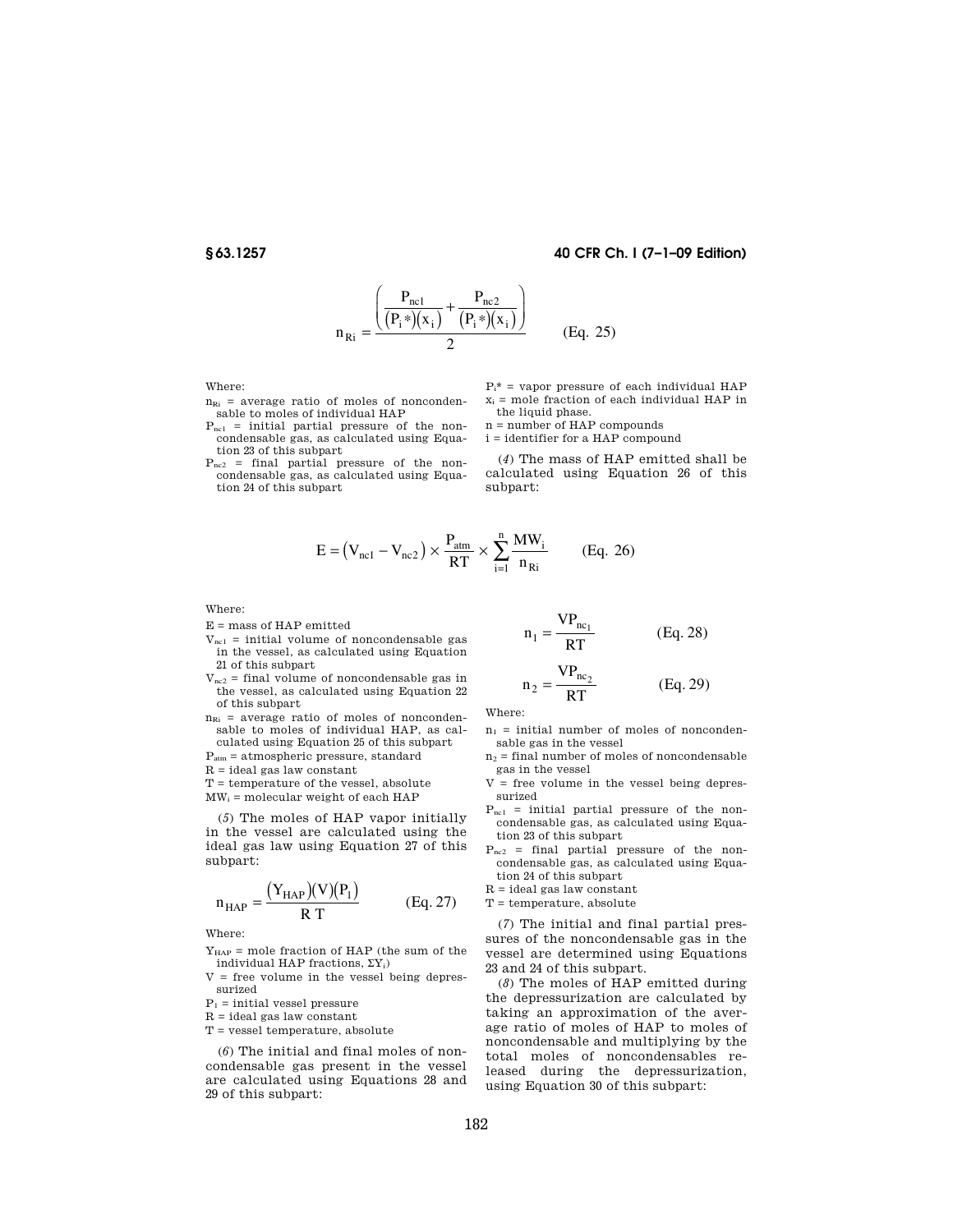$$
n_{\text{HAP}} = \frac{\left(\frac{n_{\text{HAP,1}}}{n_1} + \frac{n_{\text{HAP,2}}}{n_2}\right)}{2} [n_1 - n_2]
$$
 (Eq. 30)

where:

 $n<sub>HAP</sub>$  = moles of HAP emitted

- $n_1$  = initial number of moles of noncondensable gas in the vessel, as calculated using Equation 28 of this subpart
- $n_2$  = final number of moles of noncondensable gas in the vessel, as calculated using Equation 29 of this subpart

(*9*) The mass of HAP emitted can be calculated using Equation 31 of this subpart:

 $E=\eta_{HAP} * MW_{HAP}$  (Eq. 31)

where:

E = mass of HAP emitted

- $\eta_{\text{HAP}}$  = moles of HAP emitted, as calculated using Equation 30 of this subpart
- $MW<sub>MAP</sub>$  = average molecular weight of the HAP as calculated using Equation 17 of this subpart

(*10*) Emissions from depressurization may be calculated using equation 32 of this subpart:

$$
E = \frac{V}{(R)(T)} \times \ln \left( \frac{P_1 - \sum_{j=1}^{m} (P_j)}{P_2 - \sum_{j=1}^{m} (P_j)} \right) \times \sum_{i=1}^{n} (P_i)(MW_i)
$$
 (Eq. 32)

### Where:

- V = free volume in vessel being depressurized
- $\mathbf{R} = \text{ideal gas}$ law constant
- $T =$  temperature of the vessel, absolute
- $P_1$  = initial pressure in the vessel

 $P_2$  = final pressure in the vessel

- $P_i$  = partial pressure of the individual con-
- densable compounds (including HAP)  $MW_i$  = molecular weight of the individual HAP compounds
- n = number of HAP compounds in the emission stream

m = number of condensable compounds (including HAP) in the emission stream

- i = identifier for a HAP compound
- j = identifier for a condensable compound.

(E) *Vacuum systems.* Emissions from vacuum systems may be calculated using Equation 33 of this subpart if the air leakage rate is known or can be approximated. The individual HAP partial pressures may be calculated using Raoult's Law.

$$
E = \frac{(La)(t)}{MW_{nc}} \left( \frac{\sum_{i=1}^{n} P_i MW_i}{P_{system} - \sum_{j=1}^{m} P_j} \right) \qquad (Eq. 33)
$$

Where:

- E = mass of HAP emitted
- $P_{system}$  = absolute pressure of receiving vessel or ejector outlet conditions, if there is no receiver
- $P_i$  = partial pressure of the HAP at the receiver temperature or the ejector outlet conditions
- $P_j$  = partial pressure of condensable (including HAP) at the receiver temperature or the ejector outlet conditions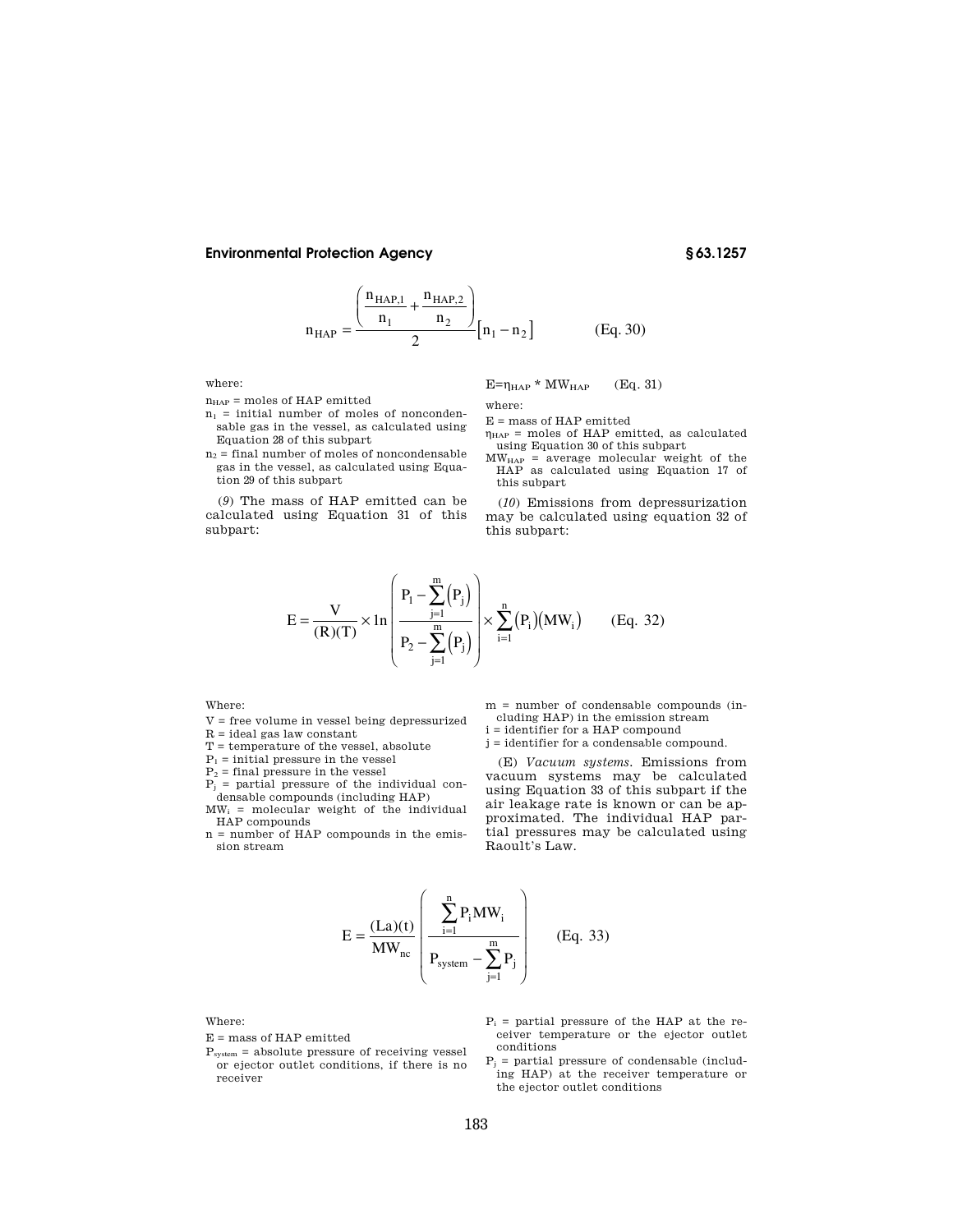La = total air leak rate in the system, mass/ time

 $MW_{nc}$  = molecular weight of noncondensable gas

 ${\bf t}$  = time of vacuum operation

 $MW_i$  = molecular weight of the individual HAP in the emission stream, with HAP partial pressures calculated at the tem-

# **§ 63.1257 40 CFR Ch. I (7–1–09 Edition)**

perature of the receiver or ejector outlet, as appropriate

(F) *Gas evolution.* Emissions from gas evolution shall be calculated using Equation 12 of this subpart with V calculated using Equation 34 of this subpart:

$$
V = \frac{W_g(R)(T)}{(P_T)(MW_g)}
$$
 (Eq. 34)

Where:

 ${\tt V}$  = volumetric flow rate of gas evolution

 $W_g$  = mass flow rate of gas evolution

R = ideal gas law constant

 $T =$  temperature at the exit, absolute

 $\mathrm{P_{T}} = \mathrm{vessel}$  pressure  $\text{MW}_\text{g} = \text{molecular weight}$  of the evolved gas

(G) *Air drying.* Emissions from air drying shall be calculated using Equa-

$$
35 \text{ of this subpart:}
$$

$$
E = B \times \left(\frac{PS_1}{100 - PS_1} - \frac{PS_2}{100 - PS_2}\right) \qquad (Eq. 35)
$$

Where:

E = mass of HAP emitted

B = mass of dry solids<br>PS<sub>1</sub> = HAP in material entering dryer, weight percent<br> $PS<sub>2</sub> = HAP$  in material exiting dryer, weight

percent

(H) *Empty vessel purging.* Emissions from empty vessel purging shall be calculated using Equation 36 of this subpart (Note: The term  $e^{MFt/\sqrt{g}}$  can be assumed to be 0):

$$
E = \left(\frac{V}{RT} \times \left(\sum_{i=1}^{n} (P_i)(MW_i)\right)\left(1 - e^{-Ft/v}\right)\right) \tag{Eq. 36}
$$

Where:

- $\mathbf{V} = \mathbf{volume}$  of empty vessel
- $\mathbf{R} = \text{ideal gas}$ law constant
- T = temperature of the vessel vapor space; absolute
- $P_i$  = partial pressure of the individual HAP at the beginning of the purge
- $(MW<sub>i</sub>)$  = molecular weight of the individual HAP
- F = flowrate of the purge gas
- t = duration of the purge
- n = number of HAP compounds in the emission stream
- i = identifier for a HAP compound

(ii) *Engineering assessments.* The owner or operator shall conduct an en-

gineering assessment to calculate uncontrolled HAP emissions for each emission episode that is not due to vapor displacement, purging, heating, depressurization, vacuum operations, gas evolution, or air drying. For emission episodes caused by any of these types of activities, the owner or operator also may calculate uncontrolled HAP emissions based on an engineering assessment if the owner or operator can demonstrate to the Administrator that the methods in paragraph  $(d)(2)(i)$ of this section are not appropriate. Modified versions of the engineering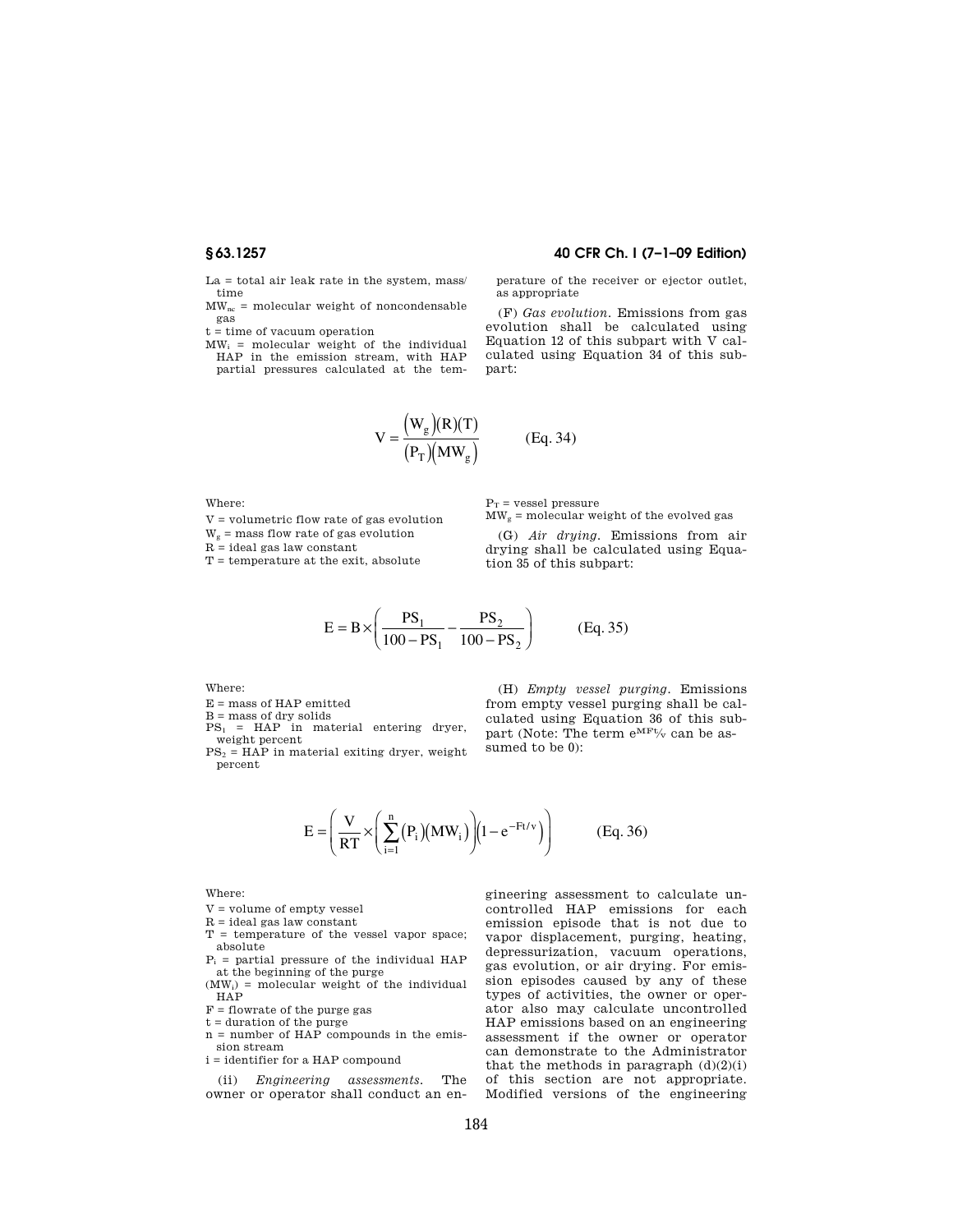evaluation methods in paragraphs  $(d)(2)(i)$ (A) through (H) may be used if the owner or operator demonstrates that they have been used to meet other regulatory obligations, and they do not affect applicability assessments or compliance determinations under this subpart GGG. One criterion the owner or operator could use to demonstrate that the methods in paragraph  $(d)(2)(i)$ of this section are not appropriate is if previous test data are available that show a greater than 20 percent discrepancy between the test value and the estimated value. An engineering assessment includes, but is not limited to, the following:

(A) Previous test results, provided the tests are representative of current operating practices at the process unit.

(B) Bench-scale or pilot-scale test data representative of the process under representative operating conditions.

(C) Maximum flow rate, HAP emission rate, concentration, or other relevant parameter specified or implied within a permit limit applicable to the process vent.

(D) Design analysis based on accepted chemical engineering principles, measurable process parameters, or physical or chemical laws or properties. Examples of analytical methods include, but are not limited to:

(*1*) Use of material balances based on process stoichiometry to estimate maximum organic HAP concentrations.

(*2*) Estimation of maximum flow rate based on physical equipment design such as pump or blower capacities.

(*3*) Estimation of HAP concentrations based on saturation conditions.

(E) All data, assumptions, and procedures used in the engineering assessment shall be documented in accordance with §63.1260(e). Data or other information supporting a finding that the emissions estimation equations are inappropriate shall be reported in the Precompliance report.

(3) *Controlled emissions.* An owner or operator shall determine controlled emissions using the procedures in either paragraph  $(d)(3)(i)$  or (ii) of this section.

(i) *Small control devices.* Except for condensers, controlled emissions for each process vent that is controlled

using a small control device shall be determined by using the design evaluation described in paragraph  $(d)(3)(i)(A)$ of this section, or conducting a performance test in accordance with paragraph  $(d)(3)(ii)$  of this section. Whenever a small control device becomes a large control device, the owner or operator must comply with the provisions in paragraph (d)(3)(ii) of this section and submit the test report in the next Periodic report.

(A) *Design evaluation.* The design evaluation shall include documentation demonstrating that the control device being used achieves the required control efficiency under worst-case conditions, as determined from the described in §63.1257(b)(8)(ii). The control efficiency determined from this design evaluation shall be applied to uncontrolled emissions to estimate controlled emissions. The documentation must be conducted in accordance with the provisions in paragraph (a)(1) of this section. The design evaluation shall also include the value(s) and basis for the parameter(s) monitored under §63.1258.

(B) *Emission estimation equations.* An owner or operator using a condenser as a control device shall determine controlled emissions using exhaust gas temperature measurements and calculations for each batch emission episode within each unit operation according to the engineering methodology in paragraphs  $(d)(3)(i)(B)(I)$  through  $(8)$  of this section. Individual HAP partial pressures shall be calculated as specified in paragraph  $(d)(2)(i)$  of this section.

(*1*) Emissions from vapor displacement shall be calculated using Equation 11 of this subpart with T set equal to the temperature of the receiver and the HAP partial pressures determined at the temperature of the receiver.

(*2*) Emissions from purging shall be calculated using Equation 12 of this subpart with T set equal to the temperature of the receiver and the HAP partial pressures determined at the temperature of the receiver.

(*3*) Emissions from heating shall be calculated using either Equation 13 of this subpart or Equation 37 of this subpart. In Equation 13, the HAP vapor pressures shall be determined at the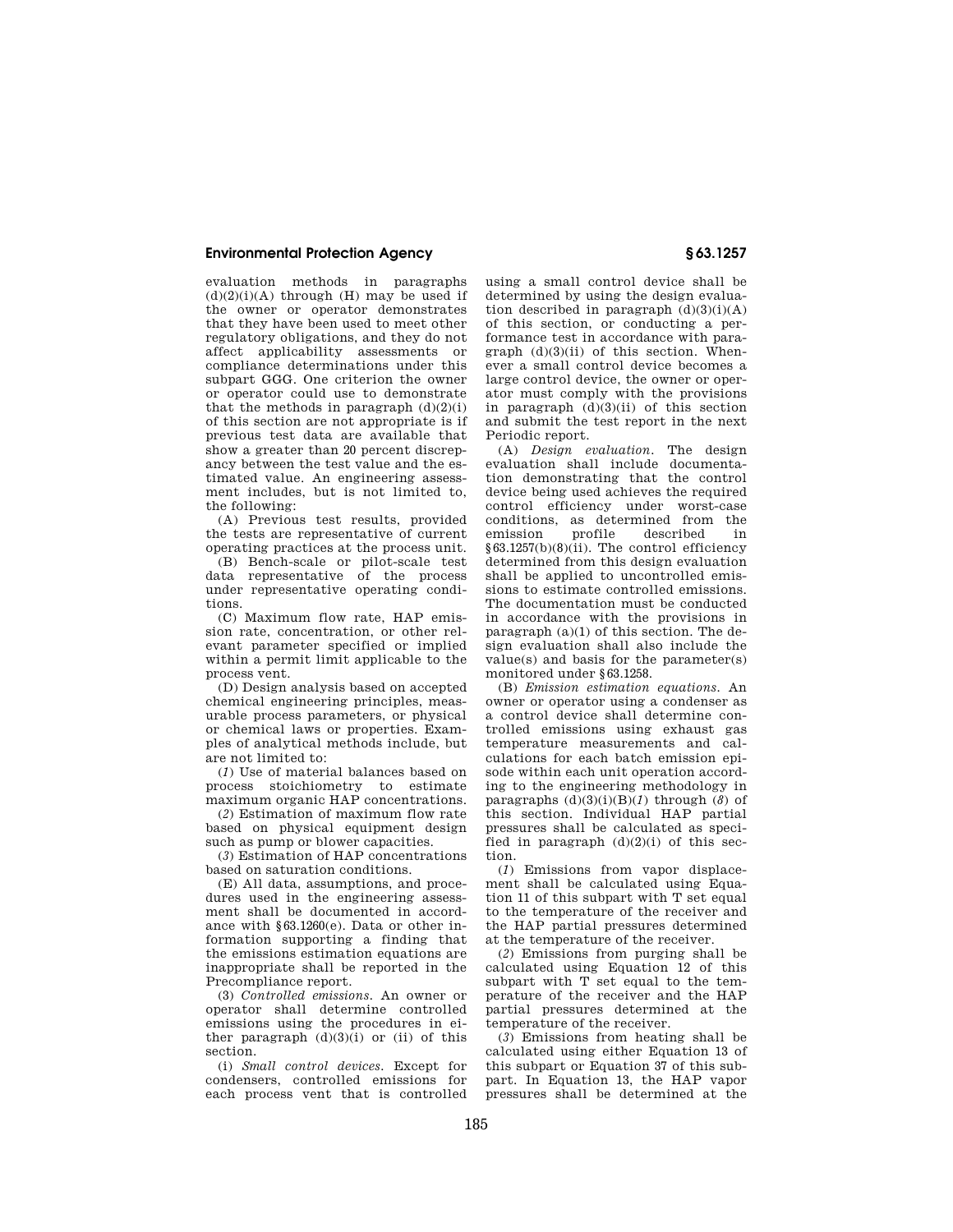temperature of the receiver. In Equations 13 and 37 of this subpart,  $\Delta \eta$  is equal to the number of moles of noncondensable displaced from the vessel, as calculated using Equation 15 of this subpart. In Equations 13 and 37 of this subpart, the HAP average molecular weight shall be calculated using Equation 17 with the HAP partial pressures determined at the temperature of the receiver.

$$
E = \Delta \eta \times \frac{\sum_{i=1}^{n} P_i}{P_T - \sum_{j=1}^{m} P_j} \times MW_{HAP} \quad (Eq. 37)
$$

# **§ 63.1257 40 CFR Ch. I (7–1–09 Edition)**

Where:

- E = mass of HAP emitted
- $\Delta \eta$  = moles of noncondensable gas displaced
- $P_T$  = pressure in the receiver
- $P_i$  = partial pressure of the individual HAP at the receiver temperature
- $P_j$  = partial pressure of the individual condensable (including HAP) at the receiver temperature
- n = number of HAP compounds in the emission stream
- i = identifier for a HAP compound
- $MW_{HAP}$  = the average molecular weight of HAP in vapor exiting the receiver, as calculated using Equation 17 of this subpart
- m = number of condensable compounds (including HAP) in the emission stream

(*4*)(*i*) Emissions from depressurization shall be calculated using Equation 38 of this subpart.

$$
E = (V_{nc1} - V_{nc2}) \times \frac{\sum_{i=1}^{N} (P_i)}{P_T - \sum_{j=1}^{m} (P_j)} \times \frac{P_T}{RT} \times MW_{HAP}
$$
 (Eq. 38)

n

Where:

- ${\bf E}$  = mass of HAP vapor emitted
- $V_{nc1}$  = initial volume of noncondensable in the vessel, corrected to the final pressure, as calculated using Equation 39 of this subpart
- $V<sub>nc2</sub> = final volume of noncondensable in the$ vessel, as calculated using Equation 40 of this subpart
- $P_i$  = partial pressure of each individual HAP at the receiver temperature
- $P_i$  = partial pressure of each condensable (including HAP) at the receiver temperature
- $\mathbf{P}_\text{T}$  = receiver pressure
- T = temperature of the receiver
- $R = ideal$  gas law constant
- MWHAP = the average molecular weight of HAP calculated using Equation 17 of this subpart with partial pressures determined at the receiver temperature
- $\mathbf i = \text{identity for a HAP compound}$
- n = number of HAP compounds in the emission stream
- m = number of condensable compounds (including HAP) in the emission stream
- j = identifier for a condensable compound

(*ii*) The initial and final volumes of noncondensable gas present in the vessel, adjusted to the pressure of the receiver, are calculated using Equations 39 and 40 of this subpart.

$$
V_{nc1} = \frac{VP_{nc_1}}{P_T}
$$
 (Eq. 39)

$$
V_{nc2} = \frac{VP_{nc_2}}{P_T}
$$
 (Eq. 40)

Where:

- $V_{\text{nc1}}$  = initial volume of noncondensable gas in the vessel
- $V_{nc2}$  = final volume of noncondensable gas in the vessel
- $V =$  free volume in the vessel being depressurized
- $P_{nc1}$  = initial partial pressure of the noncondensable gas, as calculated using Equation 41 of this subpart
- Pnc2 = final partial pressure of the noncondensable gas, as calculated using Equation 42 of this subpart
- $P_T$  = pressure of the receiver

(*iii*) Initial and final partial pressures of the noncondensable gas in the vessel are determined using Equations 41 and 42 of this subpart.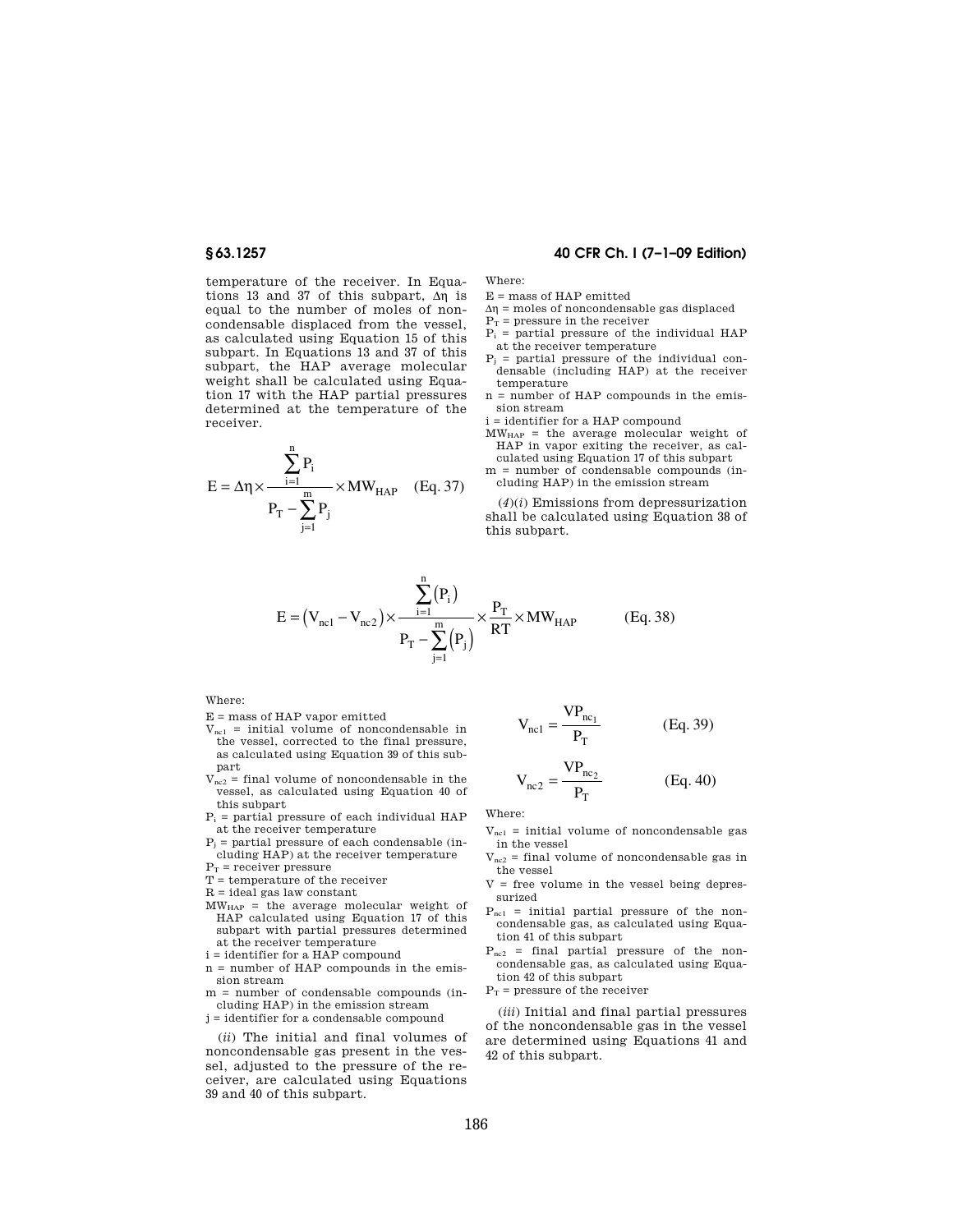$$
P_{nc1} = P_1 - \sum_{j=1}^{m} P_j
$$
 (Eq. 41)

$$
P_{nc2} = P_2 - \sum_{j=1}^{m} P_j
$$
 (Eq. 42)

Where:

 $P_{nc1}$  = initial partial pressure of the noncondensable gas in the vessel

 $P_{nc2}$  = final partial pressure of the noncondensable gas in the vessel

 $\mathbf{P}_1$  = initial vessel pressure

 $P_2$  = final vessel pressure

 $P_i$  = partial pressure of each condensable compound (including HAP) in the vessel

m = number of condensable compounds (including HAP) in the emission stream

j = identifier for a condensable compound

(*5*) Emissions from vacuum systems shall be calculated using Equation 33 of this subpart.

(*6*) Emissions from gas evolution shall be calculated using Equation 12 with V calculated using Equation 34 of this subpart, T set equal to the receiver temperature, and the HAP partial pressures determined at the receiver temperature. The term for time, t, in Equation 12 of this subpart is not needed for the purposes of this calculation.

(*7*) Emissions from air drying shall be calculated using Equation 11 of this subpart with V equal to the air flow rate and P<sup>i</sup> determined at the receiver temperature.

(*8*) Emissions from empty vessel purging shall be calculated using equation 43 of this subpart:

$$
E = \frac{V}{R} \left( \sum_{i=1}^{n} \frac{(P_i)_{T_1} (MW_i)}{T_1} \right) \left( -e^{-Ft/V} \right) - \left( \sum_{i=1}^{n} \frac{(P_i)_{T_2} (MW_i)}{T_2} \right) \left( \ln \left( \frac{\sum_{i=1}^{n} (P_i)_{T_2}}{\sum_{i=1}^{n} (P_i)_{T_1}} \right) + 1 \right) \right)
$$
(Eq. 43)

Where:

V = volume of empty vessel

 $R =$  ideal gas law constant

 $T_1$  = temperature of the vessel vapor space at beginning of purge

 $T_2$  = temperature of the receiver, absolute

 $(P_i)_{T1}$  = partial pressure of the individual

HAP at the beginning of the purge  $(P_i)_{T2}$  = partial pressure of the individual

HAP at the receiver temperature  $MW_i$  = molecular weight of the individual HAP

F = flowrate of the purge gas

t = duration of the purge

n = number of HAP compounds in the emission stream

 $\mathbf i$  = identifier for a HAP compound

(ii) *Large control devices.* Except for condensers, controlled emissions for each process vent that is controlled using a large control device shall be determined by applying the control efficiency of the large control device to the estimated uncontrolled emissions. The control efficiency shall be determined by conducting a performance test on the control device as described in paragraphs  $(d)(3)(ii)(A)$  through  $(C)$  of this section, or by using the results of a previous performance test as described in paragraph (d)(4) of this section. If the control device is intended to control only hydrogen halides and halogens, the owner or operator may assume the control efficiency of organic HAP is zero percent. If the control device is intended to control only organic HAP, the owner or operator may assume the control efficiency for hydrogen halides and halogen is zero percent. Owners and operators are not required to conduct performance tests for devices described in paragraphs  $(a)(4)$  and  $(d)(4)$  of this section that are large control devices, as defined in §63.1251.

(A) The performance test shall be conducted by performing emission testing on the inlet and outlet of the control device following the test methods and procedures of §63.1257(b). Concentrations shall be calculated from the data obtained through emission testing according to the procedures in paragraph (a)(2) of this section.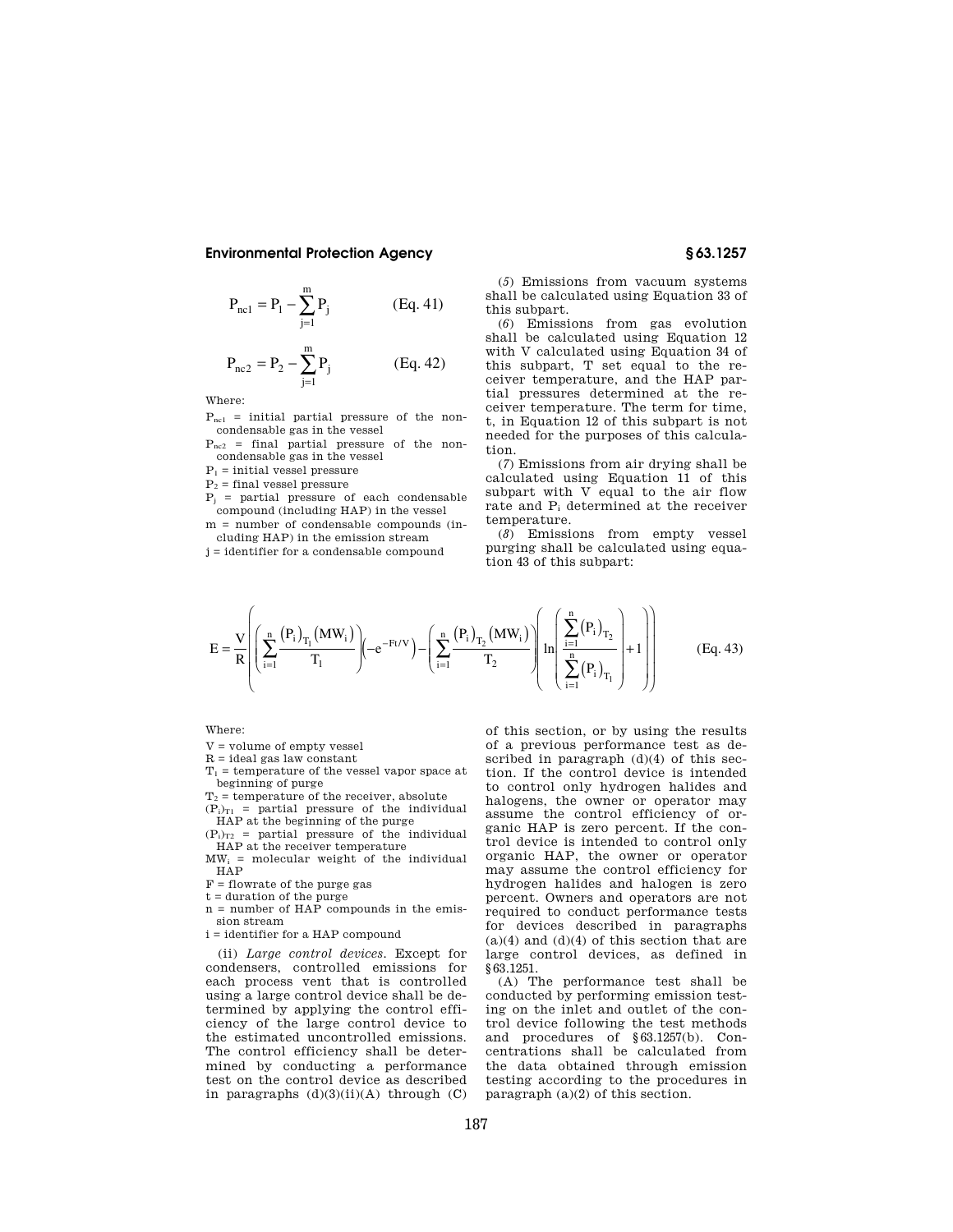(B) Performance testing shall be conducted under absolute, or hypothetical worst-case conditions, as defined in paragraphs  $(b)(8)(i)(A)$  through  $(B)$  of this section.

(C) The owner or operator may elect to conduct more than one performance test on the control device for the purpose of establishing more than one operating condition at which the control device achieves the required control efficiency.

(iii) *Initial compliance demonstration for condensers*—(A) *Air pollution control devices.* During periods in which a condenser functions as an air pollution control device, controlled emissions shall be calculated using the emission estimation equations described in paragraph  $(d)(3)(i)(B)$  of this section.

(B) *Process condensers.* During periods when the condenser is operating as a process condenser, the owner or operator is required to demonstrate that the process condenser is properly operated if the process condenser meets either of the criteria described in paragraphs  $(d)(3)(iii)(B)(1)$  and  $(2)$  of this section. The owner or operator must either measure the condenser exhaust gas temperature and show it is less than the boiling or bubble point of the substance(s) in the vessel, or perform a material balance around the vessel and condenser to show that at least 99 percent of the material vaporized while boiling is condensed. The initial demonstration shall be conducted for all appropriate operating scenarios and documented in the Notification of Compliance Status report described in §63.1260(f).

(*1*) The process condenser is not followed by an air pollution control device; or

(*2*) The air pollution control device following the process condenser is not a condenser or is not meeting the alternative standard of §63.1254(c).

(4) An owner or operator is not required to conduct a performance test for the following:

(i) Any control device for which a previous performance test was conducted, provided the test was conducted using the same procedures specified in §63.1257(b) over conditions typical of the appropriate worst-case, as defined in  $\S 63.1257(b)(8)(i)$ . The results

# **§ 63.1257 40 CFR Ch. I (7–1–09 Edition)**

of the previous performance test shall be used to demonstrate compliance.

(e) *Compliance with wastewater provisions*—(1) *Determining annual average concentration and annual load.* To determine the annual average concentration and annual load of partially soluble and/or soluble HAP compounds in a wastewater stream, as required by §63.1256(a)(1), an owner or operator shall comply with the provisions in paragraphs  $(e)(1)(i)$  through (iii) of this section. A wastewater stream is exempt from the requirements of §63.1256(a)(2) if the owner or operator determines the annual average concentration and annual load are below all of the applicability cutoffs specified in  $§63.1256(a)(1)(i)(A)$  through (D). For annual average concentration, only initial rinses are included. Concentration measurements based on Method 305 shall be adjusted by dividing each concentration by the compound-specific Fm factor listed in Table 8 of this subpart. Concentration measurements based on methods other than Method 305 may not be adjusted by the compound-specific Fm factor listed in Table 8 of this subpart.

(i) *Annual average concentration definition.* (A) When complying with  $§63.1256(a)(1)(i)(A)$ , the annual average concentration means the total mass of partially soluble HAP compounds occurring in the wastewater stream during the calendar year divided by the total mass of the wastewater stream discharged during the same calendar year.

(B) When complying with  $§63.1256(a)(1)(i)$  (B) or (C), the annual average concentration means the total mass of partially soluble and/or soluble HAP compounds occurring in the wastewater stream during the calendar year divided by the total mass of the wastewater stream discharged during the same calendar year.

(C) When complying with  $§63.1256(a)(1)(i)(D)$ , the annual average concentration means the total mass of soluble HAP compounds occurring in the wastewater stream during the calendar year divided by the total mass of the wastewater stream discharged during the same calendar year.

(ii) *Determination of annual average concentration.* An owner or operator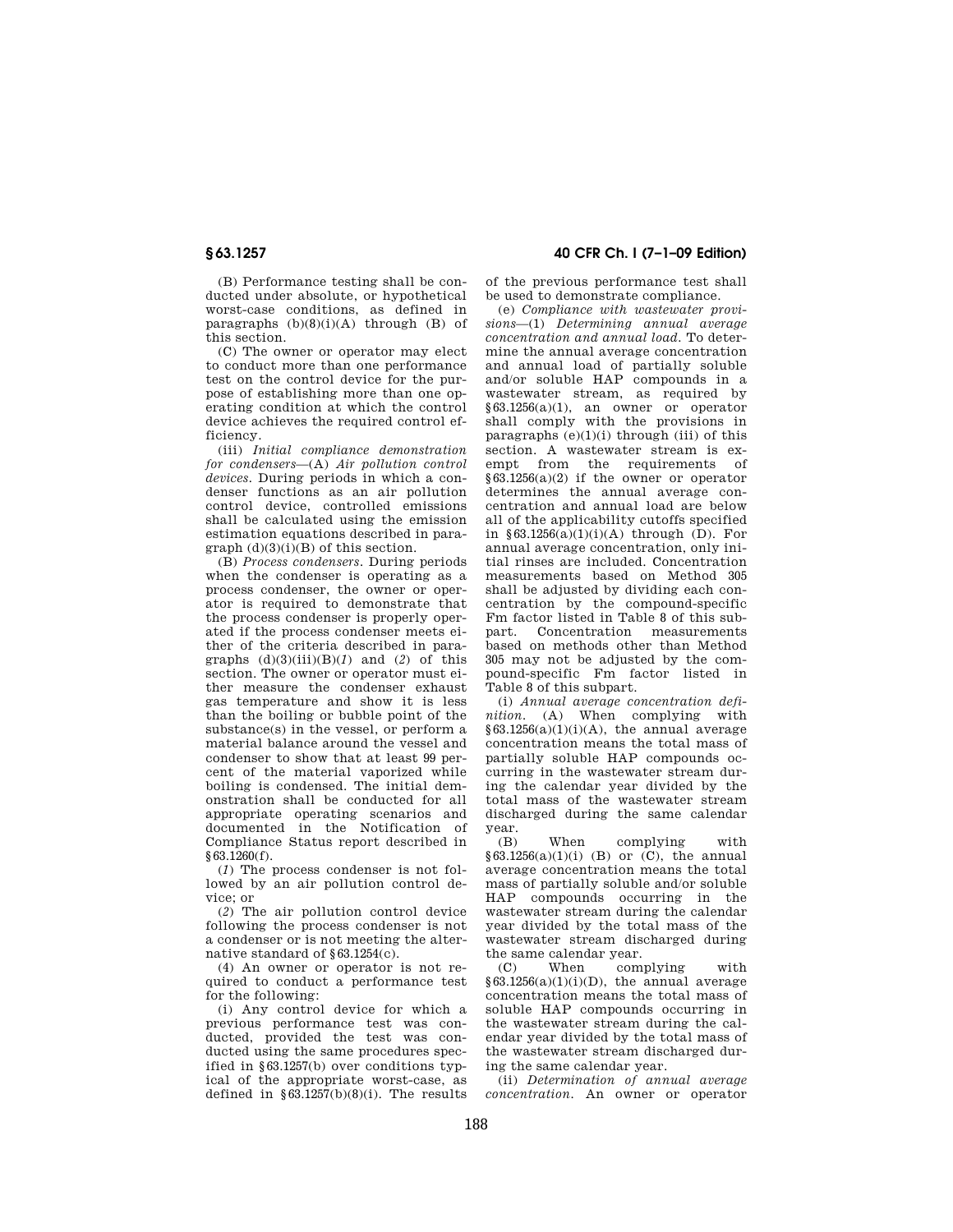shall determine annual average concentrations of partially soluble and/or soluble HAP compounds in accordance with the provisions specified in paragraph  $(e)(1)(ii)(A)$ ,  $(B)$ , or  $(C)$  of this section. The owner or operator may determine annual average concentrations by process simulation. Data and other information supporting the simulation shall be reported in the Precompliance Report for approval by the Administrator. The annual average concentration shall be determined either at the POD or downstream of the POD with adjustment for concentration changes made according to paragraph  $(e)(1)(ii)(D)$  of this section.

(A) *Test methods.* The concentration of partially soluble HAP, soluble HAP, or total HAP shall be measured using any of the methods described in paragraphs (b)(10)(i) through (iv) of this section.

(B) *Knowledge of the wastewater stream.* The concentration of partially soluble HAP, soluble HAP, or total HAP shall be calculated based on knowledge of the wastewater stream according to the procedures in paragraphs  $(e)(1)(ii)(B)(I)$  and  $(2)$  of this section. The owner or operator shall document concentrations in the Notification of Compliance Status report described in §63.1260(f).

(*1*) *Mass balance.* The owner or operator shall calculate the concentrations of HAP compounds in wastewater considering the total quantity of HAP discharged to the water, the amount of water at the POD, and the amounts of water and solvent lost to other mechanisms such as reactions, air emissions, or uptake in product or other processing materials. The quantities of HAP and water shall be based on batch sheets, manufacturing tickets, or FDA bills of materials. In cases where a chemical reaction occurs that generates or consumes HAP, the amount of HAP remaining after a reaction shall be based on stoichometry assuming 100 percent theoretical consumption or yield, as applicable.

(*2*) *Published water solubility data.* For single components in water, owners and operators may use the water solubilities published in standard reference texts at the POD temperature to determine maximum HAP concentration.

(C) *Bench scale or pilot-scale test data.*  The concentration of partially soluble HAP, soluble HAP, or total HAP shall be calculated based on bench scale or pilot-scale test data. The owner or operator shall provide sufficient information to demonstrate that the benchscale or pilot-scale test concentration data are representative of actual HAP concentrations. The owner or operator shall also provide documentation describing the testing protocol, and the means by which sample variability and analytical variability were accounted for in the determination of HAP concentrations. Documentation of the pilot-scale or bench scale analysis shall be provided in the precompliance report.

(D) *Adjustment for concentrations determined downstream of the POD.* The owner or operator shall make corrections to the annual average concentration when the concentration is determined downstream of the POD at a location where: two or more wastewater streams have been mixed; one or more wastewater streams have been treated; or, losses to the atmosphere have occurred. The owner or operator shall make the adjustments either to the individual data points or to the final annual average concentration.

(iii) *Determination of annual load.* An owner or operator shall calculate the partially soluble and/or soluble HAP load in a wastewater stream based on the annual average concentration determined in paragraph  $(e)(1)(ii)$   $(A)$ ,  $(B)$ , or (C) of this section and the total volume of the wastewater stream, based on knowledge of the wastewater stream<br>in accordance with paragraphs in accordance with paragraphs  $(e)(1)(ii)(B)$  of this section. The owner or operator shall maintain records of the total liters of wastewater discharged per year as specified in §63.1259(b).

(2) *Compliance with treatment unit control provisions*—(i) *Performance tests and design evaluations-general.* To comply with the control options in  $§63.1256(g)$ (10) or (13), neither a design evaluation nor a performance test is required. For any other nonbiological treatment process, the owner or operator shall conduct either a design evaluation as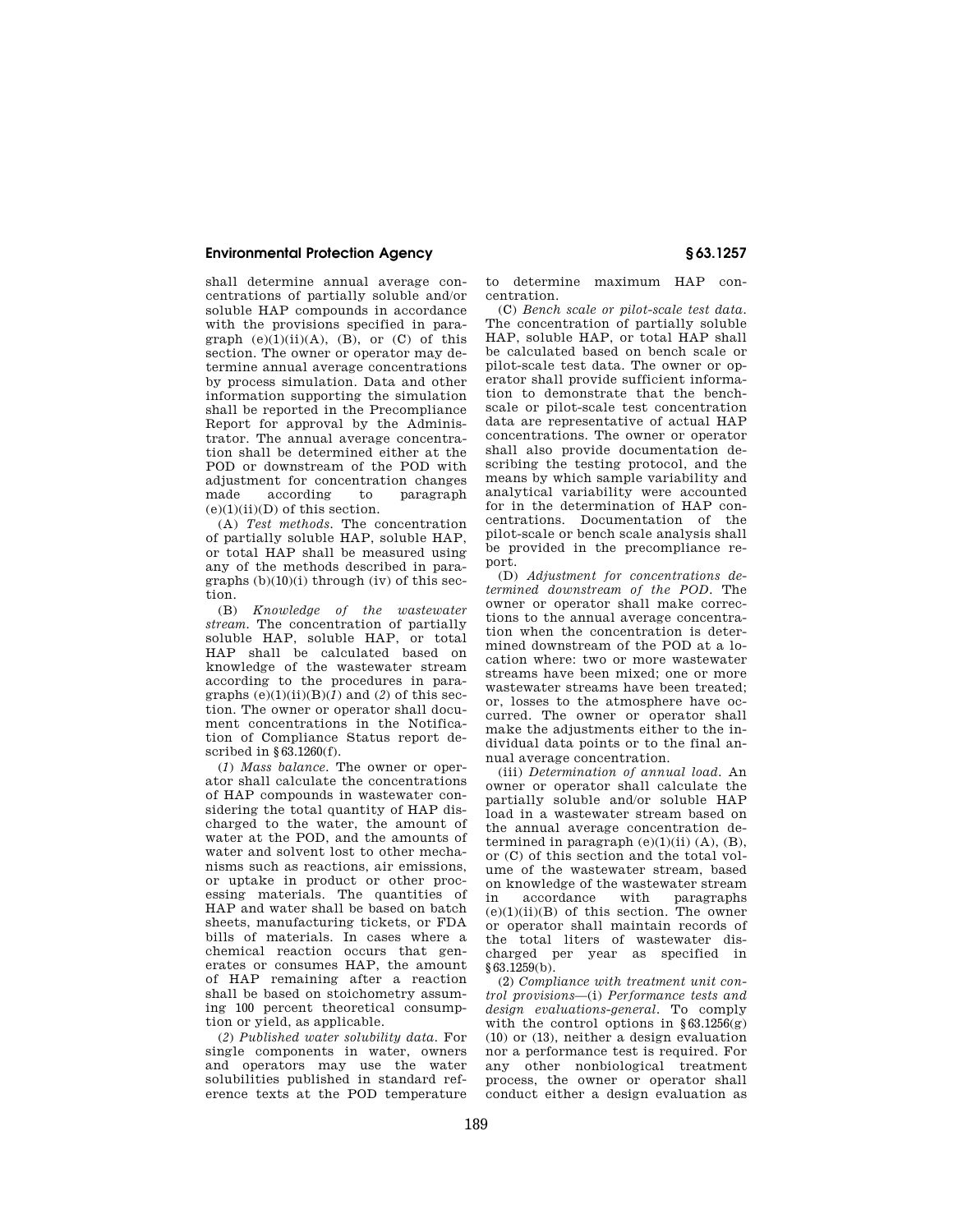specified in paragraph (e)(2)(ii) of this section, or a performance test as specified in paragraph  $(e)(2)(iii)$  of this section to demonstrate that each nonbiological treatment process used to comply with  $\S 63.1256(g)$  (8), (9), and/or (12) achieves the conditions specified for compliance. The owner or operator shall demonstrate by the procedures in either paragraph  $(e)(2)$  (ii) or (iii) of this section that each closed biological treatment process used to comply with  $§63.1256$  (g)(8)(ii), (g)(9)(ii), (g)(11), or  $(g)(12)$  achieves the conditions specified for compliance. If an open biological treatment unit is used to comply with §63.1256 (g)(8)(ii), (g)(9)(ii), (g)(11), or (g)(12), the owner or operator shall comply with the performance test requirements in paragraph  $(e)(2)(iii)$  of this section.

(ii) *Design evaluation.* A design evaluation and supporting documentation that addresses the operating characteristics of the treatment process and that is based on operation at a wastewater stream flow rate and a concentration under which it would be most difficult to demonstrate compliance. For closed biological treatment processes, the percent reduction from removal/destruction in the treatment unit and control device shall be determined by a mass balance over the unit. The mass flow rate of soluble and/or partially soluble HAP compounds exiting the treatment process shall be the sum of the mass flow rate of soluble and/or partially soluble HAP compounds in the wastewater stream exiting the biological treatment process and the mass flow rate of the vented gas stream exiting the control device. The mass flow rate entering the treatment process minus the mass flow rate exiting the process determines the actual mass removal. Compounds that meet the requirements specified in paragraph  $(e)(2)(iii)(A)(4)$  of this section are not required to be included in the design evaluation; the term "per-<br>formance test." in paragraph formance test'' in paragraph  $(e)(2)(iii)(A)(4)$  of this section shall mean ''design evaluation'' for the purposes of this paragraph.

(iii) *Performance tests.* Performance tests shall be conducted using test methods and procedures that meet the applicable requirements specified in

**§ 63.1257 40 CFR Ch. I (7–1–09 Edition)** 

paragraphs  $(e)(2)(iii)(A)$  through  $(G)$  of this section.

(A) *General.* This paragraph specifies the general procedures for performance tests that are conducted to demonstrate compliance of a treatment process with the control requirements specified in  $§63.1256(g)$ .

(*1*) *Representative process unit operating conditions.* Compliance shall be demonstrated for representative operating conditions. Operations during periods of malfunction and periods of nonoperation shall not constitute representative conditions. The owner or operator shall record the process information that is necessary to document operating conditions during the test.

(*2*) *Representative treatment process operating conditions.* Performance tests shall be conducted when the treatment process is operating at a representative inlet flow rate and concentration. If the treatment process will be operating at several different sets of representative operating conditions, the owner or operator shall comply with paragraphs  $(e)(2)(iii)(A)(2)(i)$  and  $(ii)$  of this section. The owner or operator shall record information that is necessary to document treatment process or control device operating conditions during the test.

(*i*) *Range of operating conditions.* If the treatment process will be operated at several different sets of representative operating conditions, performance testing over the entire range is not required. In such cases, the performance test results shall be supplemented with modeling and/or engineering assessments to demonstrate performance over the operating range.

(*ii*) *Consideration of residence time.* If concentration and/or flow rate to the treatment process are not relatively constant (i.e., comparison of inlet and outlet data will not be representative of performance), the owner or operator shall consider residence time, when determining concentration and flow rate.

(*3*) *Testing equipment.* All testing equipment shall be prepared and installed as specified in the applicable test methods, or as approved by the Administrator.

(*4*) *Compounds not required to be considered in performance tests.* Compounds that meet the requirements specified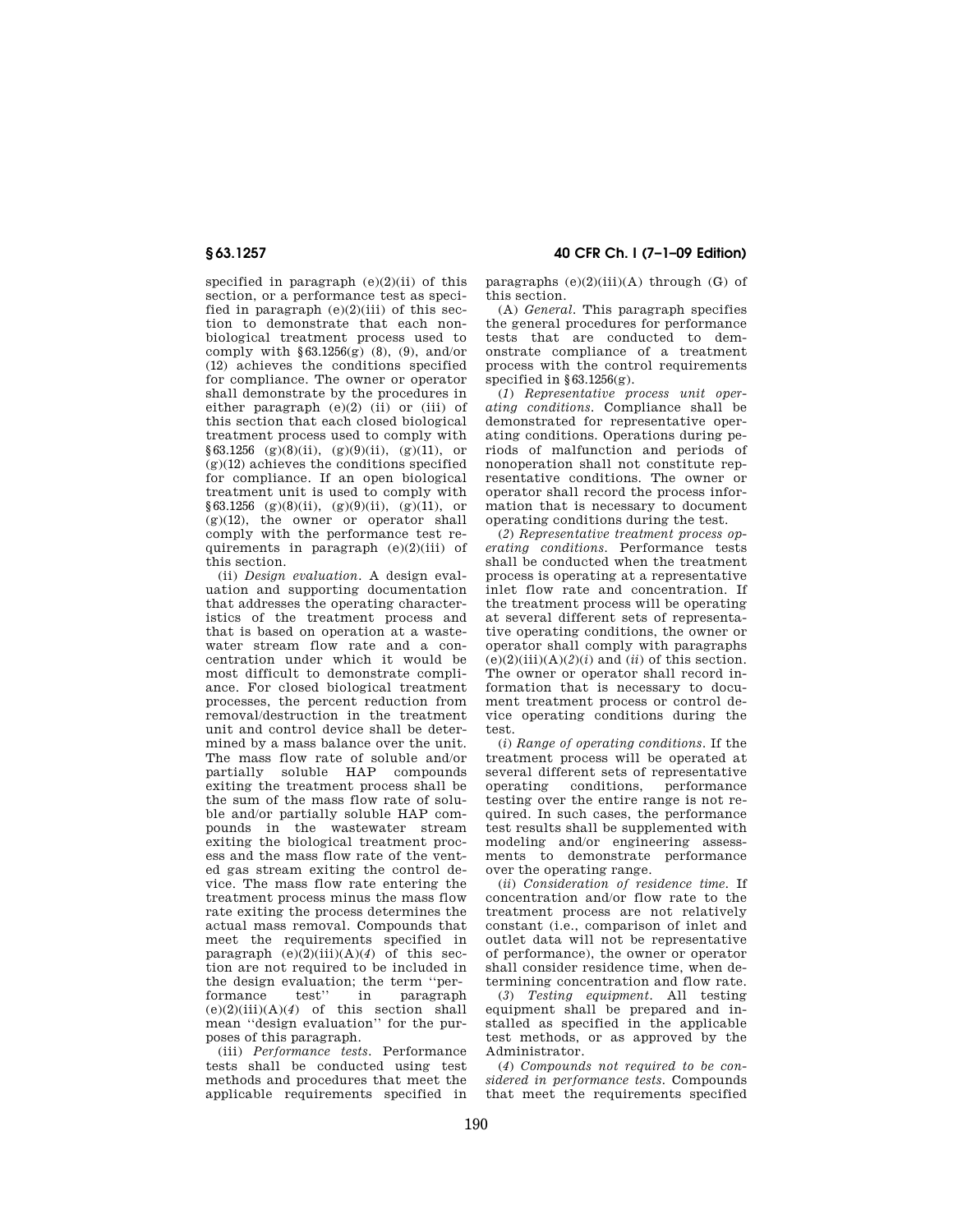in  $(e)(2)(iii)(A)(4)(i)$ ,  $(ii)$ , or  $(iii)$  of this section are not required to be included in the performance test. Concentration measurements based on Method 305 shall be adjusted by dividing each concentration by the compound-specific Fm factor listed in Table 8 of this sub-<br>part Concentration measurements Concentration measurements based on methods other than Method 305 shall not be adjusted by the compound-specific Fm factor listed in Table 8 of this subpart.

(*i*) Compounds not used or produced by the PMPU; or

(*ii*) Compounds with concentrations at the POD that are below 1 ppmw; or

(*iii*) Compounds with concentrations at the POD that are below the lower detection limit where the lower detection limit is greater than 1 ppmw. The method shall be an analytical method for wastewater which has the compound of interest as a target analyte.

(*5*) *Treatment using a series of treatment processes.* In all cases where the wastewater provisions in this subpart allow or require the use of a treatment process to comply with emissions limitations, the owner or operator may use multiple treatment processes. The owner or operator complying with the requirements of  $$63.1256(g)(7)(i)$ , when wastewater is conveyed by hard-piping, shall comply with either paragraph  $(e)(2)(iii)(A)(5)(i)$  or  $(ii)$  of this section. The owner or operator complying with the requirements of  $§63.1256(g)(7)(ii)$ shall comply with the requirements of paragraph  $(e)(2)(iii)(A)(5)(ii)$  of this section.

(*i*) The owner or operator shall conduct the performance test across each series of treatment processes. For each series of treatment processes, inlet concentration and flow rate shall be measured either where the wastewater enters the first treatment process in a series of treatment processes, or prior to the first treatment process as specified in paragraph  $(e)(2)(iii)(A)(6)$  of this section. For each series of treatment processes, outlet concentration and flow rate shall be measured where the wastewater exits the last treatment process in the series of treatment processes, except when the last treatment process is an open or a closed aerobic biological treatment process demonstrating compliance by using the

procedures in paragraphs  $(e)(2)(iii)(E)$ or (F) of this section. When the last treatment process is either an open or a closed aerobic biological treatment process demonstrating compliance by using the procedures in paragraphs  $(e)(2)(iii)(E)$  or  $(F)$  of this section, inlet and outlet concentrations and flow rates shall be measured at the inlet and outlet to the series of treatment processes prior to the biological treatment process and at the inlet to the biological treatment process, except as provided in paragraph  $(e)(2)(iii)(A)(6)(ii)$  of this section. The mass flow rate destroyed in the biological treatment process for which compliance is demonstrated using paragraph  $(e)(2)(iii)(E)$  or  $(F)$  of this section shall be added to the mass flow rate removed or destroyed in the series of treatment units before the biological treatment unit. This sum shall be used to calculate the overall control efficiency.

(*ii*) The owner or operator shall conduct the performance test across each treatment process in the series of treatment processes. The mass flow rate removed or destroyed by each treatment process shall be added together and the overall control efficiency calculated to determine whether compliance has been demonstrated using paragraphs  $(e)(2)(iii)(C)$ ,  $(D)$ ,  $(E)$ , (F), or (G) of this section, as applicable. If a biological treatment process is one of the treatment processes in the series of treatment processes, the inlet to the biological treatment process shall be the point at which the wastewater enters the biological treatment process, or the inlet to the equalization tank if<br>all the criteria of paragraph of paragraph  $(e)(2)(iii)(A)(6)(ii)$  of this section are met.

(*6*) The owner or operator determining the inlet for purposes of demonstrating compliance with paragraph  $(e)(2)(iii)(E)$ , or  $(F)$ of this section may elect to comply with paragraph  $(e)(2)(iii)(A)(6)(i)$  or  $(ii)$  of this section.

(*i*) When wastewater is conveyed exclusively by hard-piping from the point of determination to a treatment process that is either the only treatment process or the first in a series of treatment processes (i.e., no treatment processes or other waste management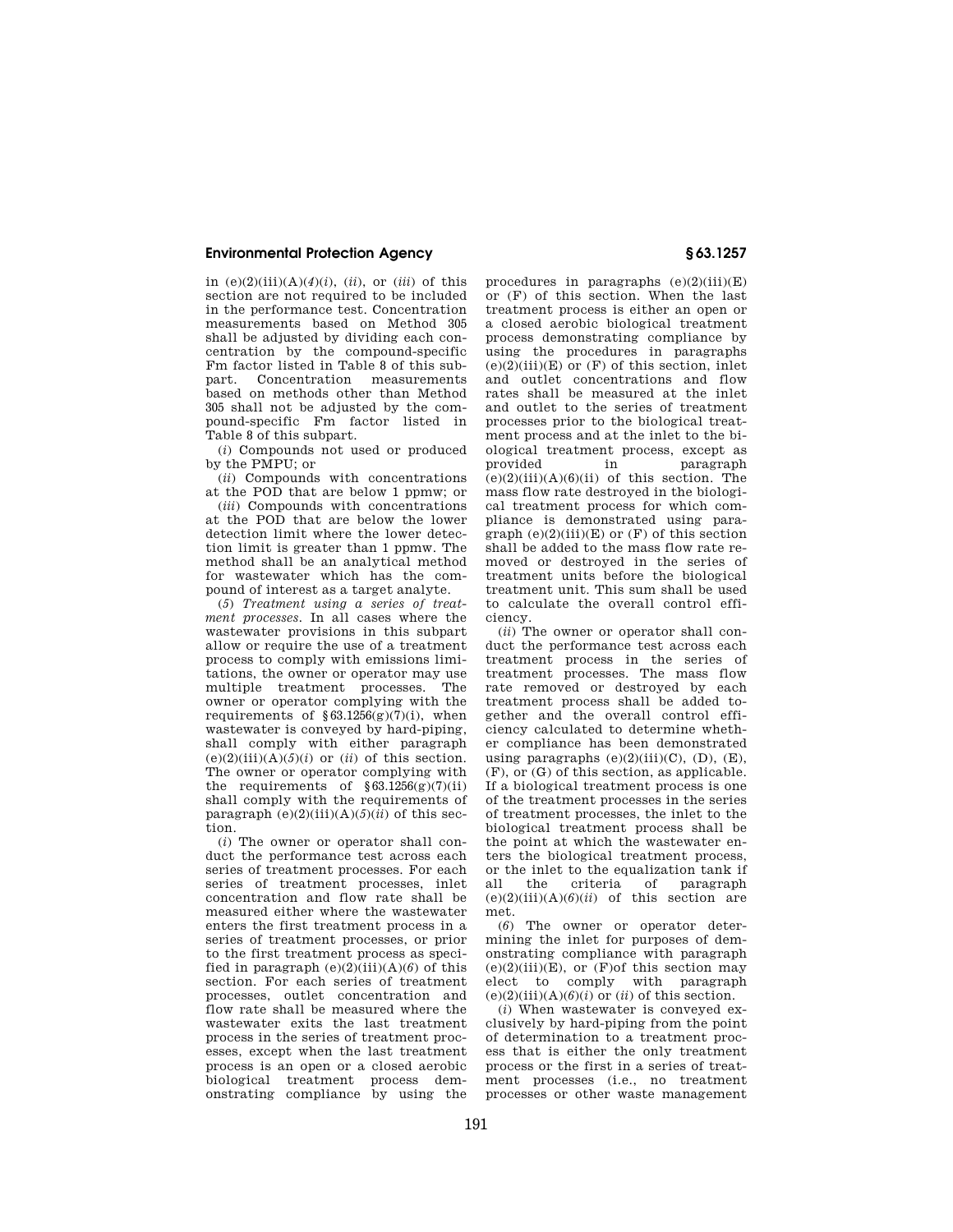units are used upstream of this treatment process to store, handle, or convey the wastewater), the inlet to the treatment process shall be at any location from the point of determination to where the wastewater stream enters the treatment process. When samples are taken upstream of the treatment process and before wastewater streams have converged, the owner or operator shall ensure that the mass flow rate of all affected wastewater is accounted<br>for when using  $\S 63.1256(g)(8)(ii)$ , for when using  $§63.1256(g)(8)(ii)$ ,  $(g)(9)(ii)$  or  $(g)(12)$  of this subpart to comply and that the mass flow rate of all wastewater, not just affected wastewater, is accounted for when using  $§63.1256(g)(11)$  to comply, except as provided in paragraph (e)(2)(iii)(A)(*4*) of this section.

(*ii*) The owner or operator may consider the inlet to the equalization tank as the inlet to the biological treatment process if the wastewater is conveyed by hard-piping from either the last previous treatment process or the point of determination to the equalization tank; or the wastewater is conveyed from the equalization tank exclusively by hard-piping to the biological treatment process and no treatment processes or other waste management units are used to store, handle, or convey the wastewater between the equalization tank and the biological treatment process; or the equalization tank is equipped with a fixed roof and a closedvent system that routes emissions to a control device that meets the requirements of  $§63.1256(b)(1)(i)$  through (iv) and  $§63.1256(b)(2)(i)$ . The outlet from the series of treatment processes prior to the biological treatment process is the point at which the wastewater exits the last treatment process in the series prior to the equalization tank, if the equalization tank and biological treatment process are part of a series of treatment processes. The owner or operator shall ensure that the mass flow rate of all affected wastewater is<br>accounted for when using accounted for when  $§63.1256(g)(9)(ii)$  or (12) to comply and that the mass flow rate of all wastewater, not just affected wastewater is accounted for when using  $§63.1256(g)(11)$ to comply, except as provided in paragraph  $(e)(2)(iii)(A)(4)$  of this section.

# **§ 63.1257 40 CFR Ch. I (7–1–09 Edition)**

(B) *Noncombustion treatment process concentration limits.* This paragraph applies to performance tests that are conducted to demonstrate compliance of a noncombustion treatment process with the ppmw wastewater stream concentration limits at the outlet of the treatment process. This compliance option is specified in  $§63.1256(g)(8)(i)$  and (9)(i). Wastewater samples shall be collected using sampling procedures which minimize loss of organic compounds during sample collection and analysis and maintain sample integrity per paragraph  $(b)(10)(vi)$  of this section. Samples shall be collected and analyzed using the procedures specified in paragraphs  $(b)(10)(i)$  through  $(vi)$  of this section. Samples may be grab samples or composite samples. Samples shall be taken at approximately equally spaced time intervals over a 1-hour period. Each 1-hour period constitutes a run, and the performance test shall consist of a minimum of three runs. Concentration measurements based on methods other than Method 305 may be adjusted by multiplying each concentration by the compound-specific Fm factor listed in Table 8 of this subpart. (For affected wastewater streams that contains both partially soluble and soluble HAP compounds, compliance is demonstrated only if the sum of the concentrations of partially soluble HAP compounds is less than 50 ppmw, and the sum of the concentrations of soluble HAP compounds is less than 520 ppmw.)

(C) *Noncombustion, nonbiological treatment process: percent mass removal/destruction option.* This paragraph applies to performance tests that are conducted to demonstrate compliance of a noncombustion, nonbiological treatment process with the percent mass removal limits specified in  $§63.1256(g)(8)(ii)$  and  $(9)(ii)$  for partially soluble and soluble HAP compounds, respectively. The owner or operator shall comply with the requirements specified in paragraphs  $(e)(2)(iii)(C)(1)$ through (*5*) of this section.

(*1*) *Concentration.* The concentration of partially soluble and/or soluble HAP compounds entering and exiting the treatment process shall be determined as provided in this paragraph. Wastewater samples shall be collected using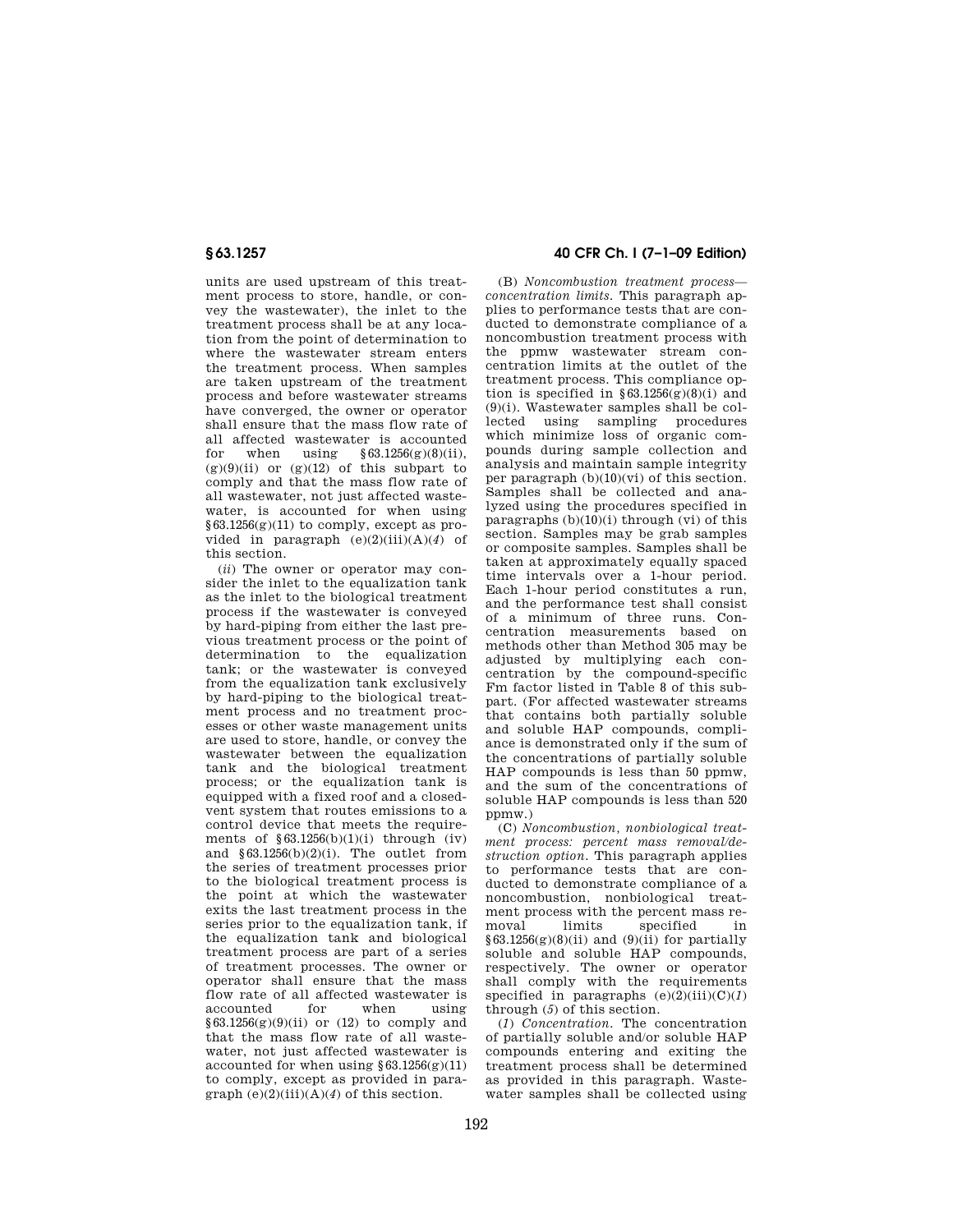sampling procedures which minimize loss of organic compounds during sample collection and analysis and maintain sample integrity per paragraph  $(b)(10)(vi)$  of this section. The method shall be an analytical method for wastewater which has the compound of interest as a target analyte. Samples may be grab samples or composite samples. Samples shall be taken at approximately equally spaced time intervals over a 1-hour period. Each 1-hour period constitutes a run, and the performance test shall consist of a minimum of three runs. Concentration measurements based on Method 305 shall be adjusted by dividing each concentration by the compound-specific Fm factor listed in Table 8 of this subpart. Concentration measurements based on methods other than Method

305 shall not be adjusted by the compound-specific Fm factor listed in Table 8 of this subpart.

(*2*) *Flow rate.* The flow rate of the entering and exiting wastewater streams shall be determined using inlet and outlet flow meters, respectively. Where the outlet flow is not greater than the inlet flow, a single flow meter may be used, and may be used at either the inlet or outlet. Flow rate measurements shall be taken at the same time as the concentration measurements.

(*3*) *Calculation of mass flow rate—for noncombustion, nonbiological treatment processes.* The mass flow rates of partially soluble and/or soluble HAP compounds entering and exiting the treatment process are calculated using Equations 44 and 45 of this subpart.

$$
QMW_a = \frac{\rho}{p * 10^6} \left( \sum_{k=1}^p (Q_{a,k} * C_{T,a,k}) \right)
$$
 (Eq. 44)  

$$
QMW_b = \frac{\rho}{p * 10^6} \left( \sum_{k=1}^p (Q_{b,k} * C_{T,b,k}) \right)
$$
 (Eq. 45)

Where:

- $QMW<sub>a</sub>$ ,  $QMW<sub>b</sub>$  = mass flow rate of partially soluble or soluble HAP compounds, average of all runs, in wastewater entering (QMWa) or exiting  $(QMW<sub>b</sub>)$  the treatment process, kg/hr
- $\rho$  = density of the wastewater, kg/m<sup>3</sup>
- $Q_{a,k}$ ,  $Q_{b,k}$  = volumetric flow rate of wastewater entering  $(Q_{a,k})$  or exiting  $(Q_{b,k})$  the treatment process during each run k, m3/hr
- $C_{T, a, k}$ ,  $C_{T, b, k}$  = total concentration of partially soluble or soluble HAP compounds in wastewater entering  $(C_{T, a, k})$  or exiting  $(C_{T, b, k})$  the treatment process during each run k, ppmw
- p = number of runs
- k = identifier for a run
- $10^6 =$  conversion factor, mg/kg  $\,$

(*4*) *Percent removal calculation for mass flow rate.* The percent mass removal across the treatment process shall be calculated as follows:

$$
E = \frac{QMW_a - QMW_b}{QMW_a} \times 100
$$
 (Eq. 46)

Where:

- $E =$  removal or destruction efficiency of the treatment process, percent
- $QMW<sub>a</sub>$ ,  $QMW<sub>b</sub>$  = mass flow rate of partially soluble or soluble HAP compounds in wastewater entering (QMWa) and exiting  $(QMW<sub>b</sub>)$  the treatment process, kg/hr (as calculated using Equations 44 and 45 of this subpart)

(*5*) *Compare mass removal efficiency to required efficiency.* Compare the mass removal efficiency (calculated in Equation 46 of this subpart) to the required efficiency as specified in  $§63.1256(g)(8)(ii)$  or  $(9)(ii)$ . If complying with  $§63.1256(g)(8)(ii)$ , compliance is demonstrated if the mass removal efficiency is 99 percent or greater. If complying with  $§63.1256(g)(9)(ii)$ , compliance is demonstrated if the mass removal efficiency is 90 percent or greater.

(D) *Combustion treatment processes: percent mass removal/destruction option.*  This paragraph applies to performance tests that are conducted to demonstrate compliance of a combustion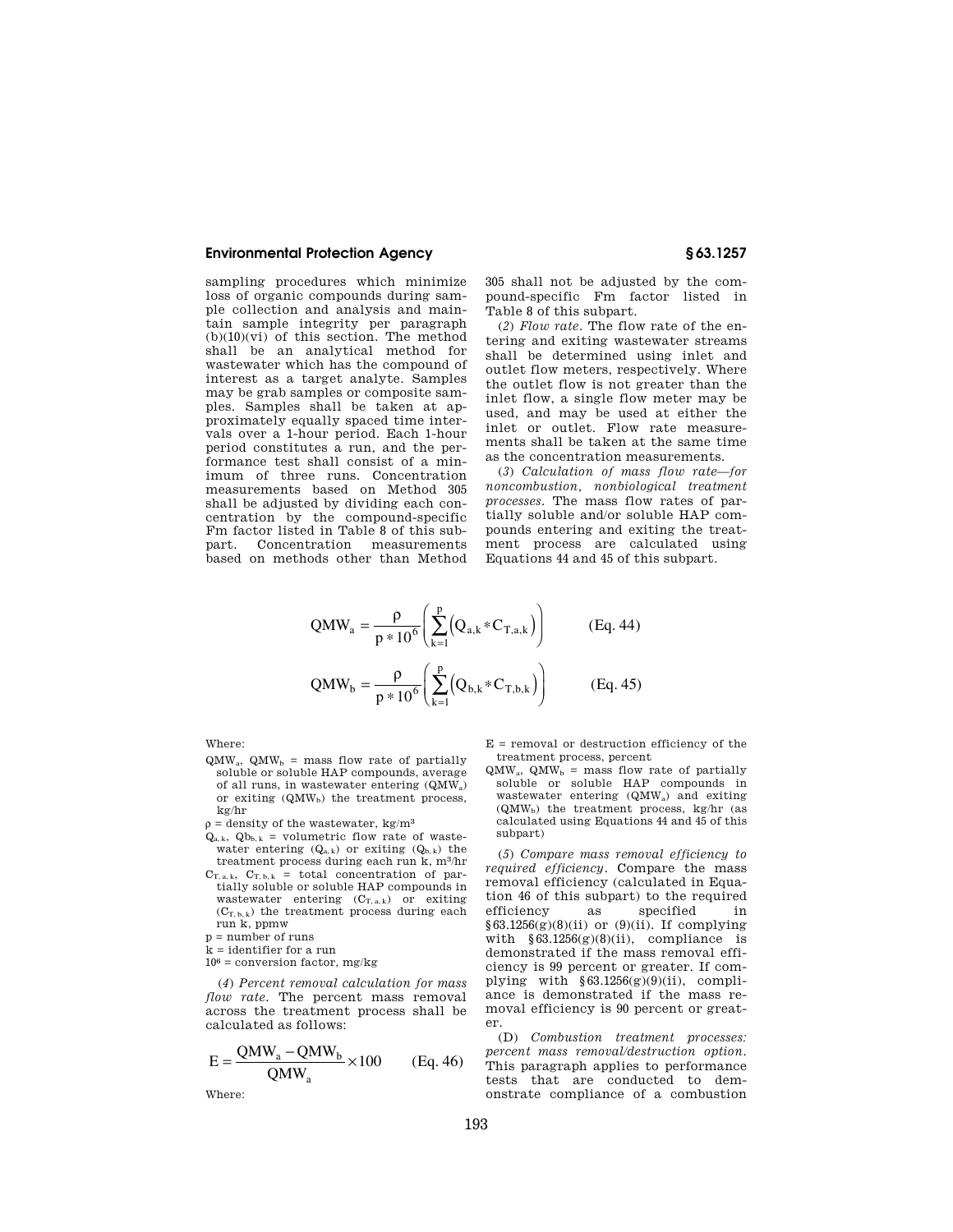treatment process with the percent mass destruction limits specified in §63.1256(g)(8)(ii) for partially soluble HAP compounds, and/or  $§63.1256(g)(9)(ii)$  for soluble HAP compounds. The owner or operator shall comply with the requirements specified in paragraphs (e)(2)(iii)(D)(*1*) through (*8*) of this section.

(*1*) *Concentration in wastewater stream entering the combustion treatment process.* The concentration of partially soluble and/or soluble HAP compounds entering the treatment process shall be determined as provided in this paragraph. Wastewater samples shall be collected using sampling procedures which minimize loss of organic compounds during sample collection and analysis and maintain sample integrity per paragraph  $(b)(10)(vi)$  of this section. The method shall be an analytical method for wastewater which has the compound of interest as a target analyte. Samples may be grab samples or composite samples. Samples shall be taken at approximately equally spaced time intervals over a 1-hour period.

# **§ 63.1257 40 CFR Ch. I (7–1–09 Edition)**

Each 1-hour period constitutes a run, and the performance test shall consist of a minimum of three runs. Concentration measurements based on Method 305 of appendix A of this part shall be adjusted by dividing each concentration by the compound-specific Fm factor listed in Table 8 of this subpart. Concentration measurements based on methods other than Method 305 shall not be adjusted by the compound-specific Fm factor listed in Table 8 of this subpart.

(*2*) *Flow rate of wastewater entering the combustion treatment process.* The flow rate of the wastewater stream entering the combustion treatment process shall be determined using an inlet flow meter. Flow rate measurements shall be taken at the same time as the concentration measurements.

(*3*) *Calculation of mass flow rate in wastewater stream entering combustion treatment processes.* The mass flow rate of partially soluble and/or soluble HAP compounds entering the treatment process is calculated as follows:

$$
QMW_{a} = \frac{\rho}{p*10^{6}} \left( \sum_{k=1}^{p} (Q_{a,k} * C_{T,a,k}) \right)
$$
 (Eq. 47)

Where:

- $QMW<sub>a</sub>$  = mass flow rate of partially soluble or soluble HAP compounds entering the combustion unit, kg/hr
- $\rho$  = density of the wastewater stream, kg/m<sup>3</sup>  $Q_{a, k}$  = volumetric flow rate of wastewater entering the combustion unit during run k, m3/hr
- $C_{T, a, k}$  = total concentration of partially soluble or soluble HAP compounds in the wastewater stream entering the combustion unit during run k, ppmw
- k = identifier for a run

p = number of runs

(*4*) *Concentration in vented gas stream exiting the combustion treatment process.*  The concentration of partially soluble and/or soluble HAP compounds (or TOC) exiting the combustion treatment process in any vented gas stream shall be determined as provided in this paragraph. Samples may be grab samples or composite samples. Samples shall be taken at approximately equal-

ly spaced time intervals over a 1-hour period. Each 1-hour period constitutes a run, and the performance test shall consist of a minimum of three runs. Concentration measurements shall be determined using Method 18 of 40 CFR part 60, appendix A. Alternatively, any other test method validated according to the procedures in Method 301 of appendix A of this part may be used.

(*5*) *Volumetric flow rate of vented gas stream exiting the combustion treatment process.* The volumetric flow rate of the vented gas stream exiting the combustion treatment process shall be determined using Method 2, 2A, 2C, or 2D of 40 CFR part 60, appendix A, as appropriate. Volumetric flow rate measurements shall be taken at the same time as the concentration measurements.

(*6*) *Calculation of mass flow rate of vented gas stream exiting combustion treatment processes.* The mass flow rate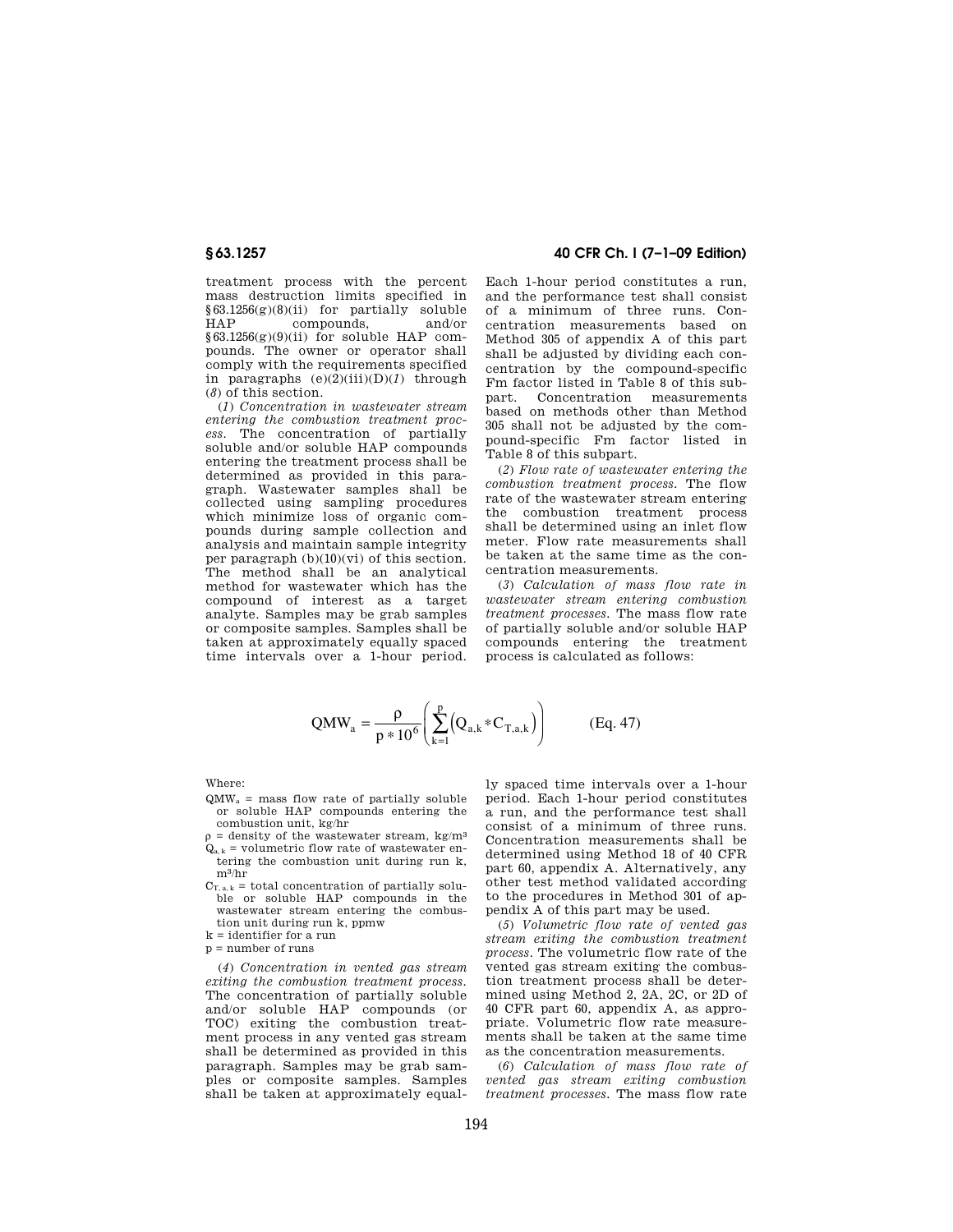of partially soluble and/or soluble HAP compounds in a vented gas stream

exiting the combustion treatment process shall be calculated as follows:

$$
QMG_b = K_2 * \left( \sum_{i=1}^n (CG_{b,i} * MW_i) \right) * QG_b
$$
 (Eq. 48)

Where:

- $OMG<sub>b</sub>$  = mass rate of TOC (minus methane and ethane) or total partially soluble and/ or soluble HAP, in vented gas stream, exiting  $(QMG_b)$  the combustion device, dry basis, kg/hr
- $CG_{b,i}$  = concentration of TOC (minus methane and ethane) or total partially soluble and/or soluble HAP, in vented gas stream, exiting  $(CG_{b,i})$  the combustion device, dry basis, ppmv
- $MW_i$  = molecular weight of a component. kilogram/kilogram-mole
- $QG_b$  = flow rate of gas stream exiting  $(QG_b)$ the combustion device, dry standard cubic meters per hour
- $K_2$  = constant, 41.57×10<sup>-9</sup> (parts per million)¥<sup>1</sup> (gram-mole per standard cubic meter) (kilogram/gram), where standard temperature (gram-mole per standard cubic meter) is 20 °C
- i = identifier for a compound
- n = number of components in the sample

(*7*) *Destruction efficiency calculation.*  The destruction efficiency of the combustion unit for partially soluble and/ or soluble HAP compounds shall be calculated as follows:

$$
E = \frac{QMW_a - QMG_b}{QMW_a} * 100
$$
 (Eq. 49)

Where:

- $E =$  destruction efficiency of partially soluble or soluble HAP compounds for the combustion unit, percent
- $QMW^{2a}$  = mass flow rate of partially soluble or soluble HAP compounds entering the combustion unit, kg/hr
- $QMG_b$  = mass flow rate of TOC (minus methane and ethane) or partially soluble and/or soluble HAP compounds in vented gas stream exiting the combustion treatment process, kg/hr

(*8*) *Compare mass destruction efficiency to required efficiency.* Compare the mass destruction efficiency (calculated in Equation 49 of this subpart) to the required efficiency as specified in  $§63.1256(g)(8)(ii)$  or  $(g)(9)(ii)$ . If complying with  $§63.1256(g)(8)(ii)$ , compliance is demonstrated if the mass destruction efficiency is 99 percent or<br>greater. If complying with If complying with  $§63.1256(g)(9)(ii)$ , compliance is demonstrated if the mass destruction efficiency is 90 percent or greater.

(E) *Open or closed aerobic biological treatment processes: 95-percent mass destruction option.* This paragraph applies to performance tests that are conducted for open or closed aerobic biological treatment processes to demonstrate compliance with the 95-percent mass destruction provisions in  $§63.1256(g)(11)$  for partially soluble and/ or soluble HAP compounds.

(*1*) *Concentration in wastewater stream.*  The concentration of partially soluble and/or soluble HAP as provided in this paragraph. Concentration measurements to determine E shall be taken as provided in paragraph (e)(2)(iii)(A)(*5*) of this section for a series of treatment processes. Wastewater samples shall be collected using sampling procedures which minimize loss of organic compounds during sample collection and analysis and maintain sample integrity per paragraph  $(b)(10)(vi)$  of this section. The method shall be an analytical method for wastewater which has the compound of interest as a target analyte. Samples may be grab samples or composite samples. Samples shall be taken at approximately equally spaced time intervals over a 1-hour period. Each 1-hour period constitutes a run, and the performance test shall consist of a minimum of three runs. Concentration measurements based on Method 305 shall be adjusted by dividing each concentration by the compound-specific Fm factor listed in Table 8 of this subpart. Concentration measurements based on methods other than Method 305 shall not be adjusted by the compound-specific Fm factor listed in Table 8 of this subpart.

(*2*) *Flow rate.* Flow rate measurements to determine E shall be taken as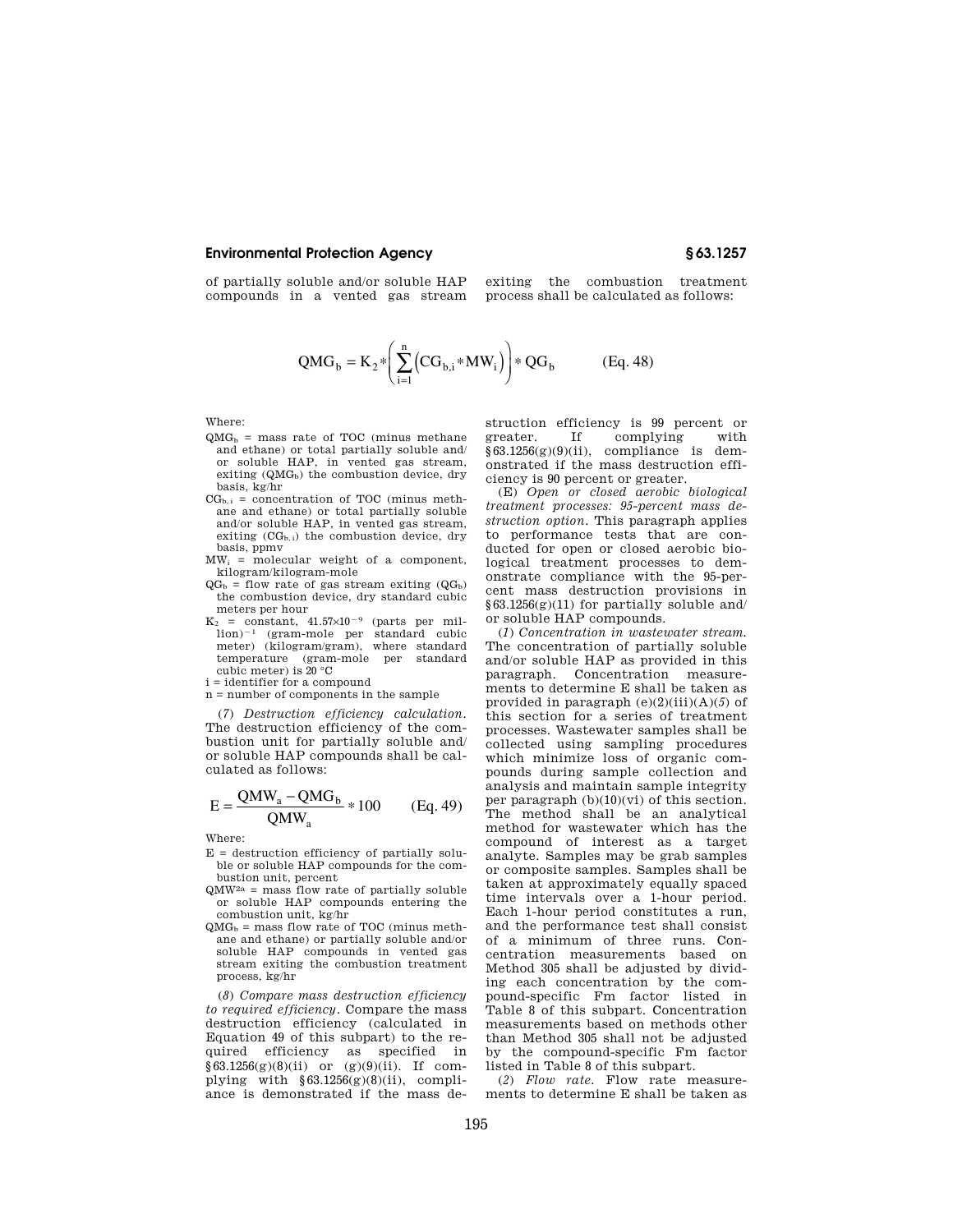provided in paragraph (e)(2)(iii)(A)(*5*) of this section for a series of treatment processes. Flow rate shall be determined using inlet and outlet flow measurement devices. Where the outlet flow is not greater than the inlet flow, a single flow measurement device may be used, and may be used at either the inlet or outlet. Flow rate measurements shall be taken at the same time as the concentration measurements.

(*3*) *Destruction efficiency.* The owner or operator shall comply with the pro-<br>visions in either paragraph visions in either paragraph  $(e)(2)(iii)(E)(3)(i)$  or  $(ii)$  of this section. Compliance is demonstrated if the destruction efficiency, E, is equal to or greater than 95 percent.

(*i*) If the performance test is performed across the open or closed biological treatment system only, compliance is demonstrated if E is equal to  $F<sub>bio</sub>$ , where E is the destruction effi-

# **§ 63.1257 40 CFR Ch. I (7–1–09 Edition)**

ciency of partially soluble and/or soluble HAP compounds and  $F_{\text{bio}}$  is the sitespecific fraction of partially soluble and/or soluble HAP compounds biodegraded.  $F_{bio}$  shall be determined as specified in paragraph (e)(2)(iii)(E)(*4*) of this section and appendix C of subpart G of this part.

(*ii*) If compliance is being demonstrated in accordance with paragraphs  $(e)(2)(iii)(A)(5)(i)$  or  $(ii)$  of this section, the removal efficiency shall be calculated using Equation 50 of this subpart. When complying with paragraph  $(e)(2)(iii)(A)(5)(i)$  of this section, the series of nonbiological treatment processes comprise one treatment process segment. When complying with paragraph  $(e)(2)(iii)(A)(5)(ii)$  of this section, each nonbiological treatment process is a treatment process segment.

$$
E = \frac{\text{Nonbiotreatment HAP load removal + Biotreatment HAP load removal}}{\text{Total influent HAP load}} = \frac{\left(\sum_{i=1}^{n} \left( QMW_{a,i} - QMW_{b,i} \right) \right) + QMW_{bio} * F_{bio}}{QMW_{all}} \tag{Eq. 50}
$$

Where:

- $QMW_{a,i}$  = the soluble and/or partially soluble HAP load entering a treatment process segment
- $\text{OMW}_{b}$  = the soluble and/or partially soluble HAP load exiting a treatment process segment
- n = the number of treatment process segments
- i = identifier for a treatment process element
- $QMW_{bio}$  = the inlet load of soluble and/or partially soluble HAP to the biological treatment process. The inlet is defined in accordance with paragraph (e)(2)(iii)(A)(*6*) of this section. If complying with paragraph  $(e)(2)(iii)(A)(6)(ii)$  of this section, QMW<sub>bio</sub> is equal to  $\mathbf{Q}\mathbf{M}\mathbf{W}_{\mathbf{b},\,\mathbf{n}}$
- $F_{bio}$  = site-specific fraction of soluble and/or partially soluble HAP compounds biodegraded.  $F_{bio}$  shall be determined as specified in paragraph  $(e)(2)(iii)(E)(4)$  of this section and Appendix C of subpart G of this part.
- $QMW<sub>all</sub>$  = the total soluble and/or partially soluble HAP load to be treated.

(*4*) *Site-specific fraction biodegraded*  (Fbio*).* The procedures used to determine the compound-specific kinetic parameters for use in calculating Fbio dif-

fer for the compounds listed in Tables 2 and 3 of this subpart. An owner or operator shall calculate  $F_{bio}$  as specified in either paragraph  $(e)(2)(iii)(E)(4)(i)$  or (*ii*) of this section.

(*i*) For biological treatment processes that do not meet the definition for enhanced biological treatment in §63.1251, the owner or operator shall determine the  $F_{bio}$  for the compounds in Tables 2 and 3 of this subpart using any of the procedures in appendix C to part 63, except procedure 3 (inlet and outlet concentration measurements). (The symbol "F<sub>bio</sub>" represents the site-specific fraction of an individual partially soluble or soluble HAP compound that is biodegraded.)

(*ii*) If the biological treatment process meets the definition of ''enhanced biological treatment process'' in §63.1251, the owner or operator shall determine  $F_{bio}$  for the compounds in Table 2 of this subpart using any of the procedures specified in appendix C to part 63. The owner or operator shall calculate  $F<sub>bio</sub>$  for the compounds in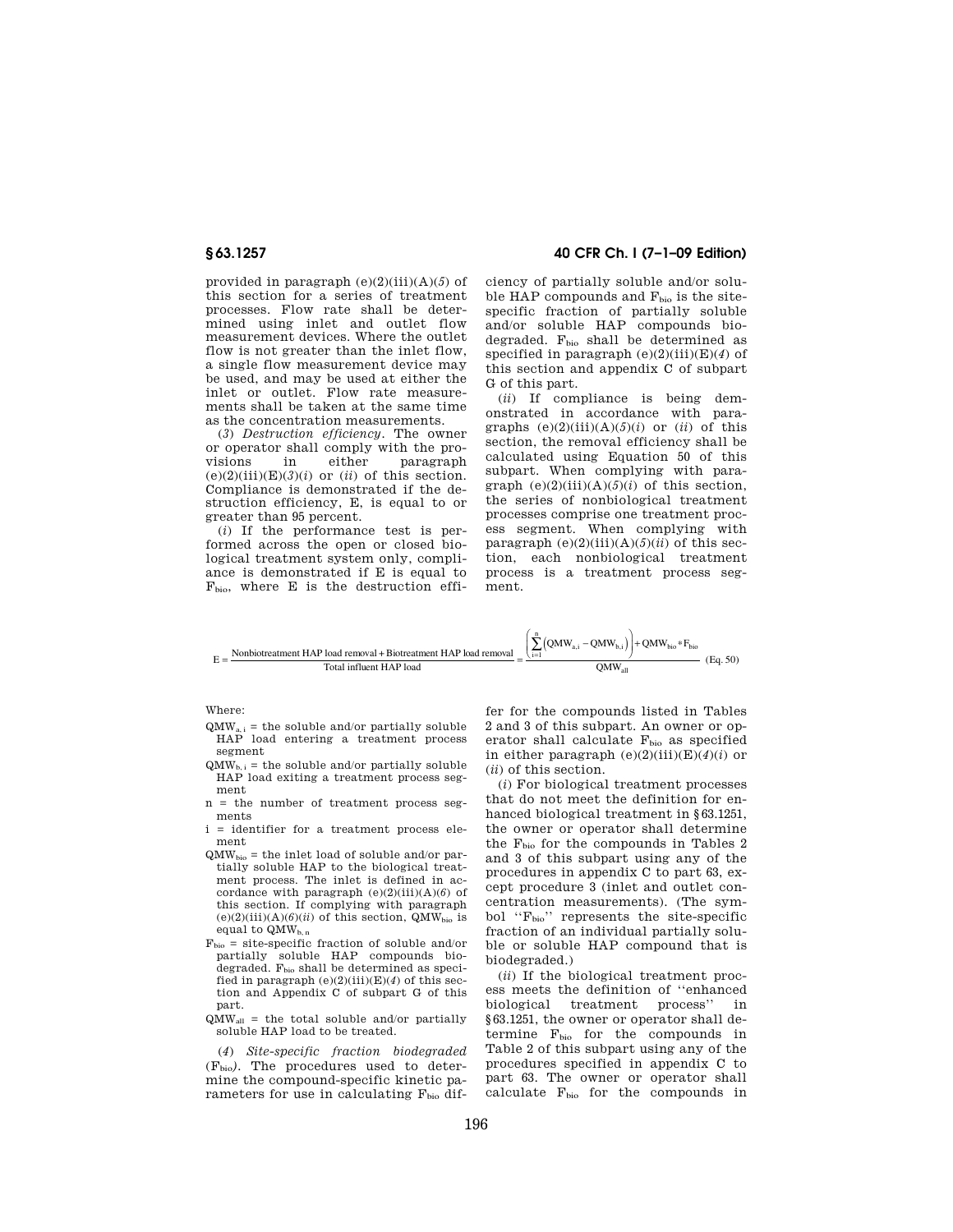Table 3 of this subpart using the defaults for first order biodegradation rate constants  $(K_1)$  in Table 9 of this subpart and follow the procedure explained in Form III of appendix C, 40 CFR part 63, or any of the procedures specified in appendix C of 40 CFR part  $6\overline{3}$ 

(F) *Open or closed aerobic biological treatment processes: percent removal for partially soluble or soluble HAP compounds.* This paragraph applies to the use of performance tests that are conducted for open or closed aerobic biological treatment processes to demonstrate compliance with the percent removal provisions for either partially soluble HAP compounds in  $§63.1256(g)(8)(ii)$  or soluble HAP compounds in  $$63.1256(g)(9)(ii)$  or  $(g)(12)$ . The owner or operator shall comply with the provisions in paragraph  $(e)(2)(iii)(E)$  of this section, except that compliance with  $§63.1256(g)(8)(ii)$  shall be demonstrated when E is equal to or greater than 99 percent, compliance with  $$63.1256(g)(9)(ii)$  shall be demonstrated when E is equal to or greater than 90 percent, and compliance with  $§63.1256(g)(12)$  shall be demonstrated when E is equal to or greater than 99 percent.

(G) *Closed biological treatment processes: percent mass removal option.* This paragraph applies to the use of performance tests that are conducted for closed biological treatment processes to demonstrate compliance with the percent removal provisions in  $\S\$ 63.1256(g)(8)(ii), (g)(9)(ii), (g)(11), or (g)(12). The owner or operator shall

comply with the requirements specified in paragraphs  $(e)(2)(iii)(G)$  (*1*) through (*4*) of this section.

(*1*) Comply with the procedures specified in paragraphs (e)(2)(iii)(C) (*1*) through (*3*) of this section to determine characteristics of the wastewater entering the biological treatment unit, except that the term ''partially soluble and/or soluble HAP'' shall mean ''soluble HAP'' for the purposes of this section if the owner or operator is complying with  $§63.1256(g)(9)(ii)$  or (g)(12), and it shall mean ''partially soluble HAP'' if the owner or operator is complying with  $\S 63.1256(g)(8)(ii)$ .

(*2*) Comply with the procedures specified in paragraphs  $(e)(2)(iii)(D)$  (4) through (*6*) of this section to determine the characteristics of gas vent streams exiting a control device, with the dif-<br>ferences noted in paragraphs ferences noted in paragraphs  $(e)(2)(iii)(G)(3)$  (*i*) and (*ii*) of this section.

(*i*) The term ''partially soluble and/or soluble HAP'' shall mean ''soluble HAP'' for the purposes of this section if the owner or operator is complying with  $§63.1256(g)(9)(ii)$  or  $(g)(12)$ , and it shall mean ''partially soluble HAP'' if the owner or operator is complying with  $§ 63.1256(g)(8)(ii)$ .

(*ii*) The term ''combustion treatment process'' shall mean ''control device'' for the purposes of this section.

(*3*) *Percent removal/destruction calculation.* The percent removal and destruction across the treatment unit and any control device(s) shall be calculated using Equation 51 of this subpart:

$$
E = \frac{(QMW_a - (QMW_b + QMG_b))}{QMW_a}
$$
 (Eq. 51)

Where:

- $E =$  removal and destruction efficiency of the treatment unit and control device(s), percent
- $QMW<sub>a</sub>$ ,  $QMW<sub>b</sub>$  = mass flow rate of partially soluble and/or soluble HAP compounds in wastewater entering (QMWa) and exiting  $(QMW<sub>b</sub>)$  the treatment process, kilograms per hour (as calculated using Equations 44 and 45)
- $QMG_b$  = mass flow rate of partially soluble and/or soluble HAP compounds in vented gas stream exiting the control device,  $\mathbf{kg}/$ hr

(*4*) *Compare mass removal/destruction efficiency to required efficiency.* Compare the mass removal/destruction efficiency (calculated using Equation 51 of this subpart) to the required efficiency as specified in  $\S 63.1256(g)(8)(ii)$ ,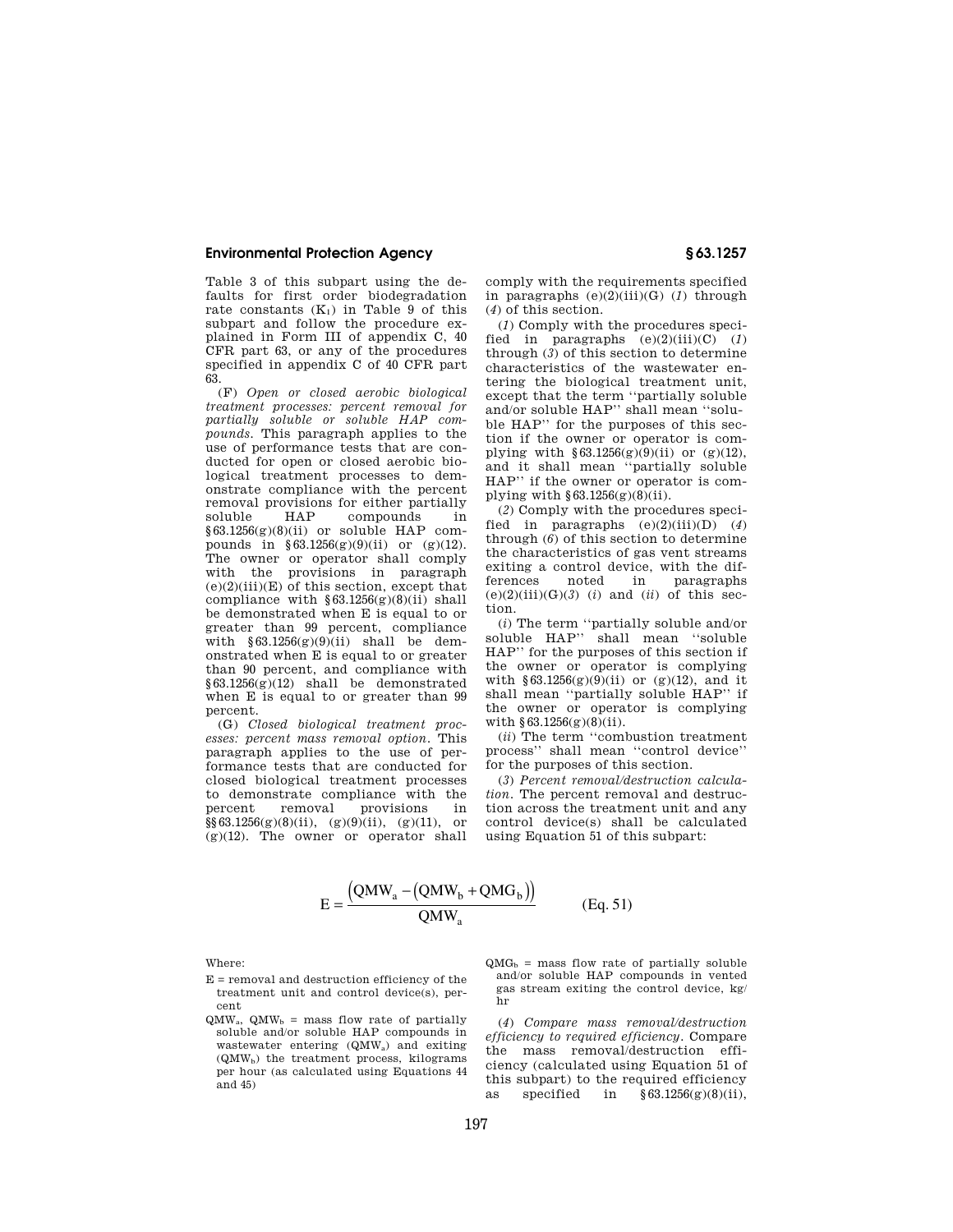$(g)(9)(ii)$ ,  $(g)(11)$ , or  $(g)(12)$ . If complying with  $§63.1256(g)(8)(ii)$ , compliance is demonstrated if the mass removal/destruction is 99 percent or greater. If complying with  $§63.1256(g)(9)(ii)$ , compliance is demonstrated if the mass removal/destruction efficiency is 90 percent or greater. If complying with  $§63.1256(g)(11)$ , compliance is demonstrated if the mass removal/destruction efficiency is 95 percent or greater. If complying with  $\S 63.1256(g)(12)$ , compliance is demonstrated if the mass removal/destruction efficiency is 99 percent or greater.

(3) *Compliance with control device provisions.* Except as provided in paragraph (e)(3)(iv) of this section, an owner or operator shall demonstrate that each control device or combination of control devices achieves the appropriate conditions specified in §63.1256(h)(2) by using one or more of the methods specified in paragraphs  $(e)(3)(i)$ ,  $(ii)$ , or  $(iii)$  of this section.

(i) *Performance test for control devices other than flares.* This paragraph applies to performance tests that are conducted to demonstrate compliance of a control device with the efficiency limits specified in §63.1256(h)(2). If complying with the 95-percent reduction efficiency requirement, comply with the requirements specified in paragraphs  $(e)(3)(i)$  (A) through  $(J)$  of this section. If complying with the 20 ppm by volume requirement, comply with the requirements specified in paragraphs  $(e)(3)(i)$  (A) through (G) and  $(e)(3)(i)(J)$ of this section.

(A) *General.* The owner or operator shall comply with the general performance test provisions in paragraphs (e)(2)(iii)(A) (*1*) through (*4*) of this section, except that the term ''treatment unit'' shall mean ''control device'' for the purposes of this section.

(B) *Sampling sites.* Sampling sites shall be selected using Method 1 or 1A of 40 CFR part 60, appendix A, as appropriate. For determination of compliance with the 95 percent reduction requirement, sampling sites shall be located at the inlet and the outlet of the control device. For determination of compliance with the 20 ppmv limit, the sampling site shall be located at the outlet of the control device.

# **§ 63.1257 40 CFR Ch. I (7–1–09 Edition)**

(C) *Concentration in gas stream entering or exiting the control device.* The concentration of total organic HAP or TOC in a gas stream shall be determined as provided in this paragraph. Samples may be grab samples or composite samples (i.e., integrated samples). Samples shall be taken at approximately equally spaced time intervals over a 1-hour period. Each 1-hour period constitutes a run, and the performance test shall consist of a minimum of three runs. Concentration measurements shall be determined using Method 18 of 40 CFR part 60, appendix A. Alternatively, any other test method validated according to the procedures in Method 301 of appendix A of this part may be used.

(D) *Volumetric flow rate of gas stream entering or exiting the control device.* The volumetric flow rate of the gas stream shall be determined using Method 2, 2A, 2C, or 2D of 40 CFR part 60, appendix A, as appropriate. Volumetric flow rate measurements shall be taken at the same time as the concentration measurements.

(E) *Calculation of TOC concentration.*  The owner or operator shall compute TOC in accordance with the procedures in paragraph (a)(2) of this section.

(F) *Calculation of total organic HAP concentration.* The owner or operator determining compliance based on total organic HAP concentration shall compute the total organic HAP concentration in accordance with the provisions in paragraph (a)(2) of this section.

(G) *Requirements for combustion control devices.* If the control device is a combustion device, the owner or operator shall correct TOC and organic HAP concentrations to 3 percent oxygen in accordance with the provisions in paragraph (a)(3) of this section, and demonstrate initial compliance with the requirements for halogenated streams in accordance with paragraph (a)(6) of this section.

(H) *Mass rate calculation.* The mass rate of either TOC (minus methane and ethane) or total organic HAP for each sample run shall be calculated using the following equations. Where the mass rate of TOC is being calculated, all organic compounds (minus methane and ethane) measured by methods specified in paragraph  $(e)(3)(i)(C)$  of this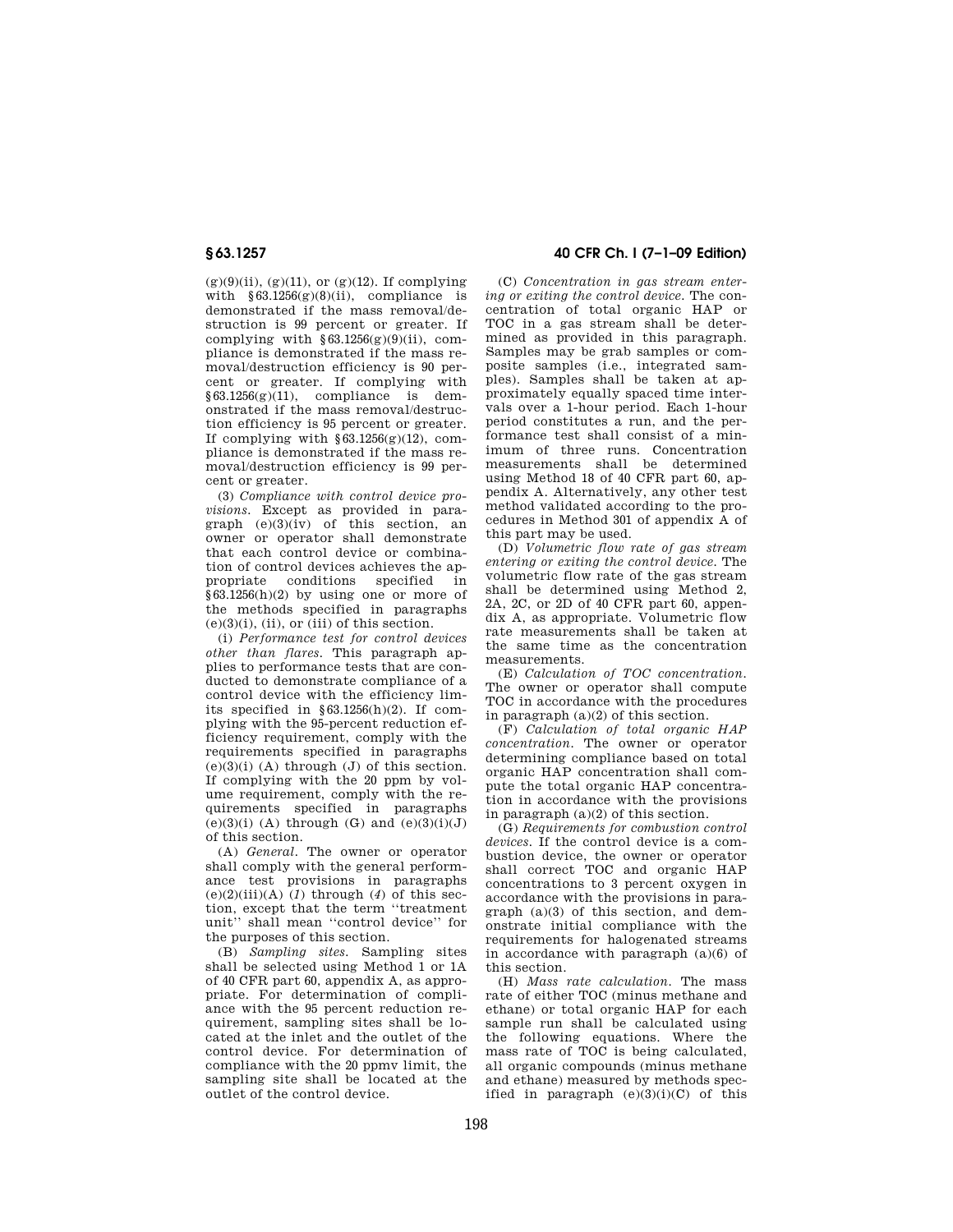section are summed using Equations 52 and 53 of this subpart. Where the mass rate of total organic HAP is being calculated, only soluble and partially<br>soluble HAP compounds shall be compounds shall be summed using Equations 52 and 53.

$$
QMG_a = K_2 * \left(\sum_{i=1}^n (CG_{a,i}) * (MW_i)\right) * QG_a
$$
 (Eq. 52)  

$$
QMG_b = K_2 * \left(\sum_{i=1}^n (CG_{b,i}) * (MW_i)\right) * QG_b
$$
 (Eq. 53)

Where:

- $CG_{a,i}, CG_{b,i} = concentration of TOC or total$ organic HAP, in vented gas stream, entering  $(CG_{a,i})$  and exiting  $(CG_{b,i})$  the control device, dry basis, ppmv
- $QMG<sub>a</sub>$ ,  $QMG<sub>b</sub>$  = mass rate of TOC or total organic HAP, in vented gas stream, entering  $(QMG<sub>a</sub>)$  and exiting  $(QMG<sub>b</sub>)$  the control device, dry basis, kg/hr
- $M_{wi}$  = molecular weight of a component, kilogram/kilogram-mole
- $QG_a, QG_b$  = flow rate of gas stream entering  $\left(QG_{a}\right)$  and exiting  $\left(QG_{b}\right)$  the control device, dry standard cubic meters per hour
- $K_2$ =constant,  $41.57 \times 10^{-9}$  (parts per million)<sup>-1</sup> (gram-mole per standard cubic meter) (kilogram/gram), where standard temperature (gram-mole per standard cubic meter) is 20 °C
- i=identifier for a compound
- n=number of components in the sample

(I) *Percent reduction calculation.* The percent reduction in TOC or total organic HAP for each sample run shall be calculated using Equation 54 of this subpart:

$$
E = \frac{QMG_a - QMG_b}{QMG_a} (100\%) \qquad (Eq. 54)
$$

Where:

E=destruction efficiency of control device, percent

 $QMG<sub>a</sub>, QMG<sub>b</sub>$ =mass rate of TOC or total organic HAP, in vented gas stream entering and exiting  $(QMG_b)$  the control device, dry basis, kilograms per hour

(J) *Compare mass destruction efficiency to required efficiency.* If complying with the 95-percent reduction efficiency requirement, compliance is demonstrated if the mass destruction efficiency (calculated in Equation 51 of this subpart) is 95 percent or greater. If complying with the 20 ppmy limit, compliance is demonstrated if the outlet TOC concentration is 20 ppmv, or less.

(ii) *Design evaluation.* A design evaluation conducted in accordance with the provisions in paragraph  $(a)(1)$  of this section. Compounds that meet the requirements specified in paragraph  $(e)(2)(iii)(A)(4)$  of this section are not required to be included in the design evaluation.

(iii) *Compliance demonstration for flares.* When a flare is used to comply with §63.1256(h), the owner or operator shall comply with the flare provisions in §63.11(b). An owner or operator is not required to conduct a performance test to determine percent emission reduction or outlet organic HAP or TOC concentration when a flare is used.

(iv) *Exemptions from compliance demonstrations.* An owner or operator using any control device specified in paragraph (a)(4) of this section is exempt from the requirements in paragraphs  $(e)(3)(i)$  through  $(e)(3)(iii)$  of this section and from the requirements in §63.6(f).

(f) *Pollution prevention alternative standard.* The owner or operator shall demonstrate compliance with  $§63.1252(e)(2)$  using the procedures described in paragraph  $(f)(1)$  and  $(f)(3)$  of this section. The owner or operator shall demonstrate compliance with §63.1252(e)(3) using the procedures described in paragraphs  $(f)(2)$  and  $(f)(3)$  of this section.

(1) Compliance is demonstrated when the annual kg/kg factor, calculated according to the procedure in paragraphs  $(f)(1)(i)$  and (iii) of this section, is reduced by at least 75 percent as calculated according to the procedure in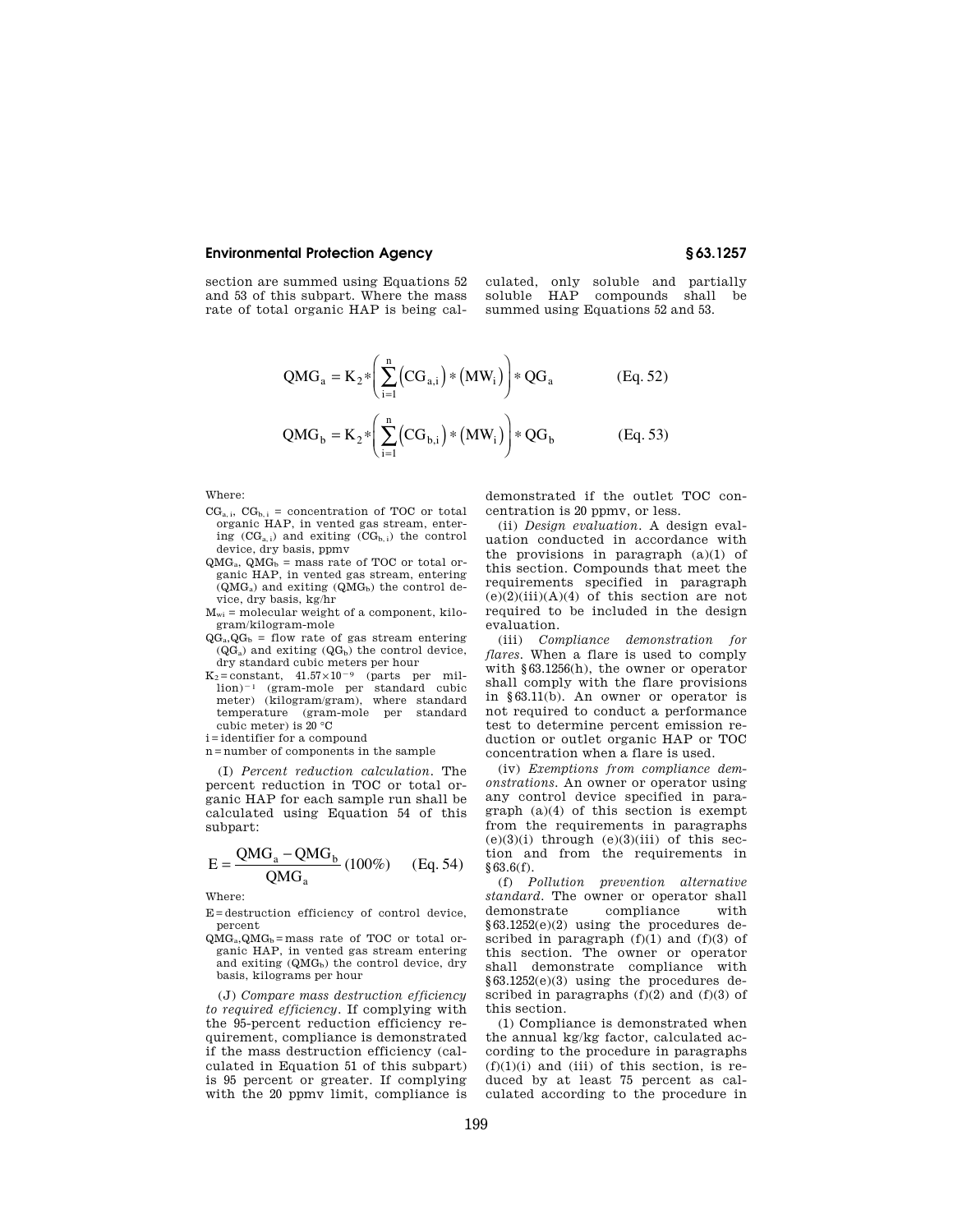paragraph  $(f)(1)(i)$  and  $(ii)$  of this section.

(i) The production-indexed HAP consumption factors shall be calculated by dividing annual consumption of total HAP by the annual production rate, per process. The production-indexed total VOC consumption factor shall be calculated by dividing annual consumption of total VOC by the annual production rate, per process.

(ii) The baseline factor is calculated from yearly production and consumption data for the first 3-year period in which the PMPU was operational, beginning no earlier than the 1987 calendar year, or for a minimum period of 12 months from startup of the process until the present in which the PMPU was operational and data are available, beginning no earlier than the 1987 calendar year.

(iii) The annual factor is calculated on the following bases:

(A) For continuous processes, the annual factor shall be calculated every 30 days for the 12-month period preceding the 30th day (30-day rolling average).

(B) For batch processes, the annual factor shall be calculated either every 10 batches for the 12-month period pre-

**§ 63.1257 40 CFR Ch. I (7–1–09 Edition)** 

ceding the 10th batch (10-batch rolling average) or a maximum of once per month, if the number of batches is greater than 10 batches per month. The annual factor shall be calculated every 5 batches if the number of batches is less than 10 for the 12-month period preceding the 10th batch and shall be calculated every year if the number of batches is less than 5 for the 12-month period preceding the 5th batch.

(2) Compliance is demonstrated when the requirements of paragraphs  $(f)(2)(i)$ through (iv) of this section are met.

(i) The annual kg/kg factor, calculated according to the procedure in paragraphs  $(f)(1)(i)$  and  $(f)(1)(iii)$  of this section, is reduced to a value equal to or less than 50 percent of the baseline factor calculated according to the procedure in paragraphs  $(f)(1)(i)$  and  $(ii)$  of this section.

(ii) The yearly reductions associated with add-on controls that meet the criteria of  $\S(63.1252(h)(3)(ii)(A)$  through (D) must be equal to or greater than the amounts calculated in paragraphs  $(f)(2)(ii)(A)$  and  $(B)$  of this section:

(A) The mass of HAP calculated using Equation 55 of this subpart:

$$
M = [kg/kg]_b (0.75 - P_R) (M_{prod})
$$
 (Eq. 55)

Where:

- $[kg/kg]_b$  = the baseline production-indexed HAP consumption factor, in kg/kg
- $M_{prod}$  = the annual production rate, in kg/yr M = the annual reduction required by add-on controls, in kg/yr
- $P_R$  = the fractional reduction in the annual kg/kg factor achieved using pollution prevention where  $P<sub>p</sub>$  is  $\geq 0.5$

(B) The mass of VOC calculated using Equation 56 of this subpart:

 $VOC$  reduced =  $(VF_{base} - VF_{P} - VF_{annual}) \times$  $\mathrm{M_{prod}}$   $\quad$  (Eq. 56)

Where:

- VOCreduced = required VOC emission reduction from add-on controls, kg/yr
- $VF_{base}$  = baseline VOC factor, kg VOC emitted/kg production
- $VF_p =$  reduction in VOC factor achieved by pollution prevention, kg VOC emitted/kg production

 $VF_{annual} = target annual VOC factor, kg VOC$ emitted/kg production

 $M_{prod}$  = production rate, kg/yr

(iii) Demonstration that the criteria in  $$63.1252(e)(3)(ii)(A)$  through (D) are met shall be accomplished through a description of the control device and of the material streams entering and exiting the control device.

(iv) The annual reduction achieved by the add-on control shall be quantified using the methods described in  $§ 63.1257(d).$ 

(3) Each owner or operator of a PMPU complying with the P2 standard shall prepare a P2 demonstration summary that shall contain, at a minimum, the following information:

(i) Descriptions of the methodologies and forms used to measure and record daily consumption of HAP compounds reduced as part of the P2 standard.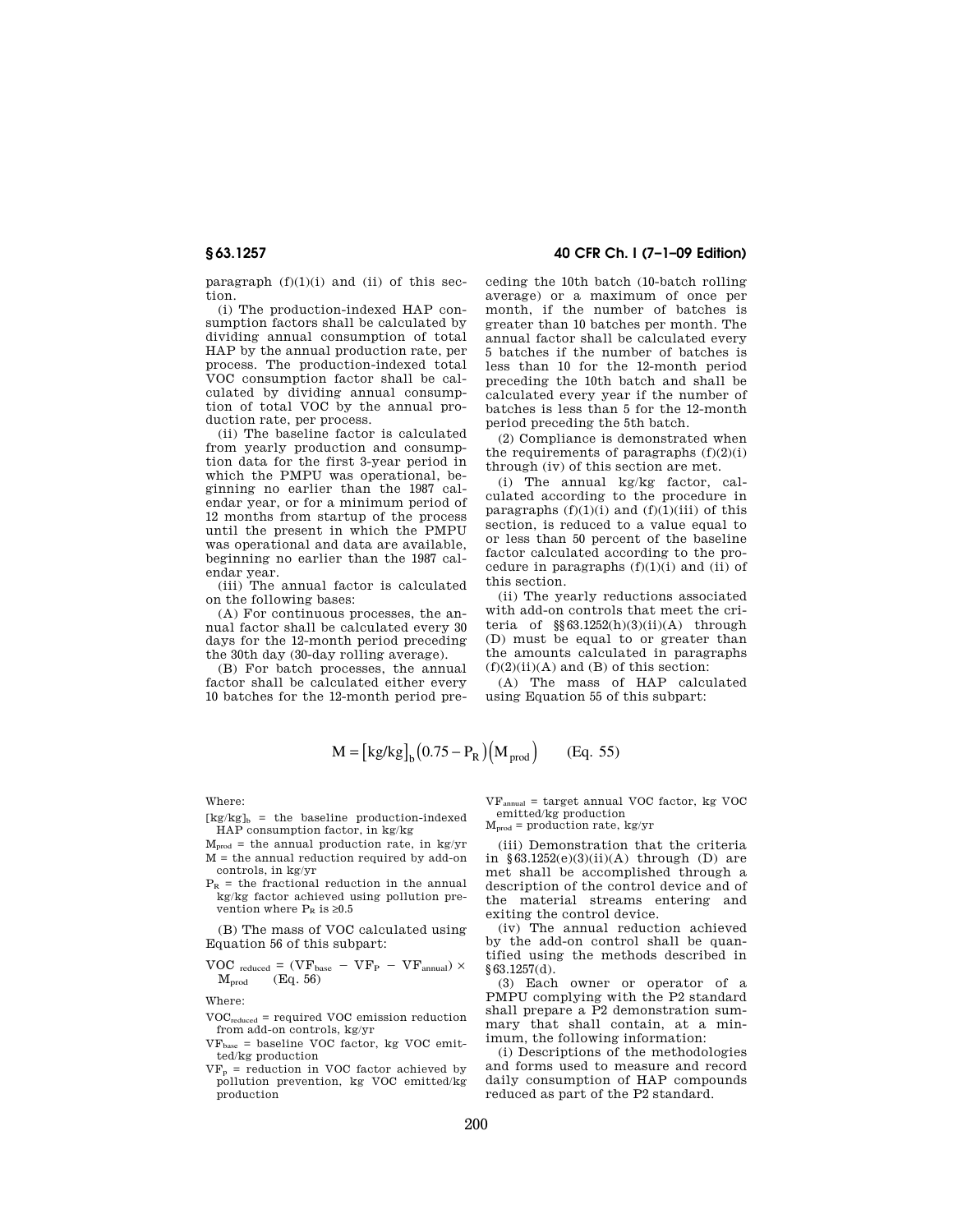(ii) Descriptions of the methodologies and forms used to measure and record daily production of products which are included in the P2 standard.

(iii) Supporting documentation for the descriptions provided in paragraphs  $(f)(3)(i)$  and  $(ii)$  including, but not limited to, operator log sheets and copies of daily, monthly, and annual inventories of materials and products.

(g) *Compliance with storage tank provisions by using emissions averaging.* An owner or operator with two or more affected storage tanks may demonstrate compliance with §63.1253, as applicable, by fulfilling the requirements of paragraphs (g)(1) through (4) of this section.

(1) The owner or operator shall develop and submit for approval an Implementation Plan containing all the information required in §63.1259(e) 6 months prior to the compliance date of the standard. The Administrator shall have 90 days to approve or disapprove the emissions averaging plan after which time the plan shall be considered approved.

(2) The annual mass rate of total organic HAP (ETi, ETo) shall be calculated for each storage tank included in the emissions average using the procedures specified in paragraph  $(c)(1)$ ,  $(2)$ , or  $(3)$ of this section.

(3) Equations 57 and 58 of this subpart shall be used to calculate total HAP emissions for those tanks subject to §63.1253(b) or (c):

$$
E_{Ti} = \sum_{j=1}^{n} E_{ij}
$$
 (Eq. 57)

$$
E_{To} = \sum_{j=1}^{n} E_{oj}
$$
 (Eq. 58)

Where:

 $E_{ii}$  = yearly mass rate of total HAP at the inlet of the control device for tank j

- $E_{oi}$  = yearly mass rate of total HAP at the outlet of the control device for tank j
- $ET_i$  = total yearly uncontrolled HAP emissions
- $E_T =$  total yearly actual HAP emissions
- $n =$  number of tanks included in the emissions average

(4) The overall percent reduction efficiency shall be calculated as follows:

$$
R = \frac{E_{Ti} - D E_{To}}{E_{Ti}} 100\% \t\t (Eq. 59)
$$

Where:

 $\mathbf R$  = overall percent reduction efficiency

 $D =$  discount factor  $= 1.1$  for all controlled storage tanks

(h) *Compliance with process vent provisions by using emissions averaging.* An owner or operator with two or more affected processes complying with §63.1254 by using emissions averaging shall demonstrate compliance with paragraphs  $(h)(1)$ ,  $(2)$  and  $(3)$  of this section.

(1) The owner or operator shall develop and submit for approval an Implementation Plan at least 6 months prior to the compliance date of the standard containing all the information required in §63.1259(e). The Administrator shall have 90 days to approve or disapprove the emissions averaging plan. The plan shall be considered approved if the Administrator either approves the plan in writing, or fails to disapprove the plan in writing. The 90 day period shall begin when the Administrator receives the request. If the request is denied, the owner or operator must still be in compliance with the standard by the compliance date.

(2) Owners or operators shall calculate uncontrolled and controlled emissions of HAP by using the methods specified in paragraph  $(d)(2)$  and  $(3)$  of this section for each process included in the emissions average.

(3) Equations 60 and 61 of this subpart shall be used to calculate total HAP emissions:

$$
E_{TU} = \sum_{i=1}^{n} E_{Ui}
$$
 (Eq. 60)  

$$
E_{TC} = \sum_{i=1}^{n} E_{Ci}
$$
 (Eq. 61)

Where:

 $E_{Ui}$  = yearly uncontrolled emissions from process i.

 $\mathrm{E_{Ci}}$  = yearly actual emissions for process i.

 $E_{\text{TU}}$  = total yearly uncontrolled emissions.

 $E_{TC}$  = total yearly actual emissions.

n = number of processes included in the emissions average.